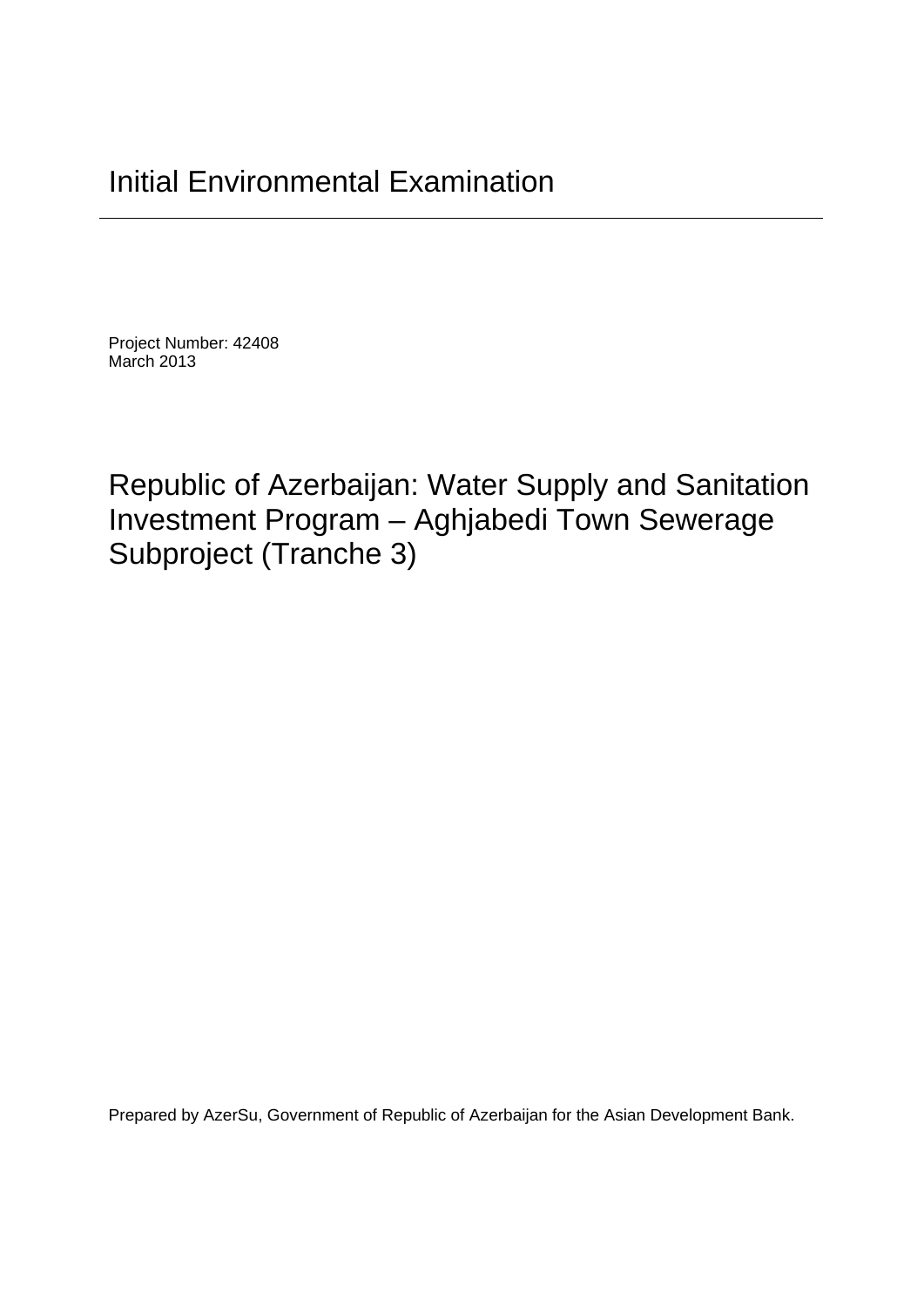#### **CURRENCY EQUIVALENTS**

(as of 1 April 2013)

Currency Unit = Azeri Manat (AZN)  $AZN1.00 = US $1.16$  $US $1.00 = AXN 0.86$ 

#### **ABBREVIATIONS**

|                              | - Asian Development Bank                               |
|------------------------------|--------------------------------------------------------|
|                              | - Water Supply & Sanitation                            |
|                              | - Mult-tranche Financing Facility                      |
|                              | - AZERSU Joint Stock Company                           |
|                              | SAWMA - State Amelioration and Water Management Agency |
|                              | - Executing Agency                                     |
|                              | - Expert Appraisal Committee                           |
|                              | - Environmental Assessment & Review Framework          |
|                              | - Environmental Impact Assessment                      |
| $\frac{1}{2}$                | Environmental Management Plan                          |
| $\qquad \qquad \blacksquare$ | Program Management Facility                            |
|                              | - The Republic of Azerbaijan                           |
|                              | - Ministry of Environment and Natural Resources        |
|                              | - Mean Sea Level                                       |
|                              | WWTP - Wastewater Treatment Plant                      |
| $-$                          | Implementing Agency                                    |
|                              | - Initial Environmental Examination                    |
|                              | - State Amelioration and Irrigation Committee          |
|                              | - Resettlement Framework                               |
|                              | - Polyvinyl Chloride                                   |
|                              | - High Density Poly Ethylene                           |
| $\sim$                       | Environmental Management Plan                          |
|                              | - Joint Stock Company                                  |
| $-$                          | Monitoring and Evaluation                              |
| -                            | Sanitary Epidemiology Service, Ministry of Health      |
|                              | <b>NOTES</b>                                           |
|                              | AzerSu<br><b>MENR</b>                                  |

- (i) The fiscal year (FY) of the Government of Azerbaijan ends on 31 December. FY before a calendar year denotes the year in which the fiscal year ends, e.g., FY2008 ends on 31 December 2008.
- (ii) In this report, "\$" refers to US dollars

In preparing any country program or strategy, financing any project, or by making any designation of or reference to a particular territory or geographic area in this document, the Asian Development Bank does not intend to make any judgments as to the legal or other status of any territory or area

This initial environmental examination is a document of the borrower. The views expressed herein do not necessarily represent those of ADB's Board of Directors, Management, or staff, and may be preliminary in nature.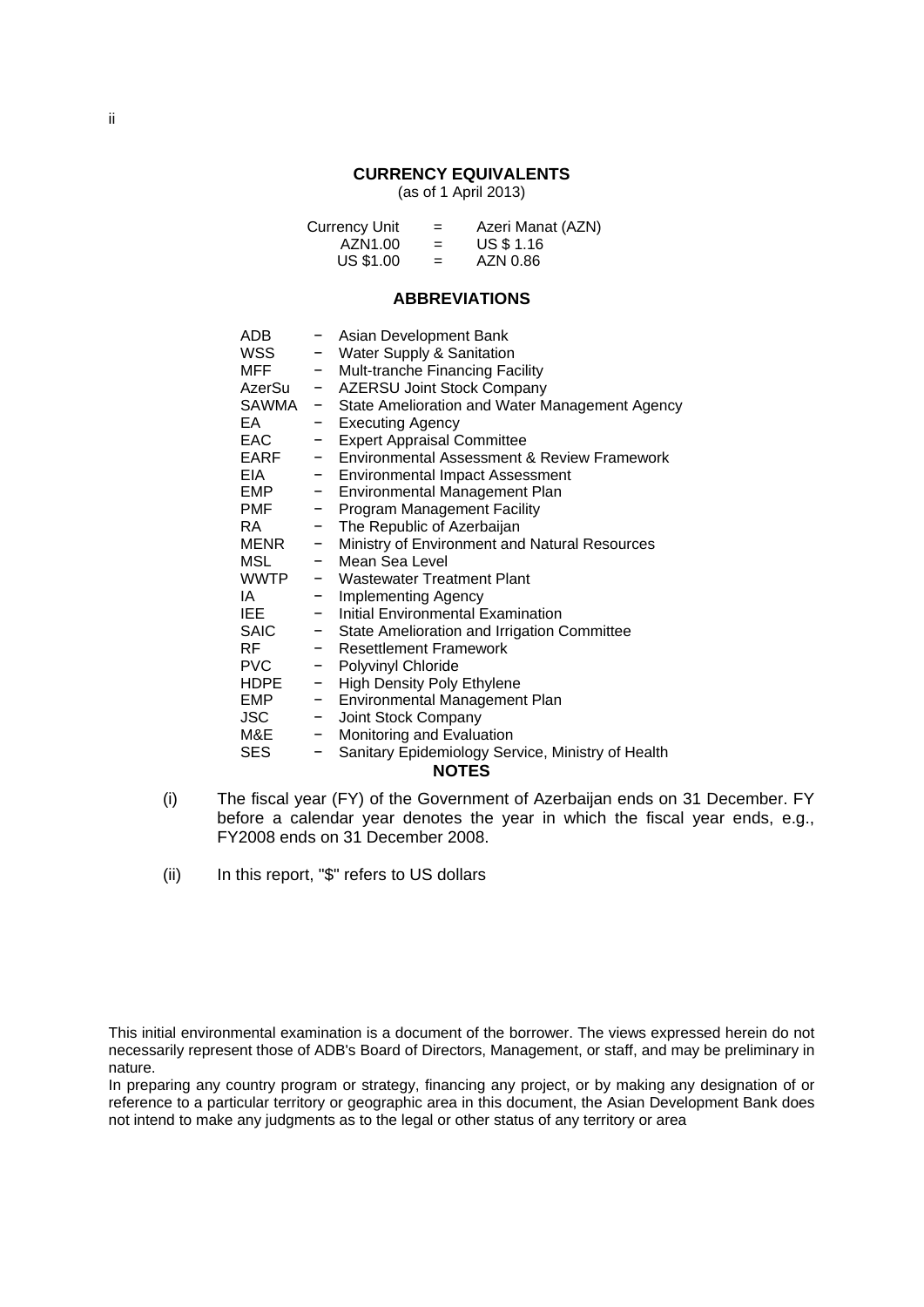#### **CONTENTS**

| II.       |                                                              |  |
|-----------|--------------------------------------------------------------|--|
| А.        |                                                              |  |
| <b>B.</b> |                                                              |  |
| C.        |                                                              |  |
| D.        |                                                              |  |
| Е.        |                                                              |  |
| Ш.        |                                                              |  |
| А.        |                                                              |  |
| <b>B.</b> |                                                              |  |
| IV.       |                                                              |  |
| А.        |                                                              |  |
| В.        |                                                              |  |
| C.        |                                                              |  |
| D.        |                                                              |  |
| V.        | ANTICIPATED ENVIRONMENTAL IMPACTS AND MITIGATION MEASURES 25 |  |
| А.        |                                                              |  |
| В.        |                                                              |  |
| C.        |                                                              |  |
| VI.       |                                                              |  |
| VII.      |                                                              |  |
| VIII.     |                                                              |  |
| Α.        |                                                              |  |
| В.        |                                                              |  |
| C.        |                                                              |  |
| IX.       |                                                              |  |
| А.        |                                                              |  |
| Β.        |                                                              |  |
|           |                                                              |  |

## **Appendix**

**Appendix 1:** Site Photographs

| <b>Appendix 2: Wastewater Disposal Limits</b> |
|-----------------------------------------------|
|-----------------------------------------------|

**Appendix 3:** National Ambient Air Quality Standards

**Appendix 4:** Maximum Allowable Noise Levels

**Appendix 5:** REA Checklists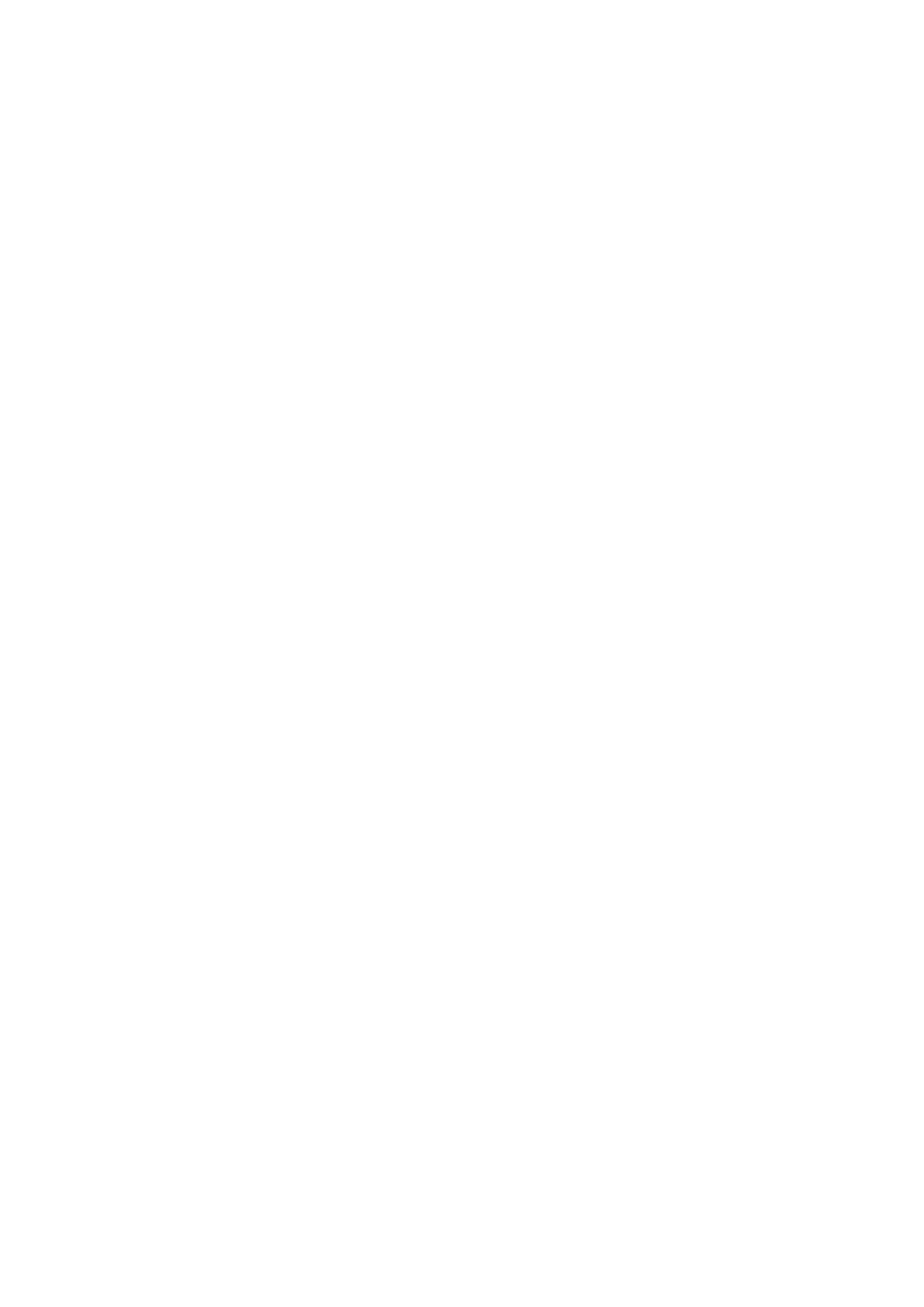#### **I. EXECUTIVE SUMMARY**

1. The Asian Development Bank (ADB) funded Azerbaijan Water Supply and Sanitation Investment Program is intended to optimize social and economic development in selected secondary towns through improved water and sanitation (WSS) services. This Investment Program is in continuation to the ongoing ADB assistance in WSS Sector (Loan 2119 - Azerbaijan Water and Sanitation Improvement Project), and will cover: (i) WSS infrastructure development in the towns of Agdash, Goychay, Nakhchivan, Aghjabedi, Beylagan, Balakan and other developing urban centers, and the peripheral areas of Baku; (ii) Management Improvement and Capacity Development of WSS agencies; and (iii) a Program Management Facility (PMF) that will oversee the Program development, implementation and management. This will be implemented through multi-trance financing facility of ADB over a period of 8 years (2010-2018). The Azersu Joint Stock Company (AZERSU) is the Executing Agency. PMF, created at AZERSU, is responsible for project implementation, and is supported by international and national consultants. At the field level, a Project Implementation Review Committee will review progress and ensure timely resolution of operational issues.

2. ADB requires the consideration of environmental issues in all aspects of the Bank's operations, and the requirements for Environmental Assessment are described in ADB's Safeguard Policy Statement (2009). This states that ADB requires environmental assessment of all project loans, program loans, sector loans, sector development program loans, loans involving financial intermediaries, and private sector loans. Accordingly, this Initial Environmental Examination (IEE) Report has been prepared for Agjhabedi Town Sewerage Subproject, to be implemented in Tranche 3. Components of this subproject are: (i) sewerage infrastructure - sewer network with manholes and house connections, and (ii) wastewater treatment plant of 20,000 m3 per day capacity. Subproject is currently in bid preparation stage. Construction is likely to start in November 2013 and will be completed in 18 months.

3. The subproject sites are located in existing roads right of way and government-owned lands and are clear of human habitation. There are no protected areas, wetlands, mangroves, or estuaries. Due to careful location of sites, there is no need for land acquisition and relocation of people. Trees, vegetation (mostly shrubs and grasses), and animals in the subproject site are those commonly found in built-up areas.

4. Wastewater Treatment Plant will be constructed on an identified in the northern side of the town. This site is located ideally away from the town, and there is an outlet channel for disposal of treated wastewater safely. WWTP site is privately owned, and AzerSu is currently in the process of acquisition. Resettlement plan, prepared parallel to the IEE, addresses this issue in-line with ADB safeguard policy statement 2009. WWTP will be designed to treat and dispose the wastewater meeting the disposal standards. Necessary provisions for green buffer zone within WWTP premises will be considered in design. Proper selection of treatment process as well as regular O & M of STP mean that the odour will not be a problem. The treated water will be discharged into a channel flowing adjacent to the site. The channel water is used for irrigation. WWTP is designed to meet the disposal standards, so no impact on receiving water body envisaged. Aerobically stabilized sludge will be dewatered directly by using centrifuges (Decanter). Before transported to sludge drying beds, sludge will be conditioned by chemicals (Lime) to prevent odor problem and expressly improve its dewatering characteristics. Dewatered sludge from sludge drying beds will be transported to sludge disposal site adjacent to the WWTP.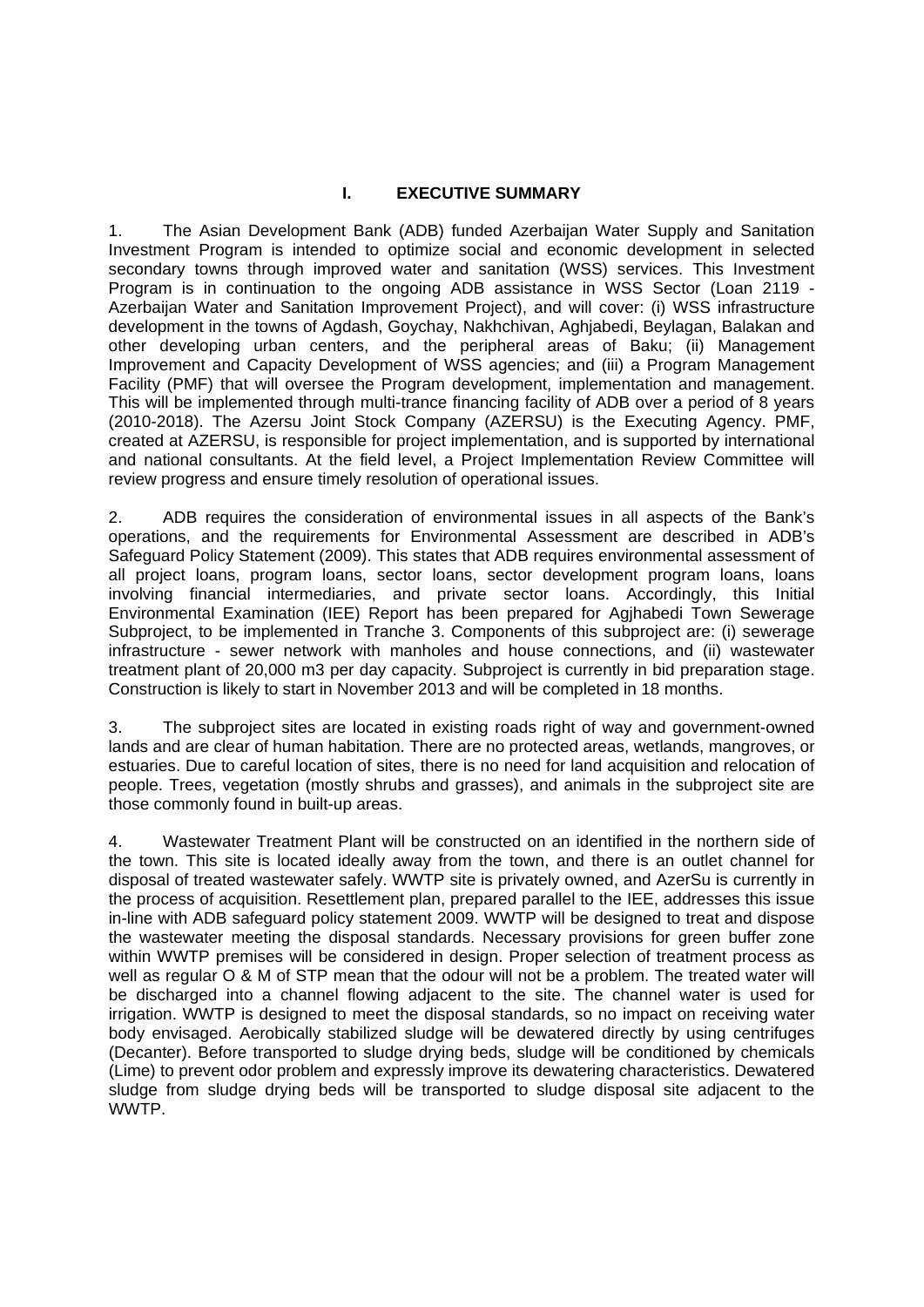5. Regardless of these various actions in locating and designing infrastructure during the IEE process, there will still be impacts on the environment when the infrastructure is built and when it is operating. This is mainly because of the invasive nature of trenching; and because the pipe/sewer network is located in an inhabited town where there are densely populated areas. Because of these factors the considerable impacts are on the physical and human environment.

6. During the construction phase, impacts mainly arise from the need to dispose of large quantities of waste soil and import a similar amount of sand to support the pipes in the trenches; from disposal of water collected in trenched while their being dug; and from the nuisance to/disturbance of residents, businesses and traffic by the construction work. These are common impacts of construction in urban areas, and there are well developed methods for their mitigation. These include: (i) finding beneficial uses for waste material; (ii) safe disposal of water from trenches in a temporary pond and allowing only clarified water into drainage channels; (iii) covering soil and sand during transportation and when stored on site; (iv) planning work to minimize disruption of traffic and communities; and (v) Providing temporary structures to maintain access across trenches where required.

7. Once the system is operating, most facilities will operate with routine maintenance, which should not affect the environment. Leaks in the network will need to be repaired from time to time, but environmental impacts will be much less than those of the construction period as the work will be infrequent, affecting small areas only. Regular monitoring will be conducted at WWTP to ensure that the treated water meets standards. Sludge will be dewatered using decanter, and further dried in sludge drying beds and finally disposed in the identified sludge disposal site, near the WWTP. There is occupational health and safety risk involved while working in WWTP; all the necessary precautionary measures are included. Adequate manpower, operation and maintenance equipment will be provided. Necessary training will also be provided to the personnel.

8. The major impacts of the implementation of this subproject will be beneficial to the citizens of Aghjabedi as it will provide safe sewage disposal, which will serve a greater proportion of the population. This will improve the quality of life of people as well as benefiting both individual and public health as the improvements in hygiene should reduce the incidence of disease associated with poor sanitation. This should lead to economic gains as people will be away from work less and will spend less on healthcare, so their incomes should increase.

9. An Environmental Management Plan (EMP) is proposed as part of this IEE which includes (i) mitigation measures for significant environmental impacts during implementation, (ii) environmental monitoring program, and the responsible entities for mitigation, monitoring, and reporting; (iii) public consultation and information disclosure; and (iv) grievance redress mechanism. Mitigation measures have been developed to reduce all negative impacts to acceptable levels. A number of impacts and their significance have already been reduced by amending the designs. Mitigation will be assured by a program of environmental monitoring to be conducted during construction stages. The environmental monitoring program will ensure that all measures are implemented, and will determine whether the environment is protected as intended. It will include observations on- and off-site, document checks, and interviews with workers and beneficiaries. Any requirements for remedial action will be reported to the ADB.

10. The stakeholders were involved in developing the IEE through discussions on site and public consultation after which views expressed were incorporated into the IEE and the planning and development of the project. The IEE is made available at public locations and will be disclosed to a wider audience via the ADB website. The consultation process will be continued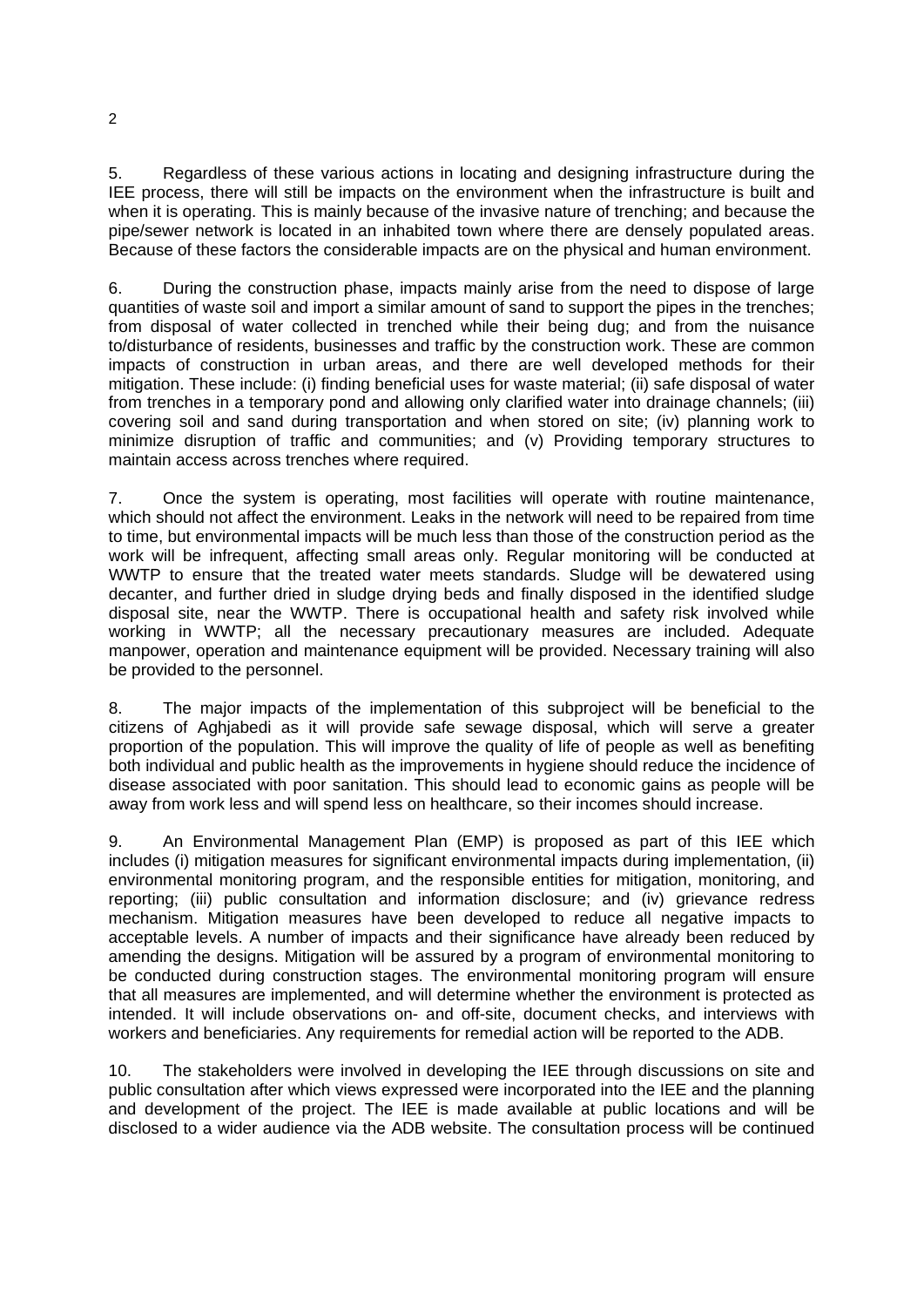and expanded during project implementation to ensure that stakeholders are fully engaged in the project and have the opportunity to participate in its development and implementation.

11. Therefore, the components proposed under this sewerage subproject in Aghjabedi are unlikely to cause significant adverse impacts. The potential impacts that are associated with design, construction, and operation can be mitigated to standard levels without much difficulty through proper engineering design and the incorporation/application of recommended mitigation measures and procedures. Based on the findings of the IEE, the classification of the Project as Category "B" is confirmed, and no further study or detailed EIA is required to comply with ADB SPS (2009). As per the Law of Environmental Protection 1999, an EIA study and approval from MNER is necessary for this subproject. AzerSu is in the process of obtaining this mandatory approval from MNER.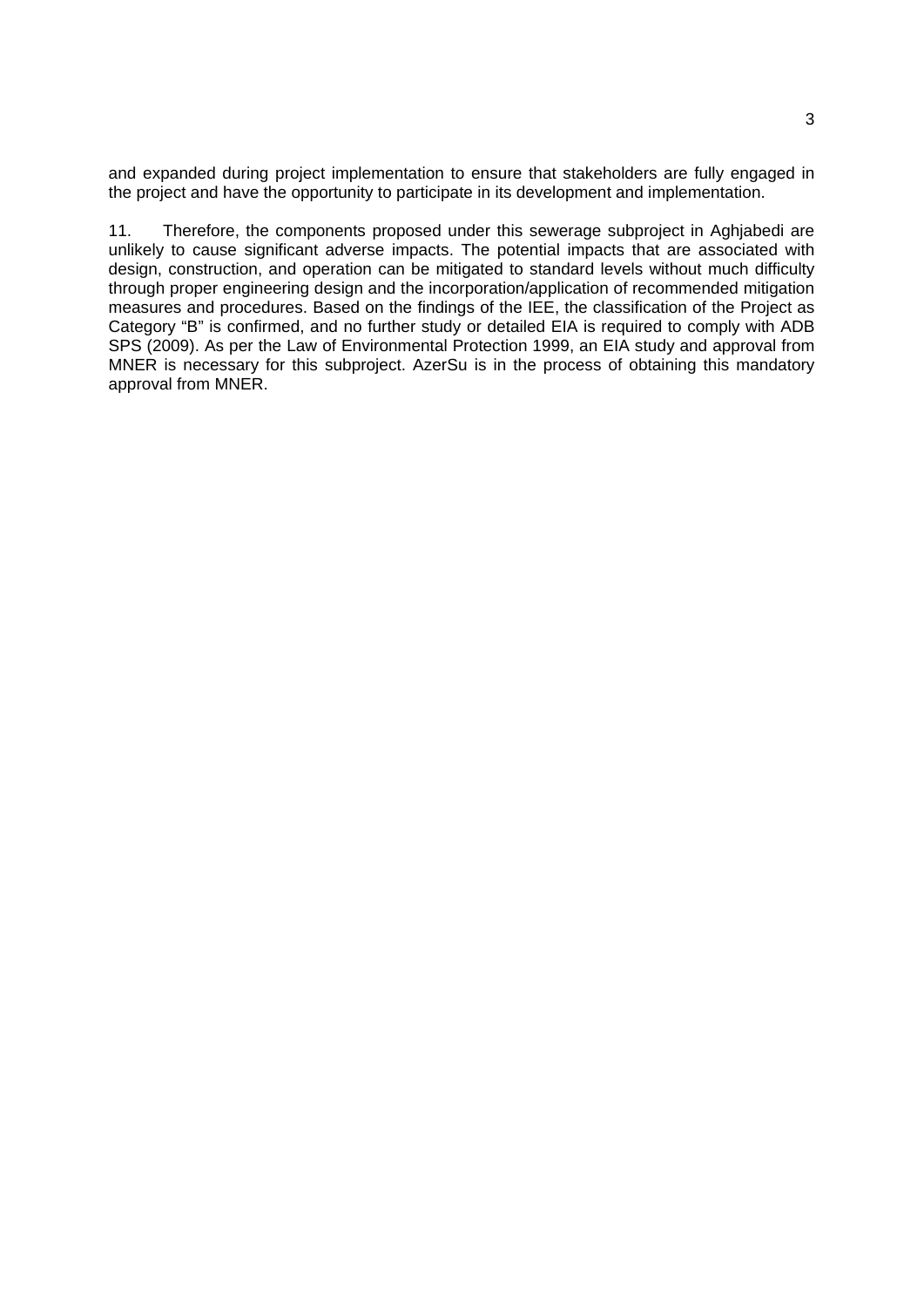## **II. POLICY, LEGAL AND ADMINISTRATIVE FRAMEWORK**

#### **A. Azerbaijan Environmental Regulatory Framework**

12. **Constitutional Provisions**. The constitution of the Republic of Azerbaijan embodies precepts and principles for environmental protection, ownership of natural resources and preservation of cultural heritage. Article 14 of Chapter III (Basic rights and liberties of a person and citizen) entails the state ownership of natural resources, without prejudice to rights and interests of any persons and legal entities. Article 39 constitutes the right to live in a healthy environment, to gain information about true ecological situation and to get compensation for damage done to his/her health and property because of violation of ecological requirements. Article 40 states the rights to practice and participate in culture and protection of historical, cultural, and spiritual inheritance and memorials. In Chapter IV (Main responsibilities of citizens), Article 77 states the responsibilities for protection of historical and cultural memorials; while Article 78 stipulates the citizen's responsibility for protection of environment.

13. Drawing from the constitutional provisions, the Government of Azerbaijan enacted various legal instruments – Parliamentary legislations that defines and establishes the State regulation of protected natural areas, and the protection and use of the environment and biodiversity; Presidential Decrees and orders, the Cabinet of Ministers resolutions, and By-laws of the executive authorities (Ministries and Committees).

14. **Laws**. The Laws/Regulations currently in force in Azerbaijan that deal with environmental protection are listed below:

- (i) Environmental Protection and Utilization of Natural Resources (1992)
- (ii) Environmental Protection (1999)
- (iii) State Ecological Expertise (1996)
- (iv) Environmental Safety (1999)
- (v) Water Code of the Azerbaijan Republic (1998)
- (vi) Water Supply and Wastewater (2000)
- (vii) Health Protection (1999)
- (viii) Sanitary-Hygienic State (1992), part of GOST
- (ix) Water quality, air and noise standards: GOST (various years)
- (x) Program on Strengthening Financial Discipline in the Water Sector (2002)
- (xi) Improvement of Water Supply Management (2004)
- (xii) Construction Norms and Regulations: SNiP
- (xiii) Rule for Use, Protection and Preservation of Trees and Bushes (No 173; September, 2005)
- (xiv) The Land Code (25 June 1999)
- (xv) European Economic Community Directive on Wastewater 91/271/EEC (1991)

15. The fundamental legislation concerning environmental protection and conservation in Azerbaijan is the Law on Environmental Protection of 1999 (EP Law, 1999), which lays down the basis for the legal, economic, and social aspects of environment protection. The objective of this Law is to protect environmental balance thus ensuring environmental safety, prevent the hazardous impact of industry and other activities to natural ecological systems, preservation of biological diversity and proper use of natural resources. Detailed information on the most pertinent laws to be applied for this subproject are explained in Table 1: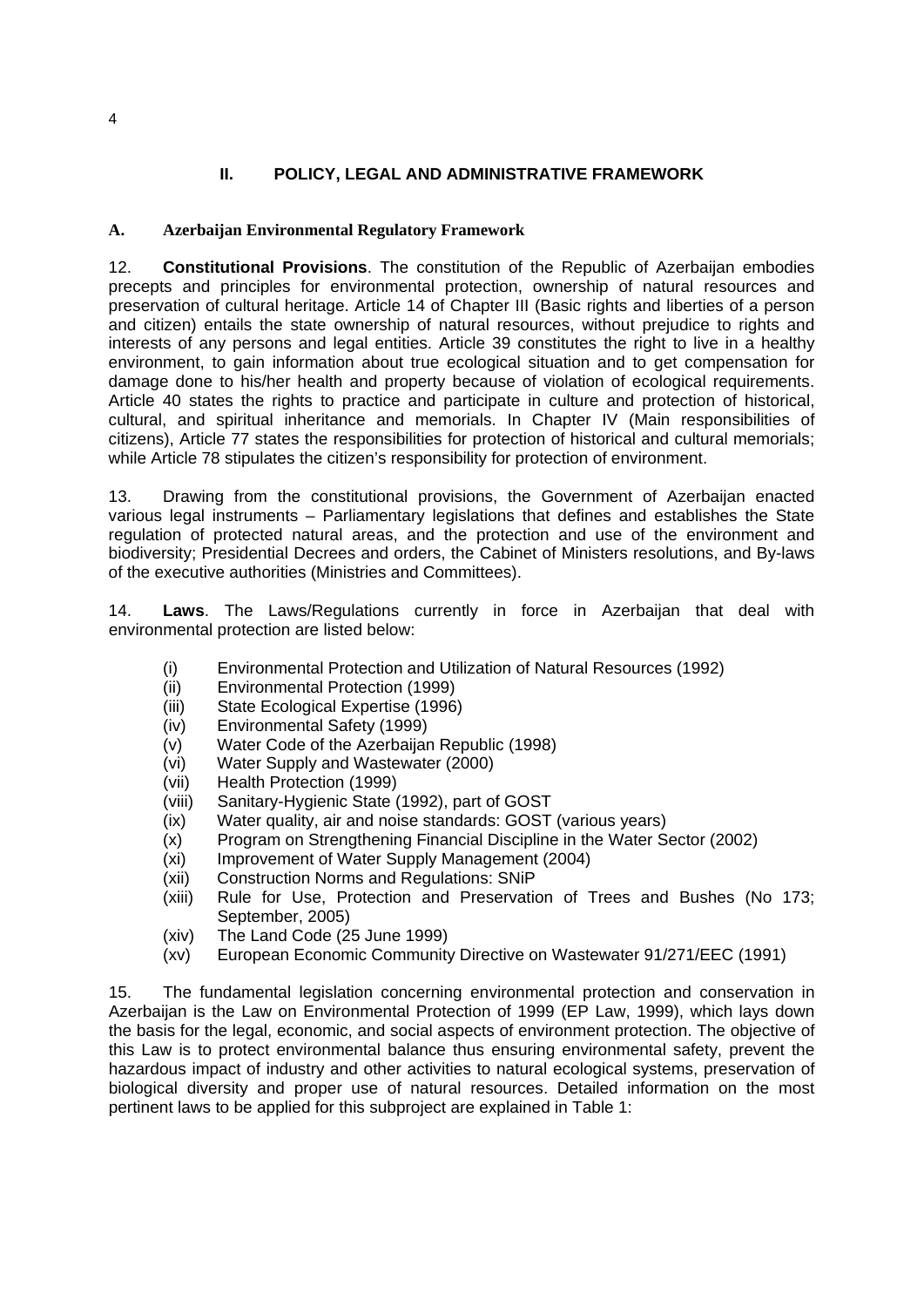| Legislation                                           | <b>Description</b>                                                                                                                                                                                                                                                                                                                                                                                                                                                                                                                                                                                                                                                                       |
|-------------------------------------------------------|------------------------------------------------------------------------------------------------------------------------------------------------------------------------------------------------------------------------------------------------------------------------------------------------------------------------------------------------------------------------------------------------------------------------------------------------------------------------------------------------------------------------------------------------------------------------------------------------------------------------------------------------------------------------------------------|
| Law on Environment Protection,<br>1999                | This Law establishes the main environmental protection principles,<br>and the rights and obligations of the State, public associations and<br>citizens regarding environmental protection. According to Article<br>54.2 of the Law, EIA is subject to SEE. This also explains that the<br>MENR is responsible for the review and approval of EIA reports<br>submitted by developers. Furthermore, in Articles 81 and 82 of the<br>Law on Environmental Protection (1999), the Law specifically<br>provides for the application of international agreements in case an<br>international institute or body has provisions that are different from<br>those of the Azerbaijani legislation. |
|                                                       | Articles 35, 36, 37, and 38: Ecological Demands during Project<br>Design and Implementation. During the feasibility study, it should<br>be confirmed that the project will comply with:<br>the maximum permitted discharges and emissions of pollutants<br>in the natural environment<br>the maximum permitted noise and vibration levels, and other<br>harmful physical influences as well as health norms and<br>standards of hygiene                                                                                                                                                                                                                                                  |
|                                                       | Article 50: Ecological Expertise requires identification of impact<br>on environment caused by any activities, examine the results of<br>such impacts and predict possible impacts in accordance with the<br>environmental requirements and qualitative parameters of<br>environment.                                                                                                                                                                                                                                                                                                                                                                                                    |
|                                                       | Article 54: Objects of the State Ecological Expertise defines the<br>types of project which require compulsory "State Ecological<br>Expertise (SEE)', i.e. to undergo the systematic EIA process.                                                                                                                                                                                                                                                                                                                                                                                                                                                                                        |
| <b>State Ecological Expertise</b><br>(SEE)            | SEE mandates an EIA for infrastructure development projects. The<br>objective of the SEE is to identify impacts on the environment<br>caused by construction projects, examine the results of such<br>impacts and propose mitigation measures to prevent adverse<br>effects on the natural environment and people's health. It is<br>essentially a stand-alone check of compliance of the proposed<br>activity with the relevant environmental standards (e.g. for pollution<br>levels, discharges, and noise).                                                                                                                                                                          |
| Law on Ecological Safety, 1999                        | This law defines legal bases of ecological safety as component<br>safety of the state, society and population, the purpose of which is<br>establishment of legal bases for protection of life and health of the<br>person, society, its material and moral values, environment,<br>including atmospheric air, space, water objects, resources of the<br>ground, natural landscape, plants and animals from danger, arising<br>as a result influence natural and anthropogenic action                                                                                                                                                                                                     |
| Law on Sanitary-Hygienic State<br>(GOST 17.1.3.07-82) | This law serves as a basis for drinking water quality standards and<br>mandatory implementation of sanitary-hygienic expertise regarding<br>chemical and biological standards for water quality. Similarly, noise<br>standards are described in GOST 12.1.003-83. However, the GOST<br>does not specify regulations on permitted effluent discharge levels<br>post wastewater treatment. As such, Azerbaijan has adopted                                                                                                                                                                                                                                                                 |

**Table 1: Laws & Regulations on Environmental Protection in Azerbaijan**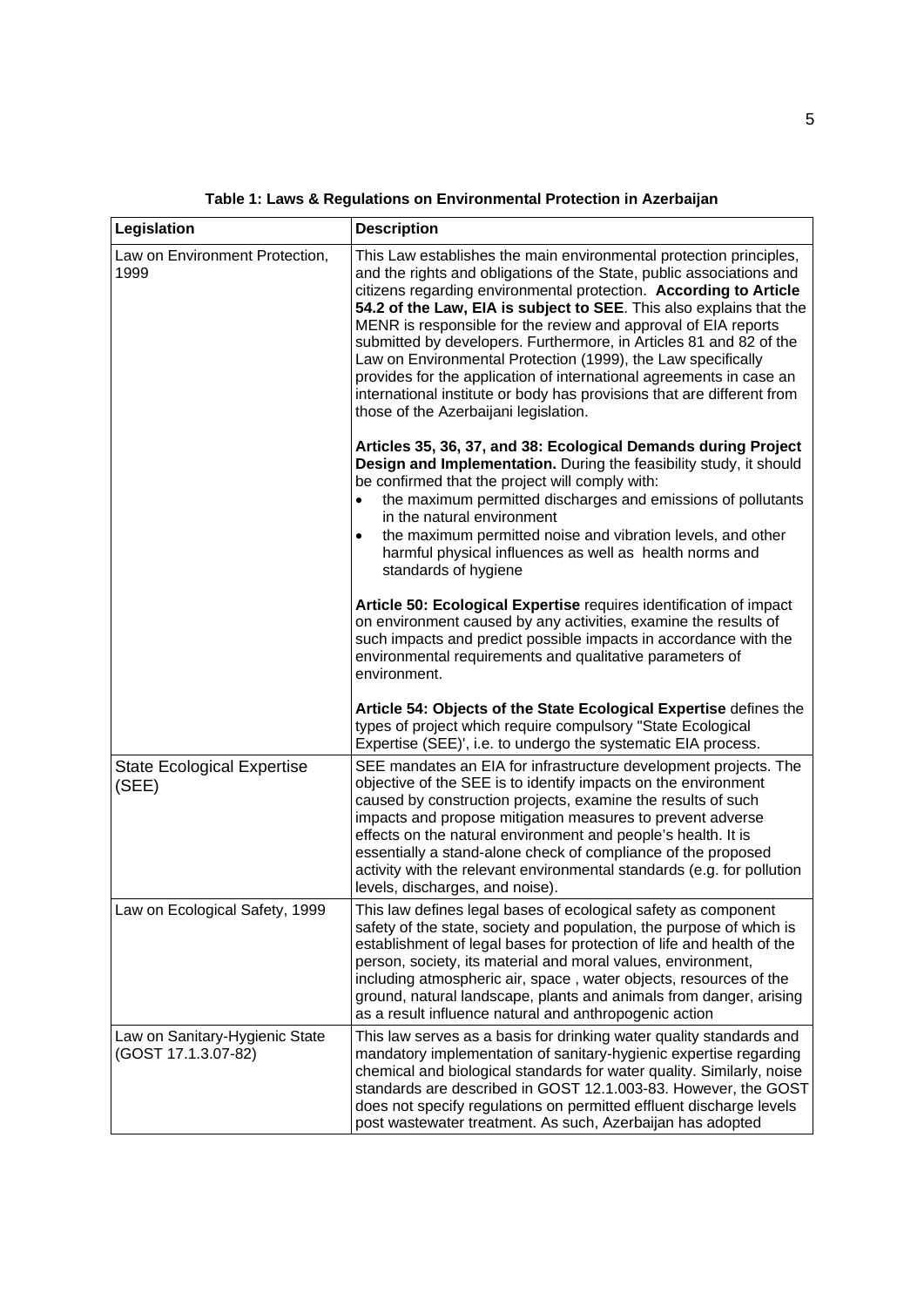|                                                                                                       | Directive No 91/271 from the European Environmental Commission<br>(EEC) in GOST. This regulation identifies the allowable biological<br>and chemical levels for sewage effluent.                                                                                                                                                                                                                                                                                                                                                                                                                                                                                                                                                                               |
|-------------------------------------------------------------------------------------------------------|----------------------------------------------------------------------------------------------------------------------------------------------------------------------------------------------------------------------------------------------------------------------------------------------------------------------------------------------------------------------------------------------------------------------------------------------------------------------------------------------------------------------------------------------------------------------------------------------------------------------------------------------------------------------------------------------------------------------------------------------------------------|
|                                                                                                       | Standards/maximum allowable values notified/adopted by<br>Government of Azerbaijan are in appendices - Wastewater Disposal<br>Standards (Appendix 2); ambient air quality (Appendix 3) and<br>noise levels (Appendix 4).                                                                                                                                                                                                                                                                                                                                                                                                                                                                                                                                       |
| Water Code (1998)                                                                                     | The Water Code (1998) regulates legal relations concerning the<br>protection and use of water bodies (surface, subsoil, and boundary<br>water bodies) in Azerbaijan. The Law details the obligations of the<br>State with respect to the use and protection of water bodies in terms<br>of monitoring and protection schemes as well as the supervision<br>over the use and protection of water bodies. The items most<br>relevant to the Investment Program include the outlining of (i) the<br>use of water bodies as potable and service water; (ii) the use of<br>specially protected water bodies; and (iii) the use of water bodies for<br>the discharge of wastewaters.                                                                                 |
| Permission for groundwater use -<br>Decision no 133 dated June 6,<br>1998 of the Cabinet of Ministers | Prior approval/clearance of the Ministry of Ecology and Natural<br>Resources is necessary for the utilization of ground waters                                                                                                                                                                                                                                                                                                                                                                                                                                                                                                                                                                                                                                 |
| <b>Construction Norms and</b><br>Regulations                                                          | The Construction Norms and Regulations are identified in SNiP<br>which details how to carry out noise reduction measures to assure<br>compliance with the relevant sanitary norms (section 3.9) and it<br>details regulations on the dumping of excess materials (section<br>3.12). SNIP III-4-80 also details regulations on construction worker's<br>health and safety. Chapters 2 and 5 provide organizational<br>procedures of construction work sites and material transport. Annex<br>9 contains standards on maximum concentrations of toxic<br>substances in the air of working zones. Annex 11 specifically claims<br>that workers need to be informed and trained about sanitation and<br>health care issues and the specific hazards of their work. |
| Rule for Use, Protection and<br>Preservation of Trees and Bushes<br>(2005)                            | The Rule for Use, Protection and Preservation of Trees and Bushes<br>(2005) is a regulation that details the way to protect trees and<br>shrubs in case of necessary cutting or replanting. These trees are<br>excluded from the Forestry Fund of the Azerbaijan Republic.                                                                                                                                                                                                                                                                                                                                                                                                                                                                                     |
| Land Code (1999)                                                                                      | Article 22 of the Land Code (1999) stipulates that the state is<br>required to establish protection zones with a special (restrictive)<br>regime for the purpose of construction and operation of industrial<br>facilities                                                                                                                                                                                                                                                                                                                                                                                                                                                                                                                                     |
| The European Economic<br>Community Directive on<br>Wastewater (1991)                                  | The European Economic Community Directive on Wastewater<br>(1991) regulates the collection, treatment and discharge of domestic<br>wastewater and wastewater from industrial sectors. The directive<br>includes requirements for monitoring the performance of treatment<br>plants and receiving waters. Also, it mandates measures for sludge<br>disposal and re-use as well as means to re-use treated wastewater.                                                                                                                                                                                                                                                                                                                                           |

16. **International Treaties/Conventions**. Azerbaijan is signatory/party to most of the environmental-related international Treaties, Agreements and Conventions (see Table below). As stated in Article 151 (Legal value of international acts) of the Azerbaijan Constitution, agreements in International Conventions supersede national laws in case of conflict. This principle is embodied in Articles 81 and 82, Chapter 14 (International Co-Operation on Environment Protection Issues) of the Law on Environmental Protection, 1999.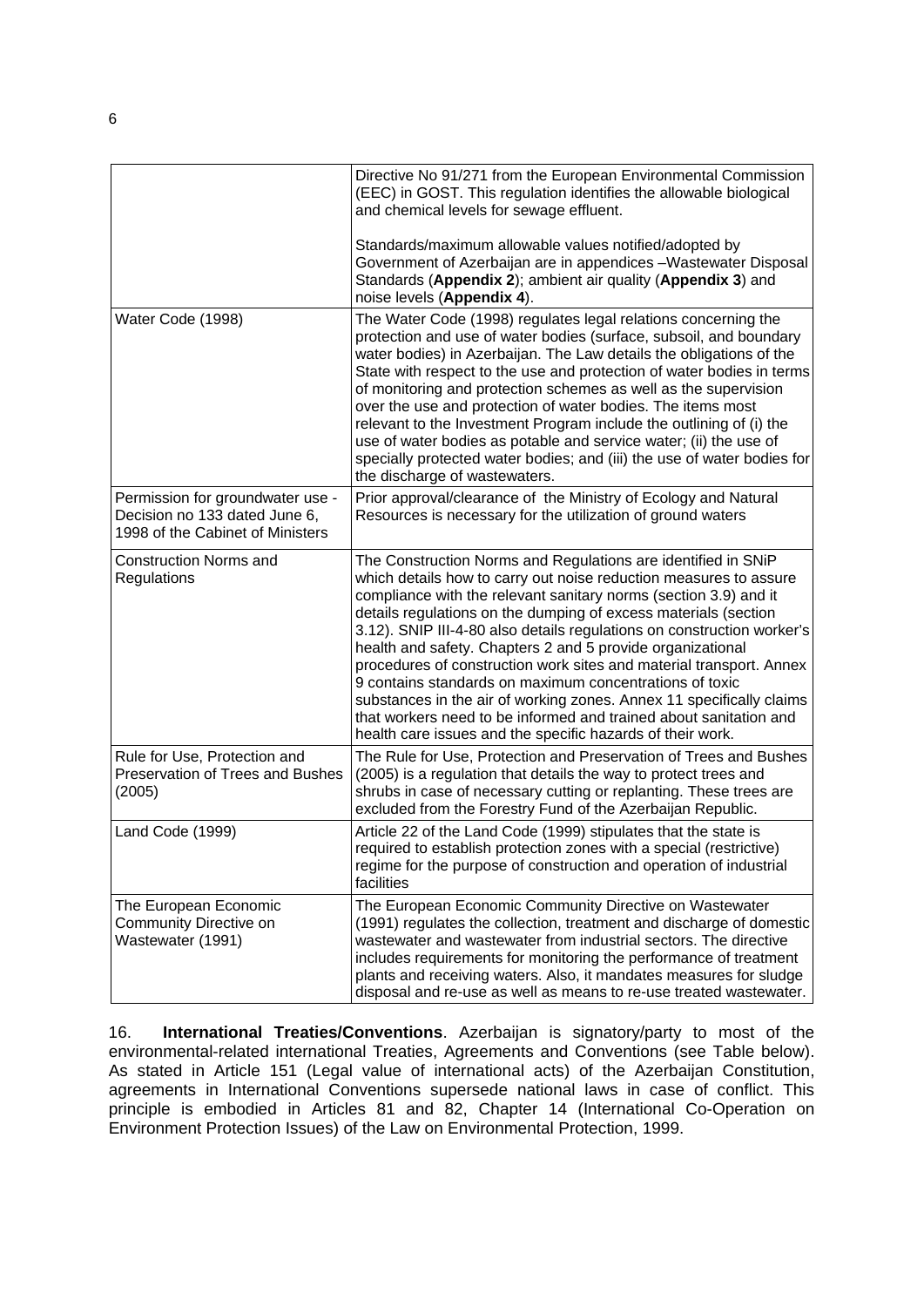| S. No          | <b>International Convention</b>                                              | <b>Year Ratified</b> |
|----------------|------------------------------------------------------------------------------|----------------------|
| $\mathbf{1}$   | UNESCO Convention on Protection of World Cultural and Natural Heritage       | 1994                 |
| $\overline{2}$ | UN Convention for the Protection of the Ozone Layer (Vienna Convention)      | 1996                 |
| $\overline{3}$ | Agreement on Mutual Cooperation of the Commonwealth of Independent           | 1998                 |
|                | States in the area of Hydrometeorology                                       |                      |
| 4              | Convention on International Trade in Endangered Species of Wild Fauna and    | 1998                 |
|                | Flora (CITES), and Agreement on Protection of Sturgeons                      |                      |
| 5              | UN Convention to Combat Desertification                                      | 1998                 |
| 6              | UN Convention on Environmental Impact Assessment in the Trans-boundary       | 1999                 |
|                | Context (Espoo Convention)                                                   |                      |
| $\overline{7}$ | Convention on the Conservation of European Wildlife and Natural Habitats     | 1999                 |
|                | (Bern Convention)                                                            |                      |
| 8              | UNECE Convention on Access to Information, Public Participation in Decision- | 1999                 |
|                | Making and Access to Justice in Environmental Matters (Aarhus Convention)    |                      |
| 9              | UNESCO Convention on Wetlands of International Importance especially as      | 2001                 |
|                | <b>Waterfowl Habitat (Ramsar Convention)</b>                                 |                      |
| 10             | UNECE Convention on the Protection and Use of Trans-boundary                 | 2000                 |
|                | Watercourses and International Lakes (Helsinki Convention)                   |                      |
| 11             | UN Convention on Biological Diversity                                        | 2000                 |
| 12             | <b>FAO Convention on Plant Protection</b>                                    | 2000                 |
| 13             | Protocol on UN Framework Convention on Climate (Kyoto Protocol)              | 2000                 |
| 14             | Protocol on Substances that Deplete the Ozone Layer (Montreal Protocol)      | 2000                 |
| 15             | European Agreement about Transportation of Dangerous Goods on                | 2000                 |
|                | <b>International Routes</b>                                                  |                      |
| 16             | UN Convention on the Control of Transboundary Movements of Hazardous         | 2001                 |
|                | Wastes and their Disposal (Basel Convention)                                 |                      |
| 17             | <b>UNECE Convention on Long-Range Trans-boundary Air Pollution</b>           | 2002                 |

**Table 2: International Conventions/Treaties Ratified by Azerbaijan** 

17. **Institutions.** There are four principal environmental institutions (or Ministries in Azerbaijan and the NAR) who handle water resources protection, management and operation. These include (i) MENR, (ii) the Ministry of Health, (iii) the Ministry of Emergency Situations (which implements construction safety supervision and standards and regulates safe sewage discharges and WSS operations), and (iv) AzerSu / State Amelioration and Water Management Agency (SAWMA) who will manage the WSS in their respective areas under the Investment Program:

(i) **Ministry of Ecology and Natural Resources.** Ministry of Ecology and Natural Resources1 (MENR) is the primary institution entrusted with the responsibility of environmental protection and implementation of environmental related laws. The functions and activities of the MENR are sub-divided into the following areas: (i) Environmental policy development; (ii) Environmental protection; (iii) Water monitoring and management; (iv) Protection of marine (Caspian Sea) bioresources; (v) Forest management; and (vi) Bio-resources and protected areas management. This ministry upholds all natural resource protection laws. The

<sup>-</sup><sup>1</sup> A Presidential Decree in 2001 transformed the former State Committee for Ecology and Natural Resources 134Utilization (SCENRU) into the MENR. Thereon, along with its inherent mandate from SCENRU, the MENR assumed over the functions of several other state bodies such as the departments of Hydrometeorology, Geology, Forestry, and Fishery.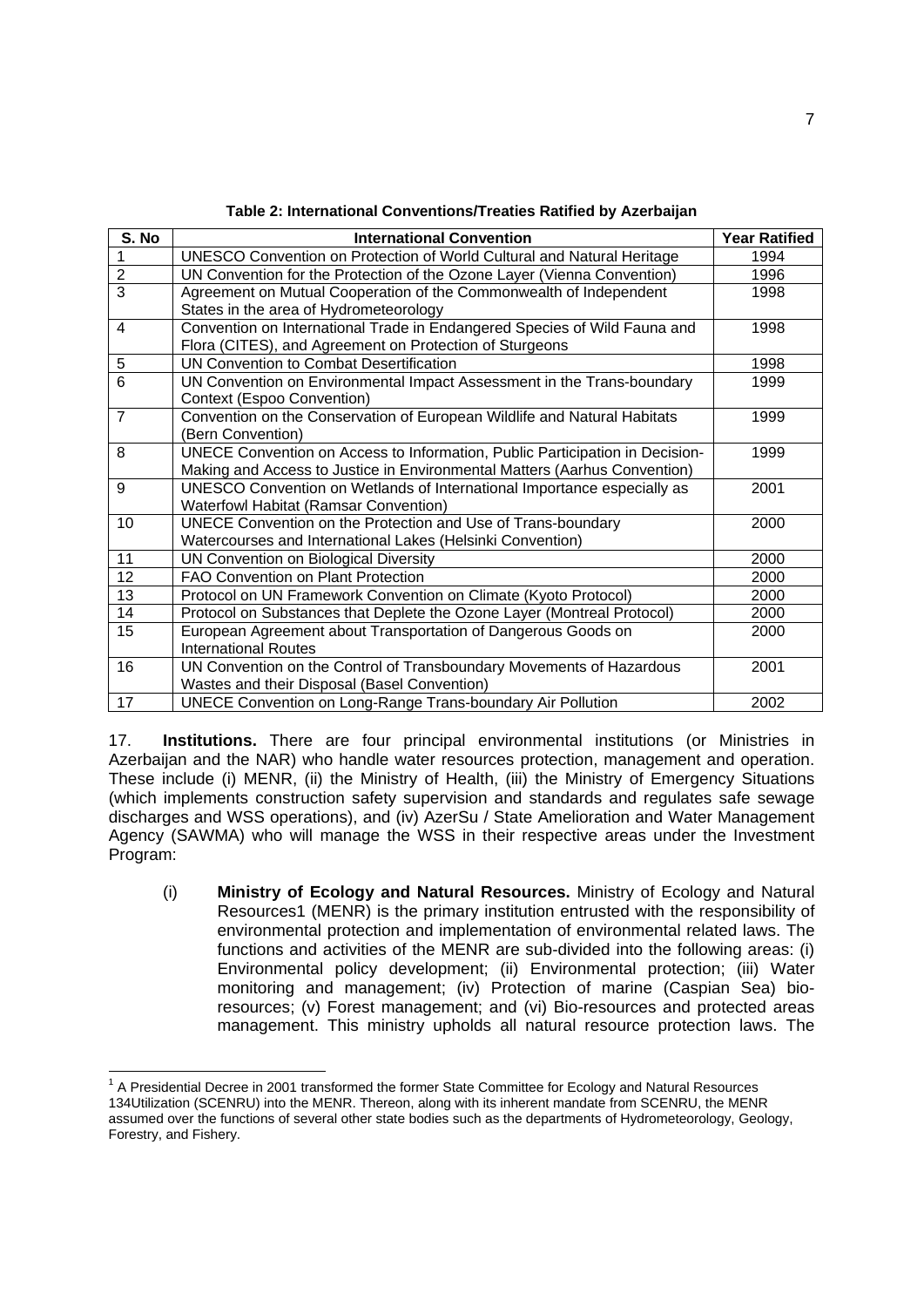State Ecological Expertise (SEE) acts within this agency on the Program level in reviewing Environmental Impact Assessments (EIAs).

- (ii) **Ministry of Health: (Sanitary and Epidemiology Service sub-body within Azerbaijan only).** Sanitary and hygienic safety is the responsibility of the Ministry of Health. Its main function is the implementation of control over meeting the sanitary and epidemiological rules and standards as well as hygienic standards. This entity implements anti-epidemiological measures throughout Azerbaijan and NAR by legal and physical persons through application of laboratory and sampling controls.
- (iii) **Ministry of Emergency Situations (Commission of Emergency Situations in the NAR).** This agency implements construction safety supervision and standards. Their main involvement in this Program will be to regulate leakage from sewer lines, safe discharges from the sewage treatment system, and safe operation of the wastewater treatment plant and water treatment units.
- (iv) **AzerSu, Agjhabedi JSC.** Agjhabedi Joint Stock Company (JSC) manages and operates the water and wastewater infrastructure such as the delivery of potable water and the collection of wastewater in Agjhabedi. It also manages and operates the water and wastewater treatment plants in the town.

#### **B. Environmental Assessment Procedure in Azerbaijan**

18. **Legislation**. State Ecological Expertise (SEE) under the Law on Environmental Protection, 1999, sets out the requirement for environmental assessment in Azerbaijan. Procedures for Environmental Assessment are stipulated therein. The objective of the SEE is to identify impacts on environment caused by development activities/industrial units, examine the results of such impacts and predicting possible ones, in accordance with the environmental requirements and qualitative parameters of environment (Article 50 of EP Law). Article 52 of EP Law stipulates the Objectives and Responsibilities of the State Ecological Expertise:.

19. The activities, fields and sectors to which SEE would apply are specified in Article 54 (The units controlled by the SEE) of the EP Law as:

- The State and local programs related to development and placement of productive capacities in governmental and economical institutions;
- The documentation of technical and economical substantiation, construction (reconstruction, enlargement, and renovation technology) and destruction of economical capacities, as well as assessment of the project influence on environment;
- Documentation concerning creation of new techniques, technologies, materials, and substances, as well as import of the same from abroad;
- Draft of scientific-methodical and normative-technical documentation concerning environment protection;
- Certain ecological conditions caused by improper work of industry and extraordinary situations;
- Ecological conditions of the regions and individual (separate) natural objects and systems;
- Provisions of draft contracts stipulating use of natural resources, as specified by the relevant decrees of the concerned executive bodies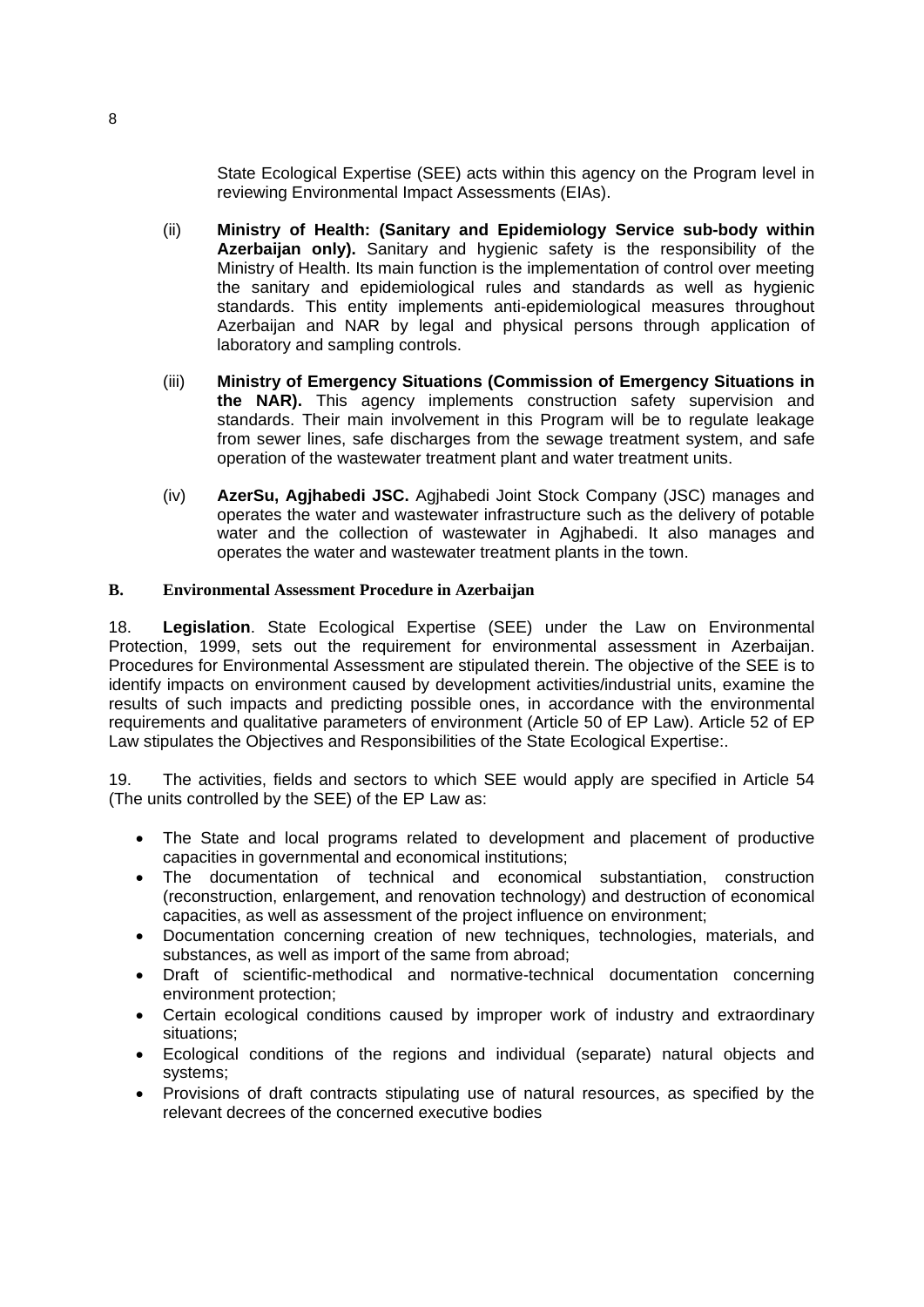20. **Institutions**. State Ecological Expertise (SEE) Department, under the Department of Environmental Policy and Environmental Protection of MENR is responsible for the review and approval of environmental impact assessment (EIA) reports submitted by project proponents.

21. **EA Process, Review & Approval**. The SEE adopts a 2-stage approach. The first stage takes about a month and entails an initial examination of the application of the proposed activity and the expected impacts. This stage may also include preliminary consultations with other agencies, NGOs, experts and initial public inquiries on the various aspects of the project. When determined that the project or activity will likely cause only minor impacts on the environment, the application may be approved with some conditions. On the other hand, if the activity is assessed to cause in significant impacts, a full EIA is required. Subsequently in such situation, a scoping meeting of representatives of the developer/applicant, invited experts and invited members of the public will be organized and to be chaired by the MENR. Based on the outcome of this scoping meeting, the MENR will notify the developer on the required scope and depth of the investigation and public consultation during the EIA study.

22. The second stage, which takes around three months, entails a review and investigation by the MENR of the documents submitted by the developer/proponent. A group of 5-11 expert reviewers and experienced members (e.g. members of the Academy of Science, university staff, or officials from other ministries) will be convened to perform the EIA document review and which will be chaired by MENR. The composition of the review group shall be on the discretion of the MENR but will be taken from a roster of experts who can deal adequately with projectspecific environmental issues. The expert group will undertake public submissions, investigations, and consultations relevant to the project impacts as deemed necessary in the review process. Consequently, at the end of this stage, a written review of documentation together with recommendations is submitted by the environmental review expert group to the MENR.

23. The MENR then decides on whether to deny the application or to approve it, with or without conditions. In the case of infrastructure construction projects specified, these conditions include construction phase measures such as site management; noise; dust, discharges to the air land, subsurface or water, solid waste management, emergency contingency plans, etc. These conditions are set to assist the proponent/developer control the environmental impacts such that they are maintained at the acceptable limits. Should the application be approved with conditions, either the activity starts with due consideration on the conditions or the proponent/developer may opt to appeal against the conditions and resolutions may be subjected to judicial proceedings.

24. **Post Approval Monitoring**. During construction of the project, the applicant/developer should ensure adherence to conditions attached to the approval and be responsible in monitoring the developments of the projects along with regular reporting to MENR. The monitoring programme of the proponent/developer should be designed to give clear indications prior to conditions being breach. Practical corrective measures should be undertaken by the proponent/developer in order to avoid breach of any conditions stipulated in the approval.

25. The MENR is authorized to issue warning to proponent/developer should it observe that conditions are being breached. In the event, the proponent/developer is obliged to stop the activity which is causing the breach. In such cases, the MENR may reconsider the approval, possibly with the participation of the Environmental Review Expert Group, and the conditions of approval may be reviewed.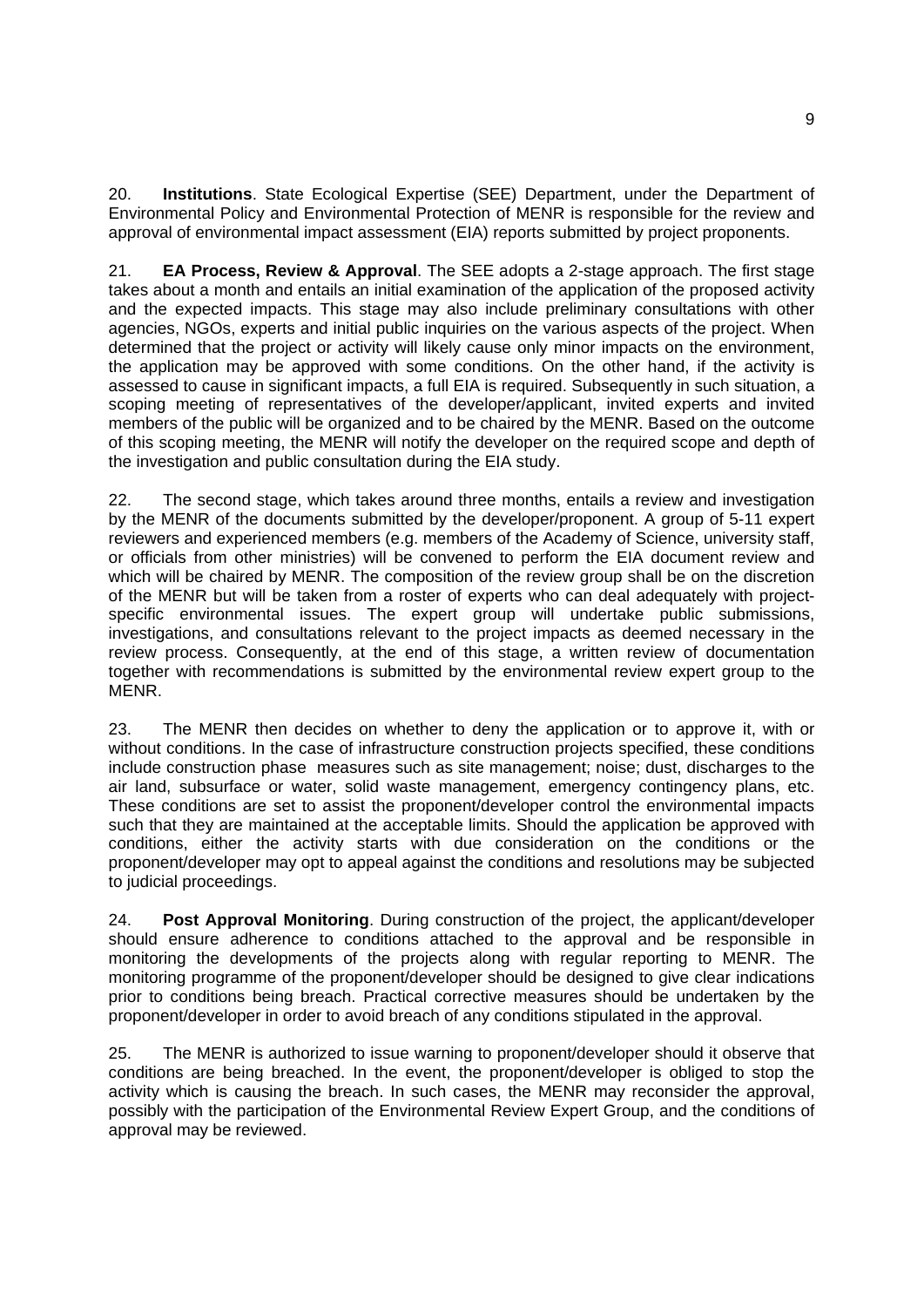26. Should project designs be altered significantly from those presented in the in the feasibility phase EIA, additional reports on the impacts of the changes may be requested by MENR.

## **C. ADB Policy**

27. ADB requires the consideration of environmental issues in all aspects of its operations. Superseding the previous environment and social safeguard policies, ADB's Safeguard Policy Statement, 2009 (SPS, 2009) sets out the policy objectives, scope and triggers, and principles for three key safeguard areas: (i) environmental safeguards, (ii) involuntary resettlement safeguards, and (iii) Indigenous Peoples safeguards. ADB adopts a set of specific safeguard requirements that borrowers/clients are required to meet in addressing environmental and social impacts and risks. Borrowers/clients comply with these requirements during project preparation and implementation. The environmental safeguard requirements are indicated in Appendix 1 of SPS 2009 (Safeguard Requirements 1: Environment). This states that ADB requires environmental assessment of all project loans, program loans, sector loans, sector development program loans, and loans involving financial intermediaries, and private sector loans.

28. **Screening and Categorization**. The nature of the environmental assessment required for a project depends on the significance of its environmental impacts, which are related to the type and location of the project, the sensitivity, scale, nature and magnitude of its potential impacts, and the availability of cost-effective mitigation measures. Projects are screened for their expected environmental impact are assigned to one of the following four categories:

- (i) **Category A**. Projects could have significant adverse environmental impacts. An environmental impact assessment (EIA) is required to address significant impacts.
- (ii) **Category B**. Projects could have some adverse environmental impacts, but of lesser degree or significance than those in category A. An IEE is required to determine whether significant environmental impacts warranting an EIA are likely. If an EIA is not needed, the IEE is regarded as the final environmental assessment report.
- (iii) **Category C**. Projects are unlikely to have adverse environmental impacts. No EIA or IEE is required, although environmental implications are reviewed.
- (iv) **Category FI**. Projects involve a credit line through a financial intermediary or an equity investment in a financial intermediary. The financial intermediary must apply an environmental management system, unless all projects will result in insignificant impacts.

29. **Environmental Management Plan**. An environmental management plan (EMP) which addresses the potential impacts and risks identified by the environmental assessment shall be prepared. The level of detail and complexity of the EMP and the priority of the identified measures and actions will be commensurate with the project's impact and risks.

30. **Public Disclosure**. ADB will post the following safeguard documents on its website so affected people, other stakeholders, and the general public can provide meaningful inputs into the project design and implementation:

(i) For environmental category A projects, draft EIA report at least 120 days before Board consideration;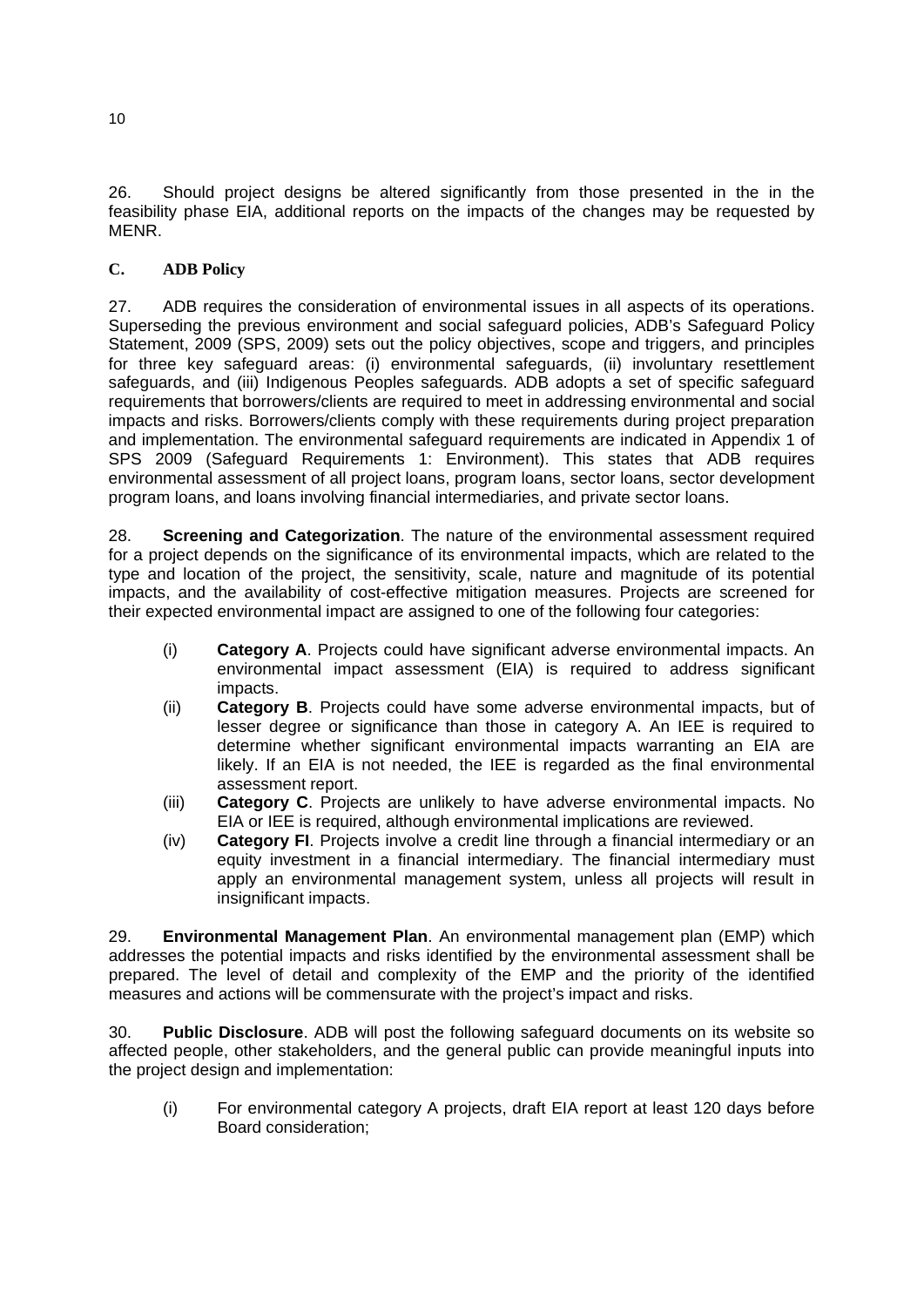- (ii) Final or updated EIA and/or IEE upon receipt; and
- (iii) Environmental Monitoring Reports submitted by Implementing/Executing Agencies during project implementation upon receipt

#### **D. Applicability of Environmental Legislations to the Subproject**

31. Proposed water supply and sanitation project in Agjhabedi will attract the provision of EP Law, State Environmental Expertise. Therefore requires Environmental Impact Assessment Study and Report and its approval from MENR. The proposed groundwater abstraction also requires permission from MNER.

31. AzerSu is presently in the process of obtaining approvals/permissions from MNER.

#### **E. Extent of this IEE Study**

32. The Aghjabedi Town subproject is classified under the ADB SPS 2009 as environment category B, requiring IEE study. This is the IEE Report of the subproject. The purpose of this IEE is to assess potential environmental, health, safety and social impacts of the proposed subproject. No significant adverse environmental impacts have been noted in this subproject assessment.

33. The IEE was prepared during the Investment Program preparation in 2010 and was approved by ADB. The subproject is currently in bid preparation stage. , and although there are major no changes in the subproject design and location of components, the IEE is updated in line with the ADB SPS 2009.

34. The IEE study is conducted based on secondary information, primary data from various sources and field observations. During the site visit the specialists had discussions with town members and local executive powers for their feedback on the proposed project. The results of the social survey with town members as well as an evaluation of the institutional framework have been incorporated into this assessment.

#### **III. DESCRIPTION OF THE PROJECT**

#### **A. Azerbaijan Water Supply and Sanitation Investment Program**

35. The Asian Development Bank (ADB) funded Azerbaijan Water Supply and Sanitation Investment Program is intended to optimize social and economic development in selected secondary towns through improved water and sanitation (WSS) services. Currently, the WSS sector in Azerbaijan is characterized by institutional weakness, inefficient operation, outdated and dilapidated physical infrastructure and severe financial constraints. As a result, the WSS service levels provided to customers are low and of poor quality.

36. With the improvements undertaken in WSS sector under the ongoing assistance (ADB Loan 2119 - Azerbaijan Water and Sanitation Improvement Project), the Government of Republic of Azerbaijan has requested ADB's continued assistance in developing the country's WSS sector. The Government prioritized for ADB's consideration the implementation of WSS works in a number of secondary towns. The ADB has accepted the possibility of long-term engagement in the WSS sector through the Multi-Tranche Financing Facility (MFF) lending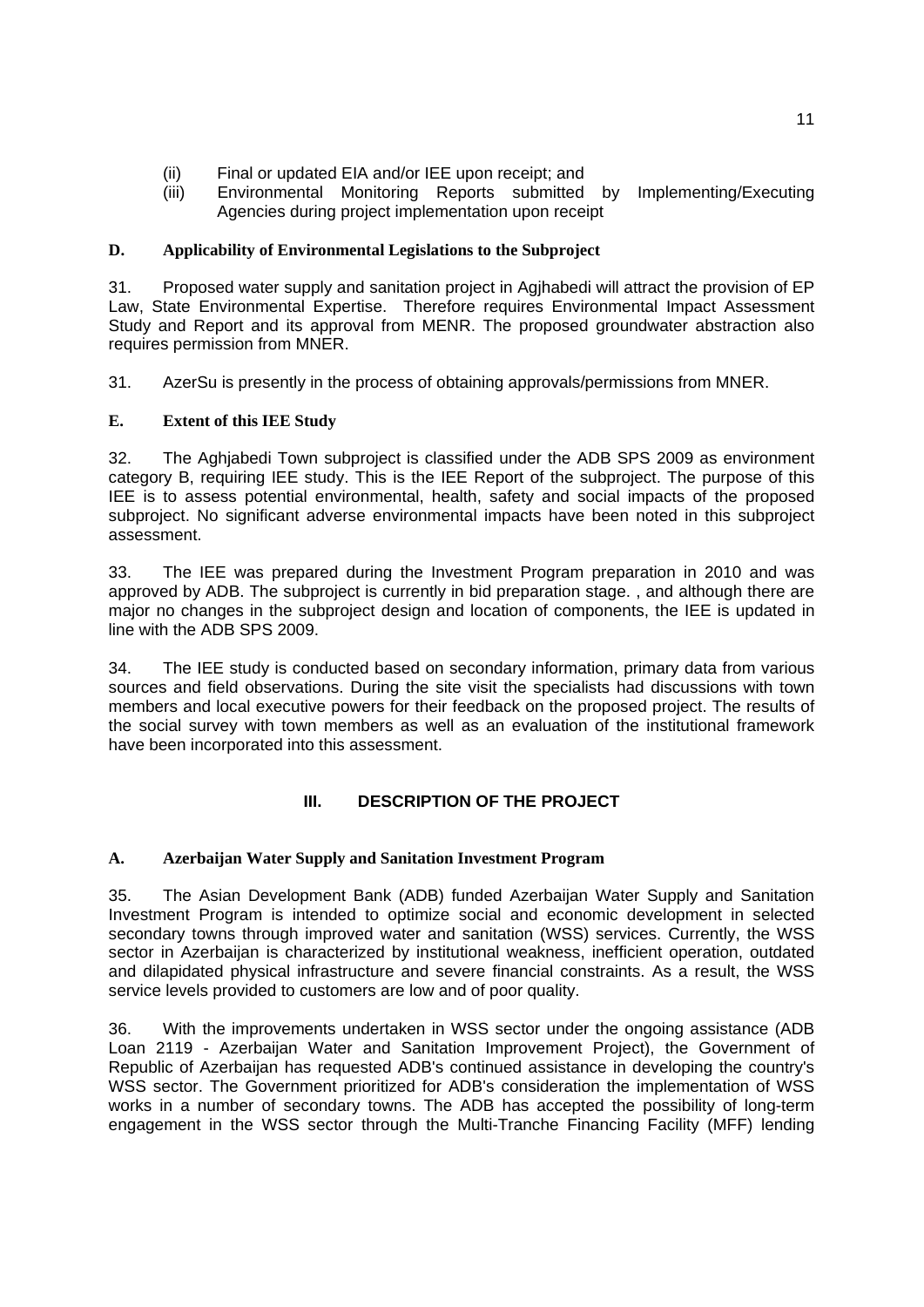modality. The MFF modality is expected to comprehensively address WSS sector development through reduced forward processing time, focusing on expeditious and streamlined implementation of physical works, and addressing the much required sector and institutional reforms.

37. This Investment Program will cover: (i) WSS infrastructure development in the towns of Agdash, Goychay, Nakhchivan, Aghjabedi, Beylagan, Balakan and other developing urban centers in the Country including the peripheral areas of Baku; (ii) Management Improvement and Capacity Development of WSS agencies to manage WSS service delivery; and (iii) a Program Management Facility that will oversee the Program development, implementation and management. The Investment Program will be implemented over a period of 8 years (2010- 2018).

38. The Azersu Joint Stock Company (AZERSU) will be the Executing Agency for all project activities except those in Nakhchivan Autonomous Republic, where the State Amelioration and Water Management Agency (SAWMA) will be the Executing Agency. The project management Facility (PMF) created at AZERSU and SAWMA will be responsible for supporting project implementation. Each PMF comprises international and national consultants and counterpart staff. At the field level, a Project Implementation Review Committee will be constituted to review monthly implementation progress and ensure timely resolution of operational issues.

## **B. Agjhabedi Town Sewerage Subproject**

#### **1. Need**

39. Located at 363 km southwest of the Capital City Baku, Aghjabedi is an important town in the south central part of the country (Map 1).

40. Lack of water supply and wastewater collection is a major problem for Agjabedi and other towns in the Kura-Araz lowland. In Agjabedi the water supply system was laid in 1970s. The 40 year-old pipelines and storage reservoirs are in urgent need of replacement and/or repair. The existing water supply and wastewater infrastructure permit significant leakage. With the existing system, only 36.1% of the town population receives water supply and only 9% have their sewage collected.

41. The sewerage system in Agjabedi town was put into operation in 1970. The length of the current sewerage system is 13.5 km. The system collects from approximately 9% of the population located in the center of town. Since the sewerage network has operated for many years without repair, the pipes are full and the technical condition of the network is inadequate. Sewage waters are currently directed to the wastewater treatment facility through surface ditches which collect storm runoff also.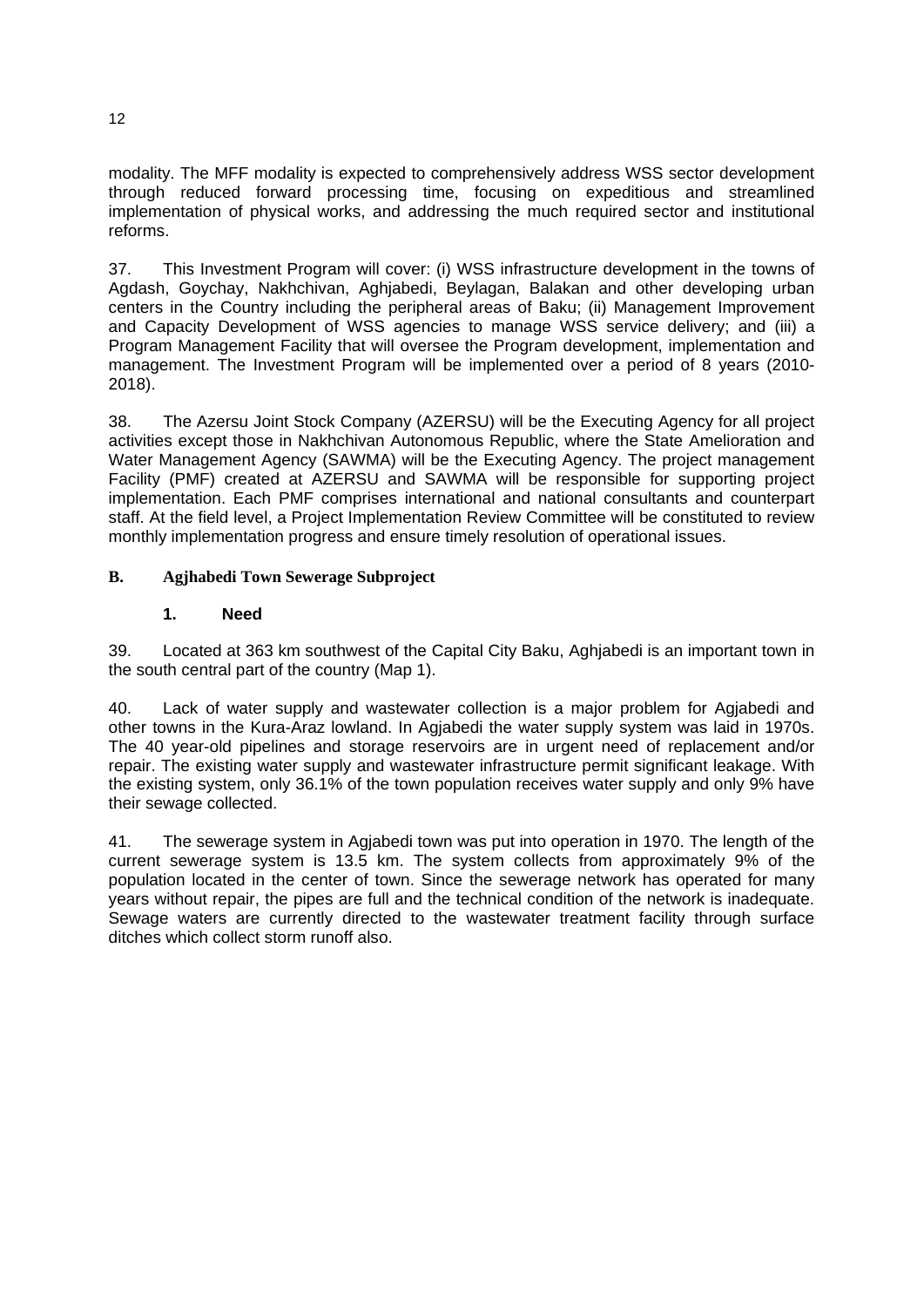

Map 1: Project Location

42. Unfinished treatment facilities constructed in the northeast part of town have stopped functioning and deteriorated significantly. Due to a population increase between 1990 and 2008, private houses have been built in close proximity to the existing non-operational wastewater treatment facility leaving no room for a proper buffer zone around the treatment plant.

43. Considering the grave situation, under the Tranche-3 of the Investment program, it is proposed to implement sewerage subproject in Aghjabedi Town, with an objective to establish safe, reliable sewerage system and promote a healthier environment.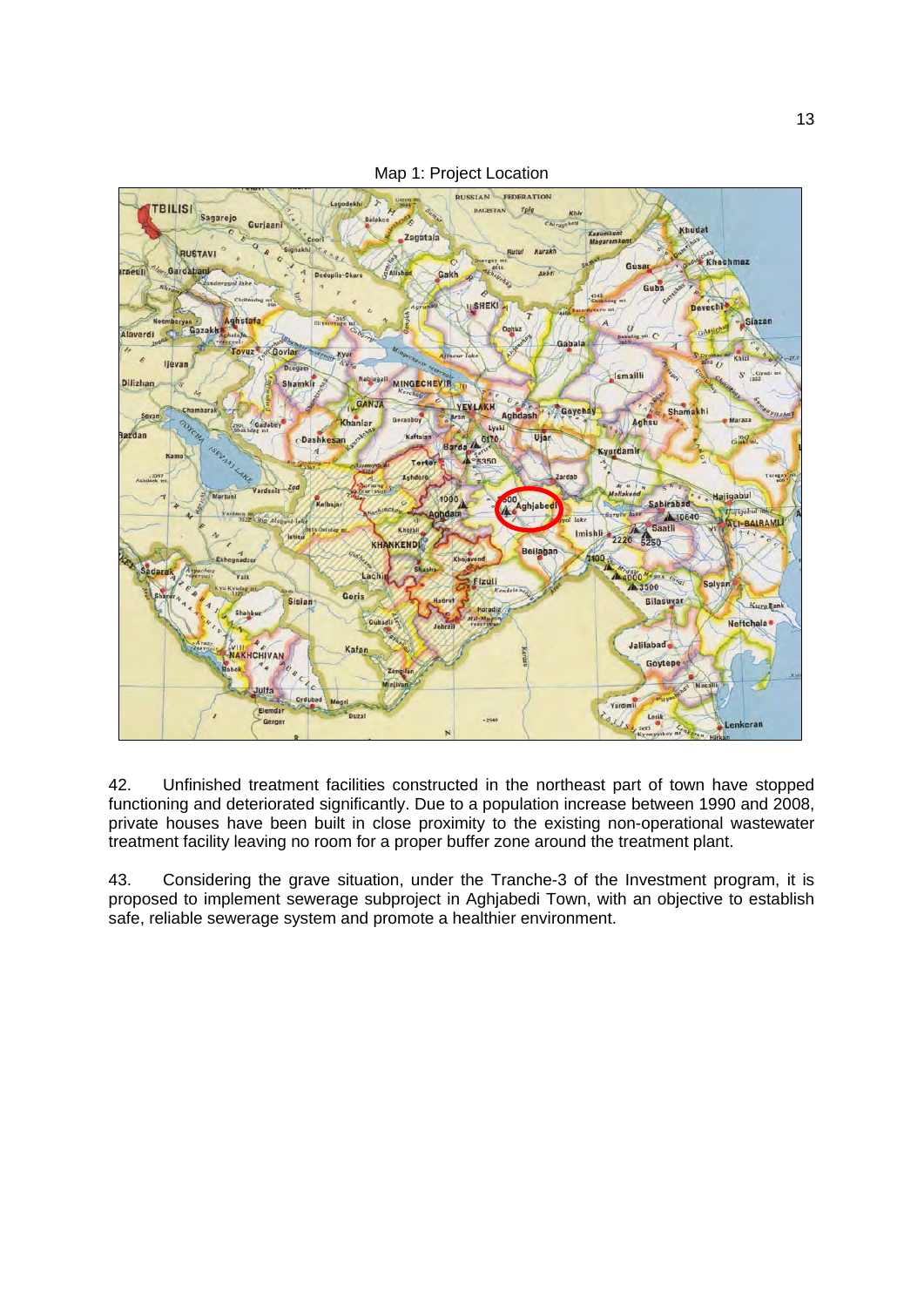## **2. Proposed Subproject Description**

44. The following Table 3 shows the subproject components selected for implementation under tranche-3 in Agjhabedi Town, for which, according to ADB requirement, this IEE has been conducted. Location of proposed subproject components is shown in Map 2. Proposed water sewerage system and location of facilities are shown in Map 3. Proposed WWTP site presented in Map 4. Photographs of project sites are appended in Appendix 1.

 45. **Construction of New Wastewater Networks.** The Program will include the installation of 196.7 km of new sewer network ranging from 200-800 mm diameter (84% of total sewer line is of diameter 200-300 mm). The 13.5 km of asbestos concrete sewer pipelines will be abandoned in the ground and left undisturbed due to the environmental risks of repairing these pipelines. The sewer pipes will be laid on the opposite side of the street than the water pipelines, in separate trenches to prevent any leakage of sewage into the water supply.

46. **Construction of New Wastewater Treatment Plant**. A new wastewater treatment plant will be constructed on 5 ha of privately owned land adjacent to the Aghjabedi-Zerdab highway in the northern outskirts of the town. The treatment process will be based on Activated Sludge Process (ASP). The treated sewage will be disposed in a drainage channel flowing adjacent to the site. This drainage channel flows towards northeast from the site and disposes into Bash Mil-Garabag collector canal, about 2.5 km from the WWTP site. Bash Mil-Garabag collector canal flows to southeast, and meets Lake Ag-gol at about 12 km. Ag-gol lake is part of Ag-gol National Park.

| יני יין<br>Infrastructure                      | <b>Function</b>                                                                           | <b>Description</b>                                                                                                                                                                                                                                                                                     | Location                                                                                                                                                                                                                                                             |
|------------------------------------------------|-------------------------------------------------------------------------------------------|--------------------------------------------------------------------------------------------------------------------------------------------------------------------------------------------------------------------------------------------------------------------------------------------------------|----------------------------------------------------------------------------------------------------------------------------------------------------------------------------------------------------------------------------------------------------------------------|
| Sewer network with<br>manholes                 | To collect<br>wastewater from<br>house<br>connections and<br>convey to<br>treatment plant | Total length: 196.7 km<br>Diameter-wise lengths:<br>200 mm - 145.4 km<br>300 mm $-$ 20.2 km<br>400 mm $-$ 15.3 km<br>600 mm - 10.7 km<br>$800 \, \text{mm} - 5 \, \text{km}$<br>Material: corrugated HDPE<br>Road surface will be<br>rehabilitated & reinstated to<br>original after sewer laying work | - Network will cover<br>southern part of the town<br>- Pipes will be buried along<br>the roads on the opposite<br>side of water pipelines<br>- Existing underground AC<br>sewers will be left<br>undisturbed in the ground<br>as it is<br>- Involves no tree cutting |
| House connections                              | To collect<br>wastewater from<br>houses and<br>convey to<br>network                       | 7,800 no,s                                                                                                                                                                                                                                                                                             | - House service<br>connections will be laid the<br>household premises                                                                                                                                                                                                |
| Wastewater<br><b>Treatment Plant</b><br>(WWTP) | To treat<br>wastewater to<br>meet Azerbaijan<br>disposal<br>standards                     | Process system: Extended<br>aeration activated sludge<br>including<br>Capacity: 20,000 m3/day<br>Although actual design is to be<br>carried out by the contractor<br>(design-build contract).                                                                                                          | - proposed site for WWTP<br>is located adjacent to<br>Aghjabedi-Zerdab highway<br>in the northern outskirts of<br>Aghjabedi Town<br>- this 5 ha site is privately<br>owned, and AzerSu is in<br>the process of acquiring<br>the site<br>-As the site is vacant       |

## **Table 3: Subproject Components**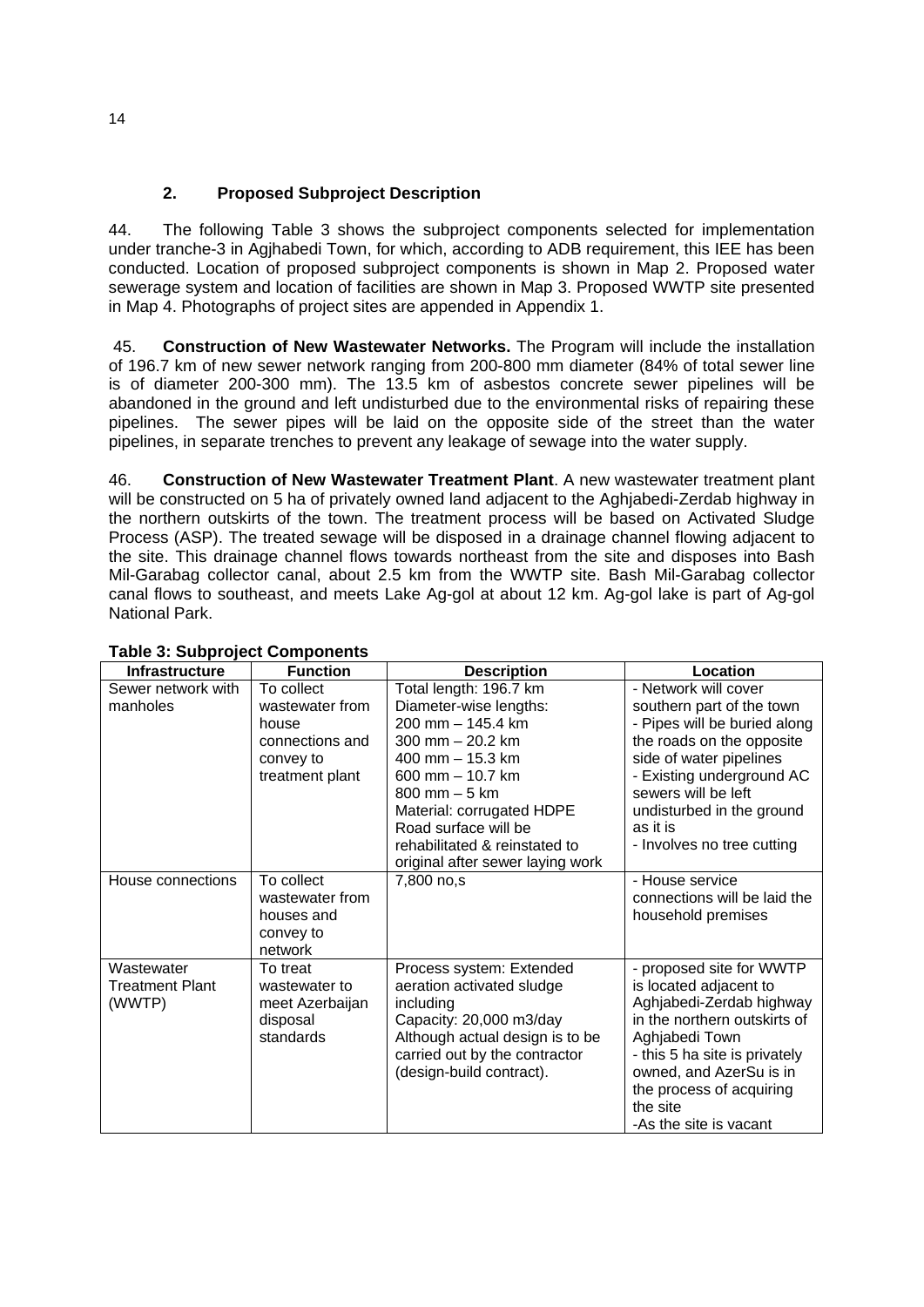| <b>Infrastructure</b> | <b>Function</b> | <b>Description</b> | Location                    |
|-----------------------|-----------------|--------------------|-----------------------------|
|                       |                 |                    | -treated wastewater will be |
|                       |                 |                    | disposed in a local         |
|                       |                 |                    | drainage channel which      |
|                       |                 |                    | will further dispose into   |
|                       |                 |                    | Bash Mil-Garabag            |
|                       |                 |                    | collector                   |

#### **3. Implementation Schedule**

47. The construction work is to be implemented through two packages: (i) wastewater treatment plant as Design-Build Contract, and (ii) sewer network including house connections, sewage pumping station and all the facilities – this will be a civil works contract.

48. Detailed design work of package 2 is completed and is under approval phase. Bid preparation is underway, and the bids are likely to be invited in June 2013 and the bid process would be completed by October 2013. The construction work will commence in November 2013, and will take about 18 months, so it should complete by May 2013.

49. For package 1 (WWTP), the conceptual design is ready, and detailed design will be prepared by the selected Design-Build contractor. Bid preparation is underway, and the bids are likely to be invited in June 2013 and the bid process would be completed by October 2013.The design work will commence immediately and should be completed by February 2014. Construction work will take about 15 months, so it should complete by May 2013. This is including commissioning and the trail run period of 3 months. Contractor will also be responsible of operation in the first 3 years, during which the Aghjabedi JSC (Sukanal) staff will be trained in operation and maintenance of the WWTP. Technical know-how will be transferred to the staff.

50. Implementation of both the packages has been planned in such a way that WWTP will be ready for operation by the time construction of sewer network and house connections are completed.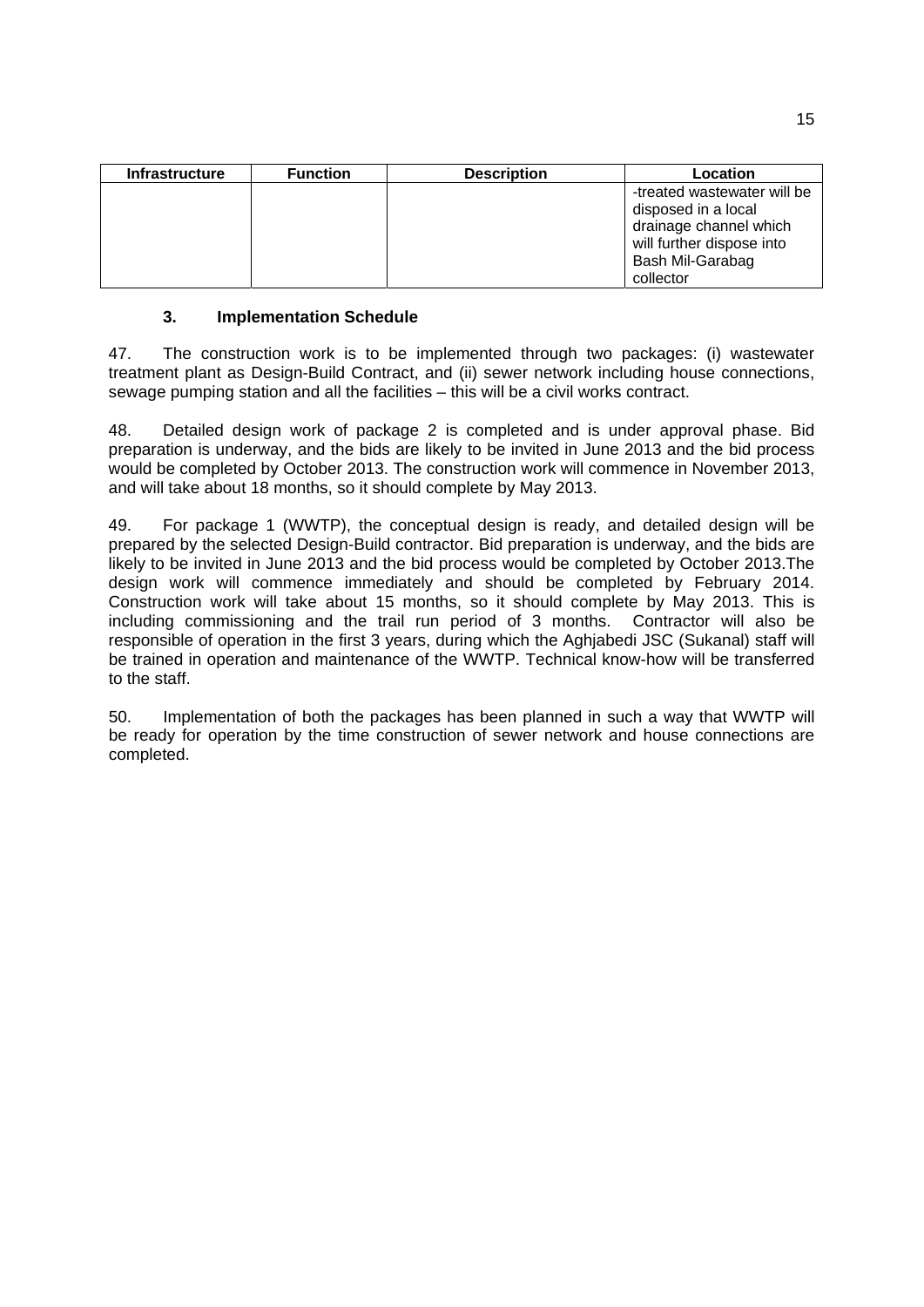

## **Map 2: Location of Subproject Components**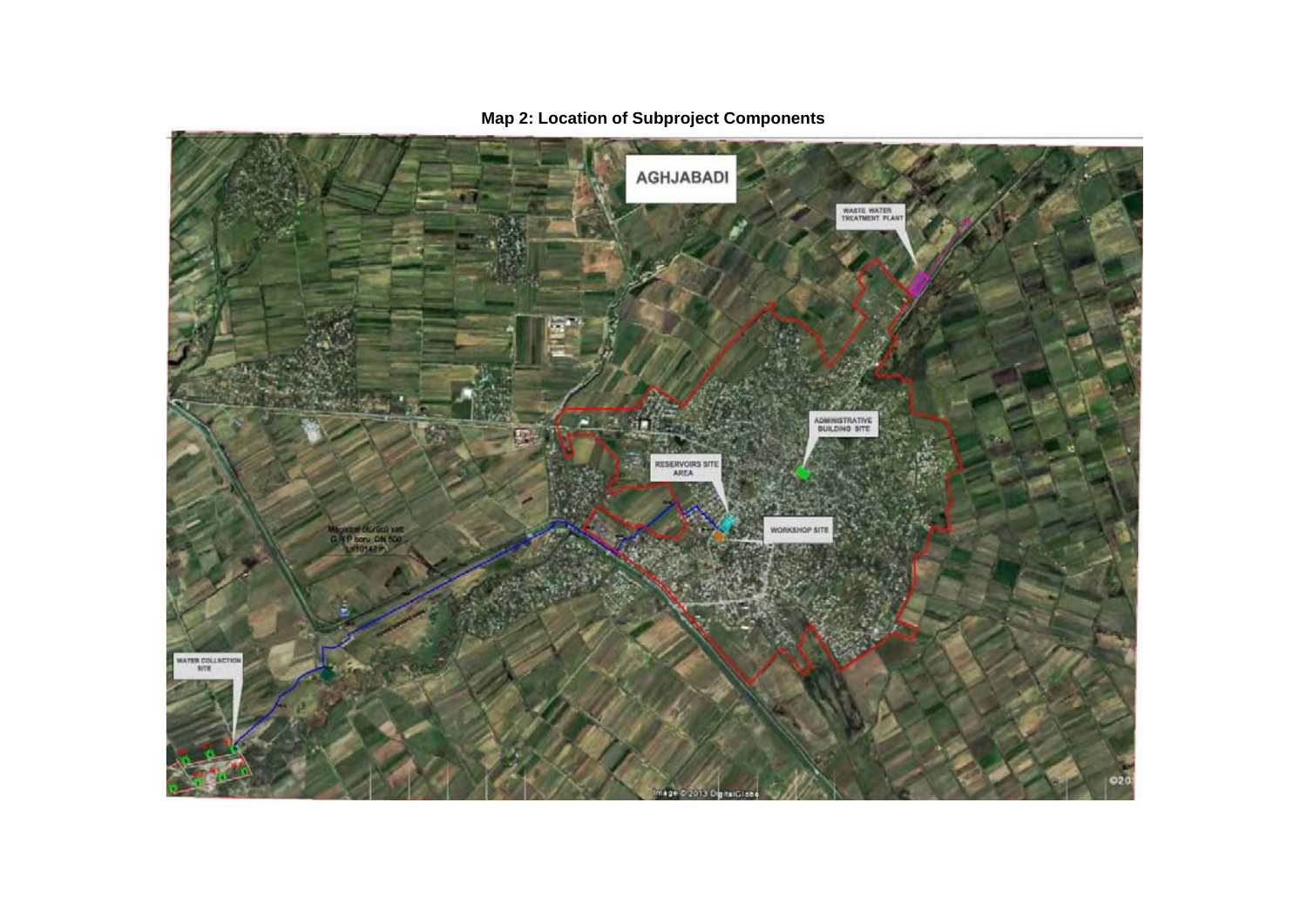**Map 3: Proposed Sewerage System** 

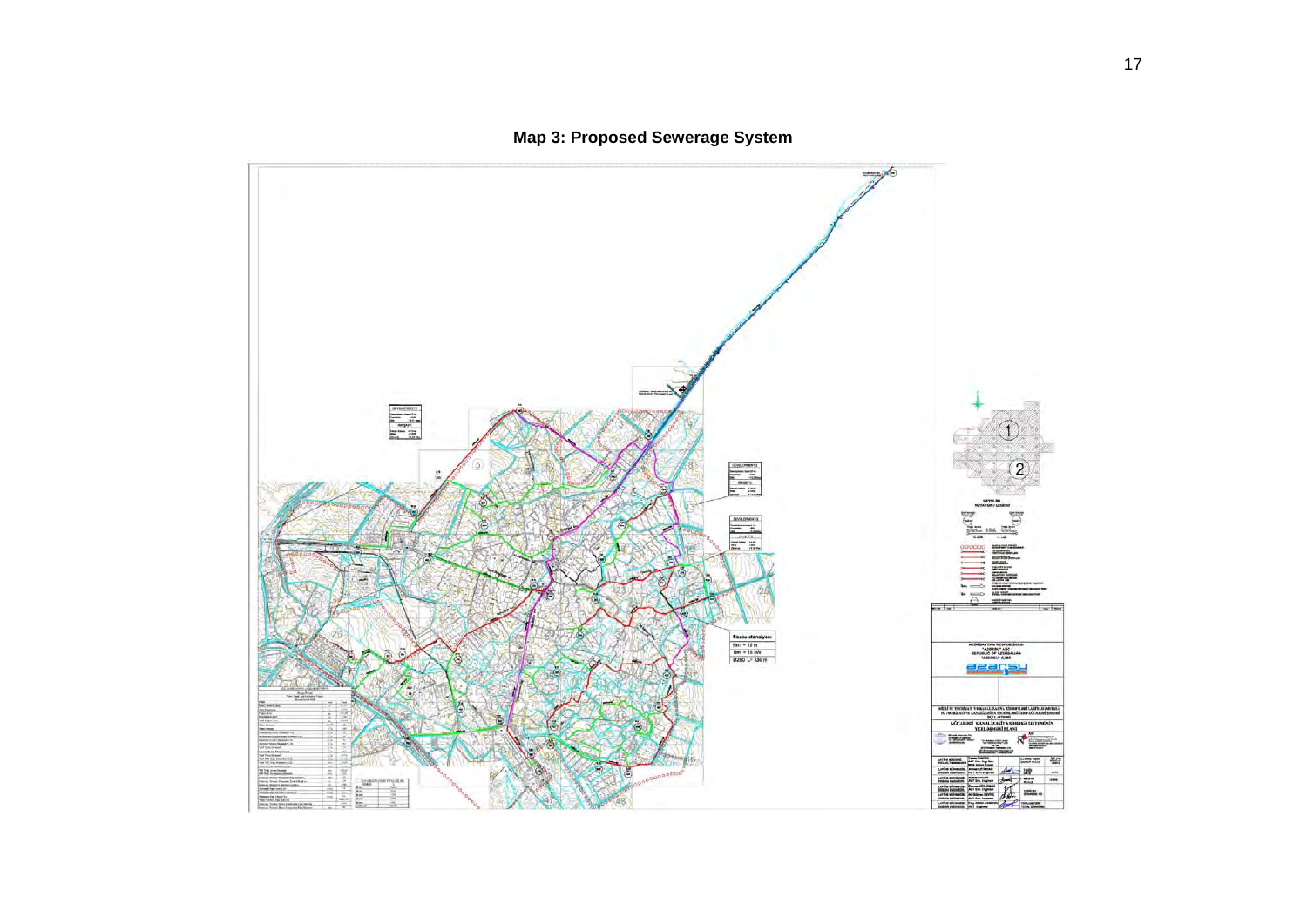

**Map 4: Layout Plan of Wastewater Treatment Plant**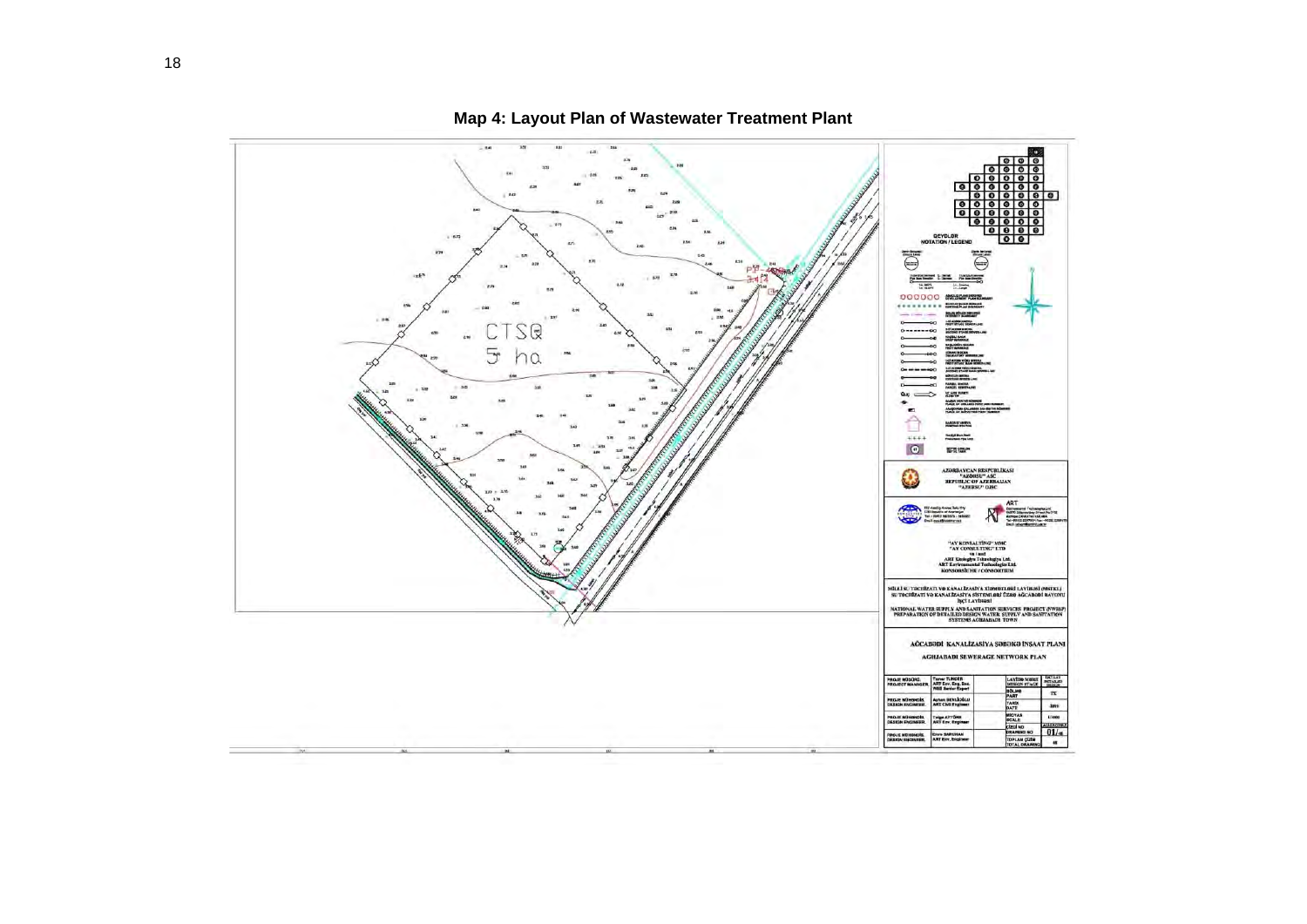#### **4. Construction Activities**

51. As indicated in Table 3, there are four main elements in the subproject: laying of sewers; construction of WWTP, and miscellaneous small scale works (house connections, meters, internal roads, fencing, lavatory, guard room, etc. Construction practices of these works are briefed below:

52. **Laying of Sewers**. Sewer network (196 km diameter 200-800 mm corrugated HDPE) will be laid along the roads in the town, within the available roads right of way (RoW). Sewers will be laid in the vacant land available between the tarmac and the building line. In locations where there is no vacant land beside the tarmac or it is occupied by trees, pipeline will be laid into the tarmac to avoid any private land acquisition or tree cutting. The sewer pipes will be laid on the opposite side of the water pipes, in separate trenches to prevent any likely contamination of treated water supplies due to leakages. The existing Asbestos Cement (AC) sewers will be abandoned in the ground and left undisturbed considering the environmental and health risks of working with asbestos<sup>2</sup>. The AC sewers will be marked on the inventory drawings. Trenches will be dug using a backhoe digger, supplemented by manual digging where necessary. Excavated soil will be placed alongside, and the pipes will be placed in the trench manually. A sand bed of 20 cm think will be prepared on the bottom and sewers will be placed in the trench manually. Sewers will be joined, after which sand procured from local quarries will be placed alongside and a top of about 10 cm thick. The remaining depth of trench on top will refilled with the excavated soil and compacted manually. Road surface will be restored upon completion of work. The width of trench will be 1.4 m for 800 mm sewers and minimum will be 0.60m for 200 mm sewers. Similarly, the depth of excavation will range from 1.5 m to 6 m. After construction, part of trench will be occupied by pipe and sand beneath, top and side, and trench is refilled with the excavated material. This activity is expected to generate about 21,500 m3 of waste/surplus soil. All trench excavations will be provided by wooden bracing to avoid collapse.

53. **WWTP Construction**. WWTP includes construction various items as indicated in **Table 4**. WWTP involves considerable construction including civil and mechanical structures, although construction activities will be confined to the identified site. Civil construction will be of reinforced cement concrete. Mechanical structures will mostly be of cast iron or steel, and will be imported in the ready-to-install form. The major components - anaerobic tanks, aeration tanks, sedimentation tanks and filtration tanks, will be constructed in partly below and partly above the ground level and fitted with necessary mechanical equipment. For these tanks, a cavity will be created in the ground using back hoe for, and the soil will be used for raising the WWTP ground level and for internal roads. Metal reinforcing rods will be placed and concrete will be tipped into the cavity to create floor of the tanks. To create the walls, metal reinforcing rods will be incased in wooden/steel shuttering and concrete will be poured in, and this process is repeated gradually till required height is attained. Inside surface will be smoothened and finished. Mechanical, equipments like shafts, aerators, diffusers will be brought to site on truck, and installed using cranes or manually. WWTP will be designed by the design-build contractor as per the conceptual design to be provided by AzerSu.

 2 Asbestos piping is dangerous to handle due to the risks of exposure to airborne asbestos fibers which may lead to diseases such as mesothelioma, asbestosis and lung cancer. Working with asbestos piping requires wearing disposable masks and suits, wetting worksites frequently, and using only manual tools for cutting pipes to prevent the formation of high quantities of asbestos particulates in the air. (National Asbestos Management Plan, 2006, Australia)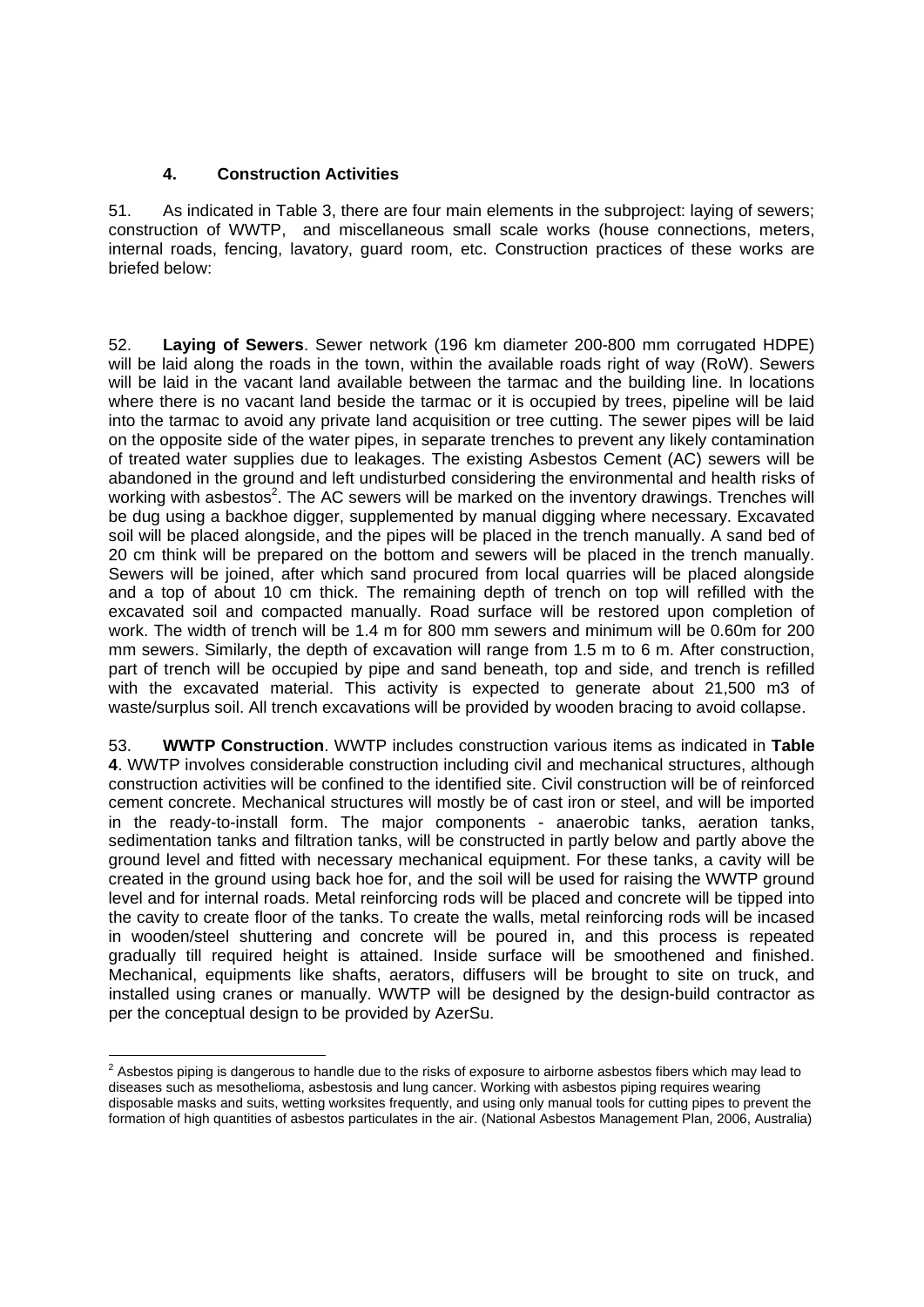54. **Miscellaneous Works**. These works includearea facilities at WWTP (fencing, guard room and lavatory) and sewer connections. Septic tank and soak pits will be constructed for disposal of wastewater from lavatories. These works are very minor and simple, and not expected to generated significant waste/debris.

55. **Source of construction materials and Waste Disposal**. In Aghjabedi, construction material such as gravel, sand and aggregate is sourced from existing quarry sites available locally. The material will be procured from government approved quarries only. Surplus/waste soil will be mostly utilized for beneficial purposes and any leftover will disposed off at a suitable site. A disposal site will be identified for this purpose before the start of construction.

## **5. Operation Activities**

56. The new sewer network provided in this subproject will collect domestic wastewater and sewage produced by entire town population. Wastewater treatment facility developed in this subproject is designed to treat the sewage to acceptable wastewater disposal limits<sup>3</sup>. The treated water will be disposed in the Channel flowing adjacent to the site. Alternatively, the treated wastewater can be used for irrigating the fields around the WWTP.

57. **WWTP Operation**. Extended aeration activated sludge including nitrogen and phosphorus removal (advanced treatment) technology is the most commonly used technology in the world which is very efficient and easy to operate and suits to the local conditions (climate) as well. Although the design of WWTP will be carried out by the contractor, the suggested treatment process remain same. The influent wastewater is screened to remove all large objects carried in the collection system. Screens can be classified as coarse and fine screens. After screening, grit chambers are used to remove grit, consisting of sand, gravel or other heavy solids that velocities and specific gravities of these particles are greater than the organic solids in the wastewater. In anaerobic tanks, phosphorus can be removed biologically. The degree of the biological phosphorus removal depends on the contact time. Minimum contact time for maximum dry weather inflow and return sludge flows is 0.5-0.75 hours. Phosphorus removal can also be achieved by chemical precipitation, usually with salts of iron aluminum or lime. For total nitrogen removal, nitrification and denitrification occur in biological reactor. Sludge age is the most important criteria. Biological reactor is aerated by using diffused air system consist of diffusers submerged in the wastewater. Sedimentation tank is used to separate the activatedsludge solids from the mixed liquor. Dewatering is a mechanical unit operation used to reduce the moisture content of sludge because dewatered sludge is generally easier to handle than the thickened or liquid sludge. Aerobically stabilized sludge is dewatered directly by using centrifuges (decanter). Removal of dewatered sludge from plant can not be possible daily. For this reason, sludge storage area is projected. Odor problem, visual problems may occur at this site. To prevent the problems sludge may be conditioned expressly to improve its dewatering characteristics. The addition of chemicals are the most common method. Adding conditioning chemicals to sludge increase the dry solid content. For conditioning of dewatered sludge lime can be used. Lime can increase the quantity of dry solids by 20-30 percent. The capacity of this treatment plant is 20,000 m3/day. The treatment and drying processes kill enteric bacteria and pathogens. The dried sludge will be disposed off at an adjacent identified for the purpose. Also, because of its high content of nitrates, phosphates and other plant nutrients, the sludge is an

 3 As there are no specific wastewater discharge limits set under Azerbaijan's regulations, the Ministry of Health (MOH) adopted the European Economic Community Directive (Directive No 91/271/EEC) to regulate urban wastewater treatment in Azerbaijan.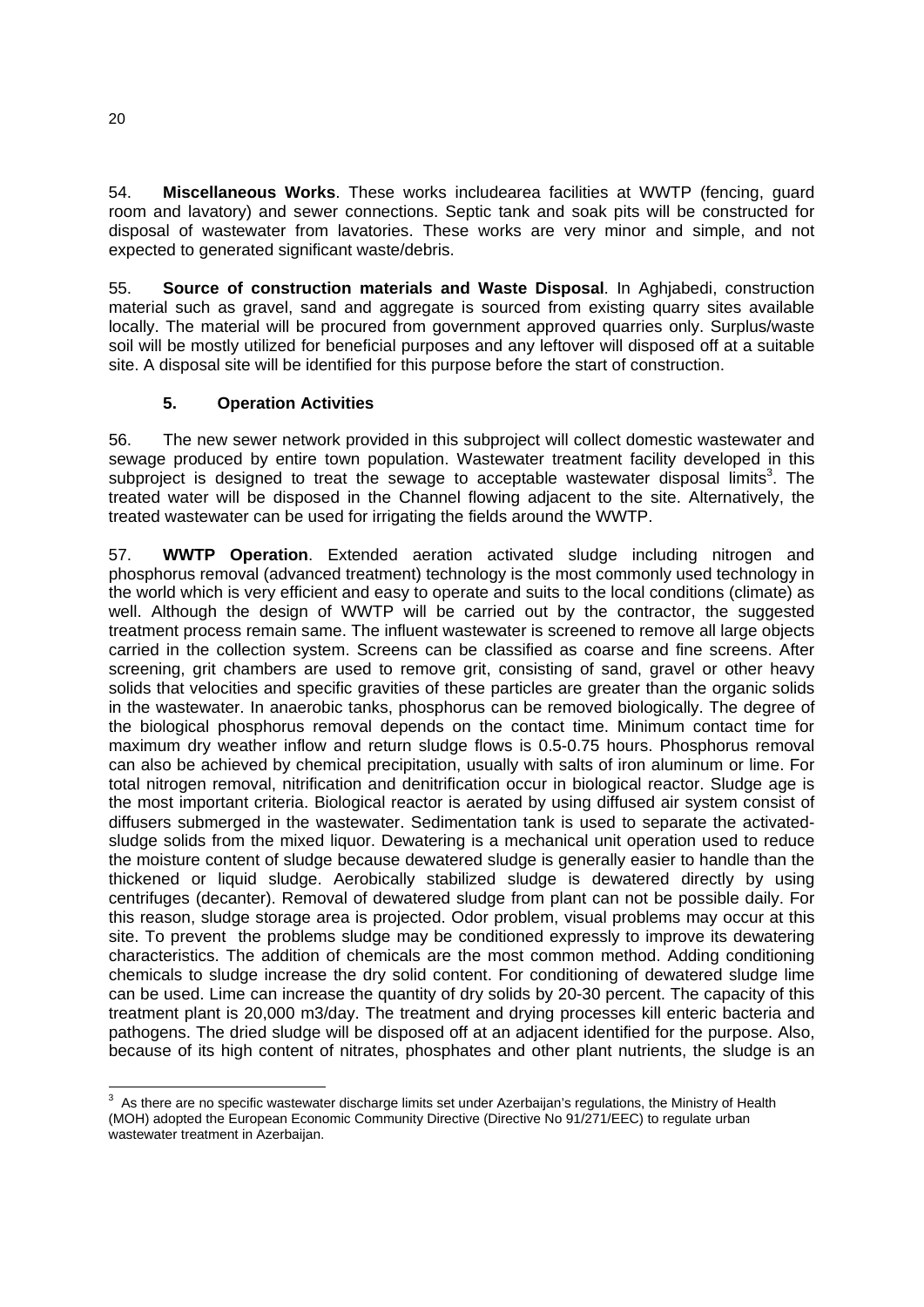excellent organic fertilizer and may be the local farmers can be allowed to use the dry material for application to their land.

58. The sewer pipes will not function without maintenance, as silt inevitably collects in areas of low flow over time. The project will therefore provide equipment for cleaning the sewers and other maintenance activity. Piped sewers are not 100% watertight and leaks can occur at joints. Any repairs will be conducted by sealing off the affected sewer, after which the faulty section will be exposed and repaired following the same basic procedure as when the sewer was built. Trenches will be dug around the faulty section and the leaking joint will be re-sealed, or the pipe will be removed and replaced.

#### **IV. DESCRIPTION OF THE ENVIRONMENT**

#### **A. Physical Resources**

#### **1. Location**

59. Agjabedi is located close to the centre of the south border of Azerbaijan, 363 km southwest from Baku, encompassing an area of 1,765 hectares. The district is part of the Kura-Araz lowland and lies on the Mil Plain enclosed between the Kura and Araz rivers. Agjabedi town is completely surrounded by rural lands including mainly arable fields.

#### **2. Topography**

60. The Agjabedi district is uniformly flat with a small gradient. The ground elevation ranges between 0 m and 16 m (average 7 m MSL elevation) and the slope is approximately 0.0005. The relief of the region peaks at the Lesser Caucasus foothills at 180 m MSL and descends to a flat alluvial steppe at -7 m MSL at the Aghgol National Park lake.

### **3. Geology and soils**

61. The Agjabedi region contains two dominant types of soil: sierozem and meadow. The meadow soils are located from lowland semi-dry areas up to arid steppe areas. The soil has a light, loamy structure and a medium degree of salinity. The sierozem soil is very similar to the meadow soil with the exception that is has a higher quantity of salinity. Both soil types are not that susceptible to erosion processes and they contain the necessary nutrients to cultivate crops. The soils in the region are typically used as pastures in the winter and arable lands in the warmer months.

#### **4. Climate**

62. This region has a dry sub-tropical climate with a moderate winter and a dry, hot summer. The average annual temperature is  $+14^{\circ}$ C and the annual average precipitation level is 360 mm. The absolute temperature maximum and minimum were recorded as  $+42^{\circ}$ C and - $21^{\circ}$ C respectively. The highest temperatures are usually registered during July and August and the lowest temperatures occur in January. August is

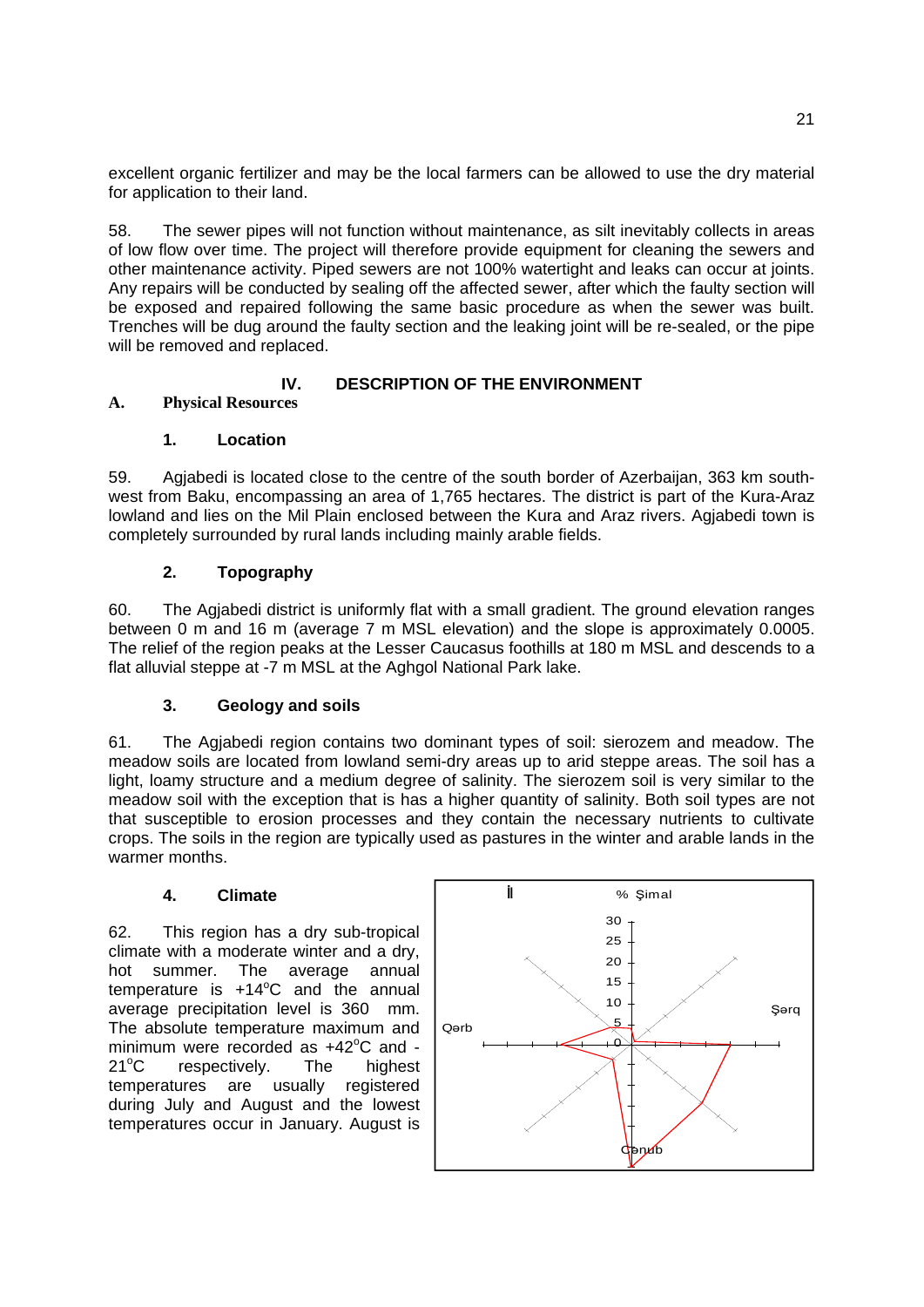the driest month receiving on average of 25 mm of rain while March-May is the wettest season with an average monthly rainfall of 40 mm. The main wind directions are northwest in the wintertime and southeast in the summer (see wind rose).

| -9-7                       |        |        |       |      |      |      |      |      |      |                |       |        |       |
|----------------------------|--------|--------|-------|------|------|------|------|------|------|----------------|-------|--------|-------|
| <b>Name</b>                |        |        | Ш     | IV   |      | V١   | VII  | VIII | IX   | v<br>$\lambda$ | XI    | XII    | Avg   |
| Average temperature (oC)   | 1.8    | 3.8    | 7.0   | 12.6 | 19.1 | 23.3 | 26.0 | 25.6 | 20.8 | 15.1           | 8.8   | 3.7    | 14.0  |
| Absolute maximum (oC)      | 22     | 27     | 34    | 34   | 38   | 40   | 41   | 40   | 37   | 35             | 28    | 26     | 41    |
| Average maximum (oC)       | 6.8    | 9.4    | 13.2  | 19.8 | 25.9 | 30.7 | 33.0 | 32.6 | 27.9 | 21.8           | 14.3  | 8.7    | 20.4  |
| Absolute minimum (oC)      | $-24$  | $-18$  | $-12$ | -3   | ົ    | 8    | 11   | 9    | っ    | -4             | $-11$ | $-22$  | $-24$ |
| Average minimum (oC)       | $-2.0$ | $-0.5$ | 1.9   | 6.7  | 12.5 | 16.0 | 18.7 | 18.0 | 14.6 | 9.8            | 4.3   | $-1.2$ | 8.2   |
| Rainfall, mm               | 27     | 27     | 37    | 32   | 36   | 29   | 16   | 13   | 29   | 32             | 32    | 22     | 332   |
| Wind velocity m/s          | 2.0    | 2.3    | 2.6   | 2.5  | 2.4  | 2.5  | 2.3  | 2.2  | 2.2  | 2.0            | 1.6   | 1.7    | 2.2   |
| Relative humidity, %       | 84     | 80     | 77    | 72   | 68   | 62   | 60   | 64   | 71   | 79             | 82    | 82     | 73    |
| Absolute humidity, mb      | 5.8    | 6.4    | 7.5   | 10.4 | 14.8 | 17.6 | 20.3 | 20.4 | 17.4 | 13.5           | 9.6   | 6.8    | 12.5  |
| Humidity insufficiency, mb | 1.4    | 2.0    | 3.0   | 5.3  | 8.5  | 13.0 | 16.5 | 14.0 | 9.0  | 4.5            | 2.5   | 1.8    | 6.8   |

**Table 3: Climatic Characteristics (Aghjabedi meteorological station, H=14m)** 

 $Avg = average$ 

#### **5. Surface Water**

63. Aghjabedi is orographically located in south-east of Garabagh plain which is part of Kura Araks lowland. Relief of the area reflects flat alluvial-prolluvial-dealluvial plan stretched from foothill of the small Caucasus to Kura River. Ground elevation ranges from 7 to 16 m, and gently sloping. There are some isolated hills dotting the plain. There are four main natural streams flowing through the Agjabedi district including the Kura River, one of the longest and largest rivers in Azerbaijan and three of its eventual tributaries. All the rivers originate in the Lesser Caucasus mountains. Gargarchay River flows adjacently to Aghjabedi Town. This river is formed by merger of Khalfali and Zarislichay River which flow through east foothill of Garabagh ranage of Small Caucuses. Originally, Gargarchay River was a feeder for Ag-gol Lake in the Aggol National Part in the northern side of the town. However, the river was diversted to Kura River by an artificial channel in 1950s. The lake now fed by two artificial canals - Yuhari-Garabag canal and Bash Mil-Garabag collector.

64. The important artificial sources of water in the region include 1) the Yuhari-Garabag canal which was constructed in the 1950's after the creation of the Mingachevir water reservoir and 2) the Bash Mil-Garabag collector which will collect the wastewater discharge after treatment and provide irrigation water to the town. The Bash Mil-Garabag collector is the main source of water for the lake in nearby Ag-gol National Park.

#### **6. Groundwater**

65. Aghjabedi is geologically characterized by sediments by III and IV periods. Geomorphologically, Aghjabedi is part of Kura-Araks lowland. Groundwater is widely available in modern period alluvial sediments, sands, loamy sands and clayey sands. The depth of groundwater in the studies area ranges between 1.2 to 4 m. Thickness of impervious stratum through the area is 15-17 m. Seasonal variation in groundwater level 0.5 – 1m. Maximum value of the groundwater level is usually observed in April-June while minimum drop-down levels in December – February months. Water permeability of the impervious stratum various from 8.84 m2/day to 15.62 m2/day while the filtration coefficient is respectively from 1.17 m/day to 1.99 m/day. Confined aquifer ground waters are widely spread in the study area. First confined aquifer is spread in the sediments of Khazar-Khvalin stratum.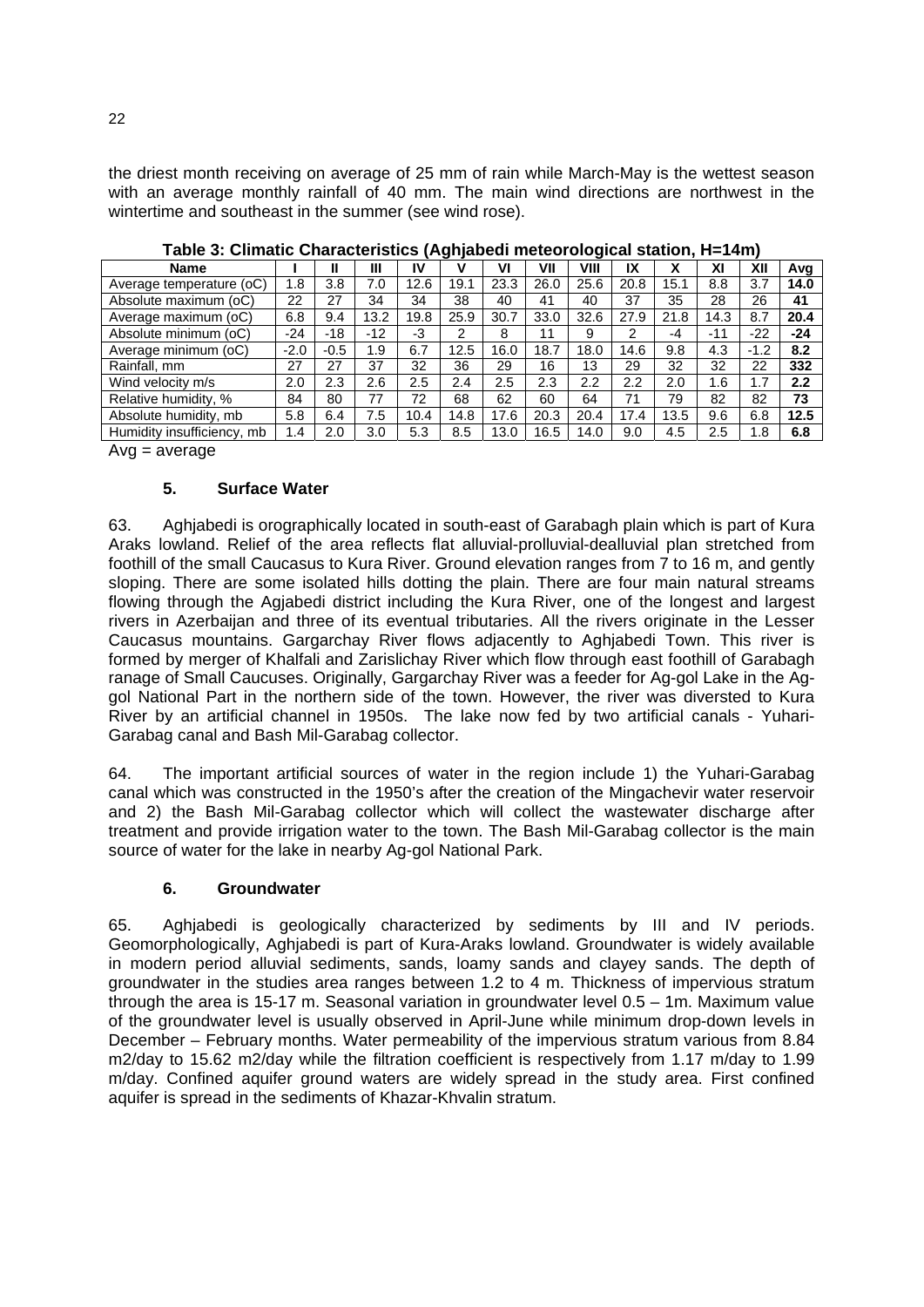66. **Springs and Groundwater Water Quality.** Table 3 indicates that the Mughanli source has good water quality. The source water will be extracted and disinfected at the reservoir site. No other water treatment is necessary. Mitigation measures are discussed in Section IV to prevent contamination of the Mughanli source water.

67. Water quality samples were taken at the Mughanli source site on 31 January 2009. The sample was analyzed by the National Geological Exploring Service Unit of the Ministry of Ecology and Natural Resources (MENR). Chemical analyses were taken from two wells in Mughanli which showed that the groundwater meets the requirements of GOST 2874-82, Azerbaijan's potable water quality regulation as shown in Table 3. The investigations concluded that the subterranean waters are sweet and the mineralization degree is within the range of 1.0 g/l. In terms of chemical structure, the subterranean waters contain hydrocarbonate-sulphate, a type of salt. General hardness of the water is approximately 6.0 mg-eqv/l. The results of bacterial analysis indicated that the quantity of micro-organisms is below GOST 2874-82 "potable water" limits. No groundwater pollution was identified in the territory, so the sanitary condition of the area is considered satisfactory. More frequent water quality testing will be recommended for the well site in the Environmental Monitoring and Management Plan.

| No  | <b>Water Quality</b><br><b>Indicator</b> | Mughanli<br>well No1 | Mughanli<br>well No <sub>2</sub> | <b>Max Allowable</b><br>Level, mg/l * |
|-----|------------------------------------------|----------------------|----------------------------------|---------------------------------------|
| 1.  | Smell at 20°C<br>temperature             | 0.00                 | 0.00                             | <2                                    |
| 2.  | Color                                    | 0.80                 | 1.30                             | <20                                   |
| 3.  | Turbidity                                | 0.00                 | 0.00                             | < 1.5                                 |
| 4.  | ph                                       | 6.7                  | 6.9                              | $6-9$                                 |
| 5.  | HCO <sub>3</sub>                         | 274                  | 274                              | >3                                    |
| 6.  | SO <sub>4</sub> <sup>2</sup>             | 139                  | 141                              | $500$                                 |
| 7.  | Сľ                                       | 73.0                 | 52.0                             | 350                                   |
| 8.  | $Ca2+$                                   | 101                  | 102                              | 180                                   |
| 9.  | $Mg^{2+}$                                | 20                   | 23                               | 40                                    |
| 10. | Na+k                                     | 64                   | 44                               | 170                                   |
| 11. | NO <sub>2</sub>                          | 0.03                 | 0.03                             | $0.1$                                 |
| 12. | NO <sub>3</sub>                          | 0.00                 | 0.00                             | $<$ 10                                |
| 13. | $NH4+$                                   | 0.00                 | 0.00                             | < 2.0                                 |
| 14. | $Fe3+$                                   | 0.00                 | 0.00                             | 0.3                                   |
| 15. | Hardness                                 | 6.68                 | 6.98                             | 7.0                                   |
| 16. | Mineralization                           | 534                  | 499                              | $<$ 1000 (1500)                       |
| 17. | Solid residue                            | 550                  | 520                              | <1000 (1500)                          |

|  |  |  | <b>Table 3: Water Quality Chemical Results</b> |  |
|--|--|--|------------------------------------------------|--|
|--|--|--|------------------------------------------------|--|

\* GOST Drinking Water Standards, 1992.

#### **B. Ecological Resources and Items of Archaeological Significance**

 68. Agjabedi town itself is fully urbanized and surrounding settlements have intensive agriculture as the predominant land use. Three green parks exist and many houses have small private gardens. However, apart from the parks and green centers, there are no significant ecological resources, nor rare or endangered flora or fauna within the town boundaries.

69. Historical and archeological sites include remainders of the Bronze Age, which are located in Agjabedi town. (These are named Kultepe, Saribashtepe, Uchtepe, and Shakhtepe).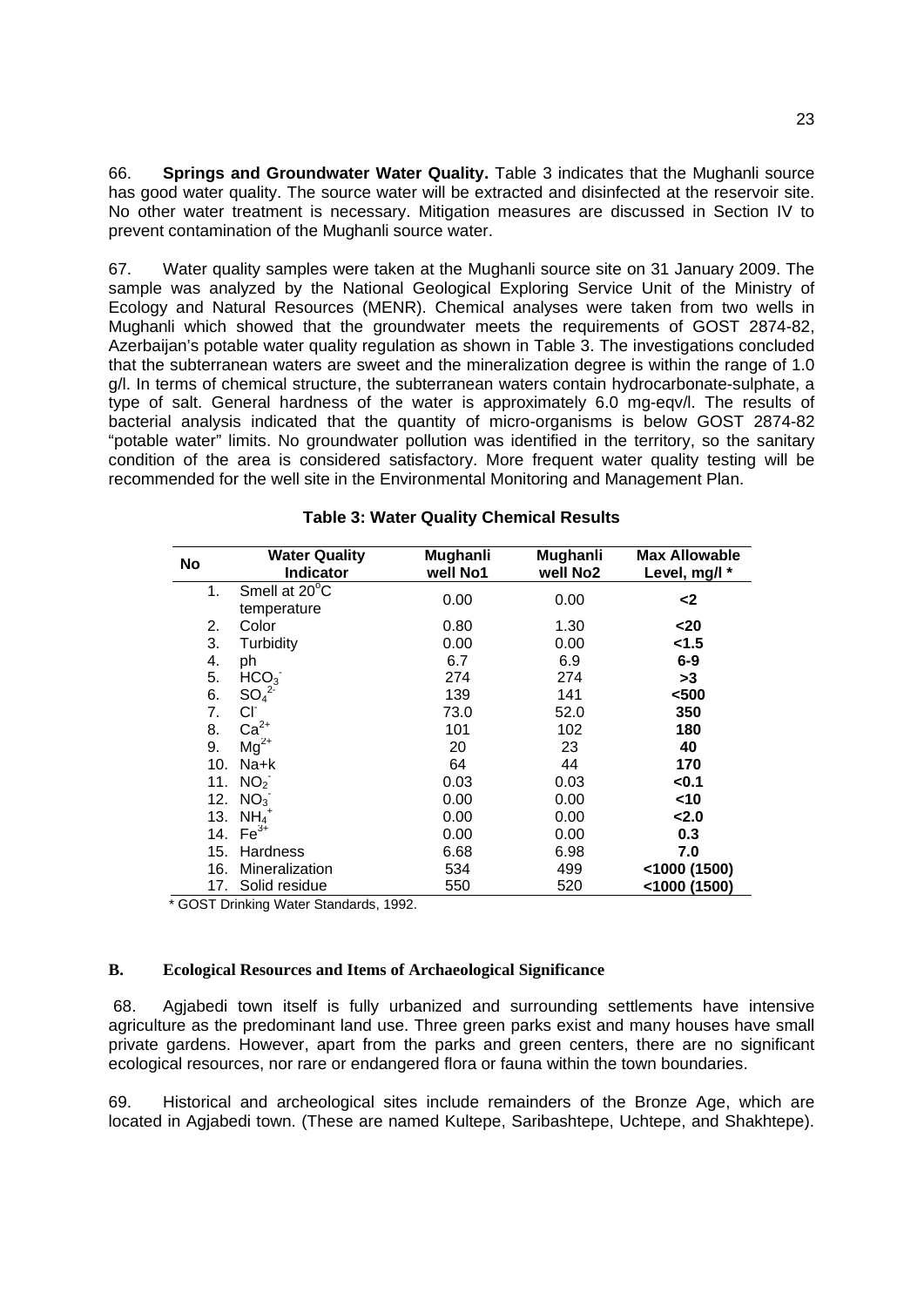Also, there is a mosque of local importance, a memorial monument for the Agjabedians who died in the Second World War, and a town cemetery. All designs avoid these cultural and historical sites.

70. No national reserve is located within Agjabedi town. Aghgol National Park is the closest reserve, located 5 km to the southeast. Attachment 3 shows the proximity of the town to the National Park. The park is semi-desert covered by dense ephemeral vegetation. It includes a lake fed by the two artificial canals aforementioned, the Yuhari-Garabag canal and the Bash Mil-Garabag collector. The Park was created to protect the breeding areas for important species of birds.



#### **C. Human and Economic Development**

71. **Occupations.** The base of the district economy is agriculture. The total area of the lands suitable for agricultural use in the region is 529  $km^2$ . Crops include grains, vegetables, and cotton. Animal husbandry is the most developed sector of agriculture  $(387 \text{ km}^2)$ . Due to some limited opportunities in the town, 3% of men work abroad to bring home money to their families. Also, women work in the public services such as in teaching, medicine, and nursing.

72. **Health Care.** There is a relatively decent representation of health care facilities within the Agjabedi region. Twelve hospitals and medical institutions exist.

73. **Education.** There are 35 pre-school institutions and 62 educational schools in the Agiabedi region. Two technical/vocational schools exist and one university. Overall, the literacy rate for Agjabedi is approximately 99.5%.

74. **Roads and Bridges.** 18 miles of roads are paved in Agjabedi and the remaining 23 miles are covered with gravel. Bridges exist over the irrigation and combined sewage/storm water channels. A major highway of importance to Azerbaijan is located close to the town; The

24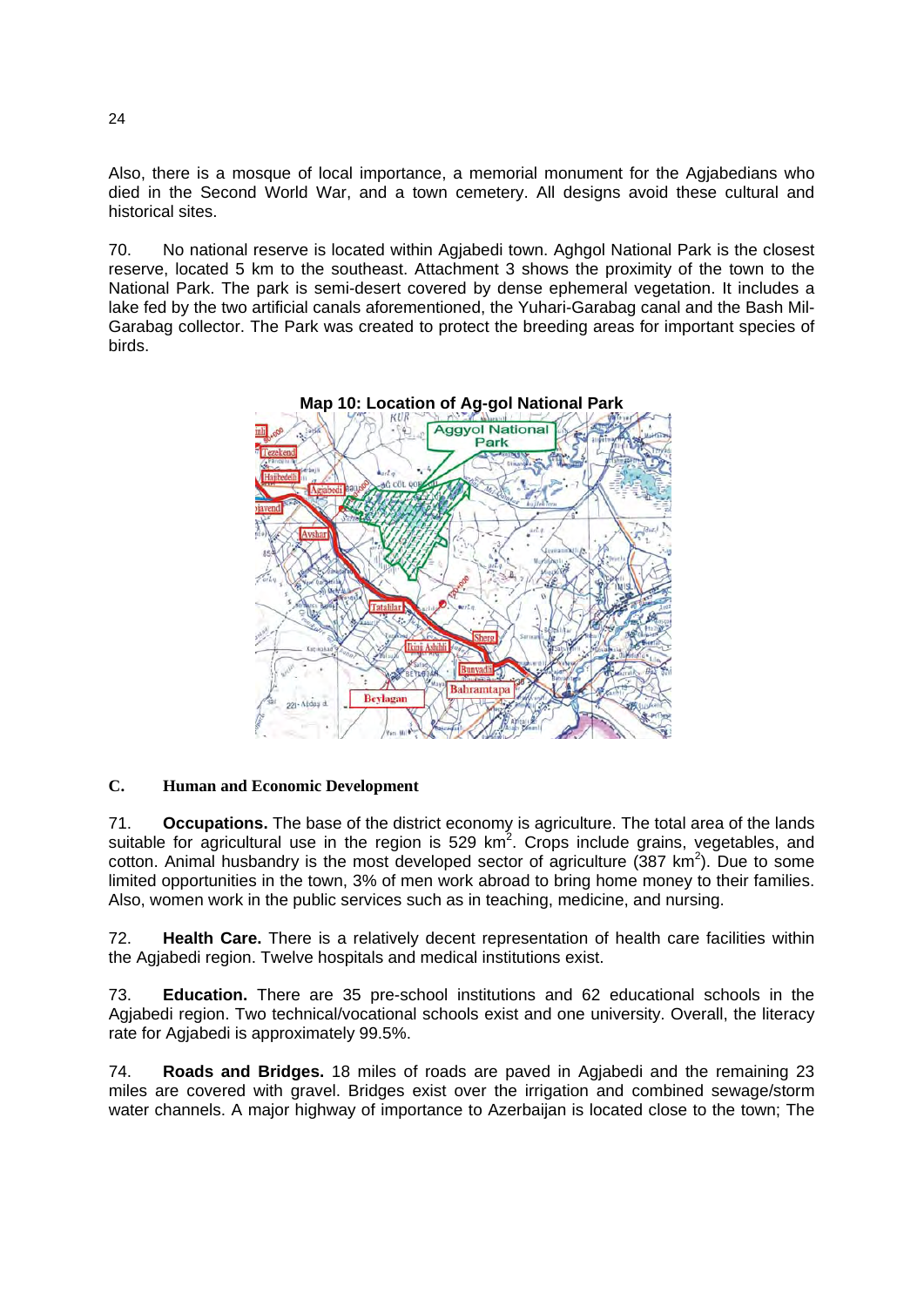Mingachevir-Bahramtepe highway was built to connect the southern part of the country with roads to the western borders.

75. **Disadvantaged.** 13% of the town population is considered poor (2008 Speech of the Chairman of the State Statistic Committee). Unemployed people in Agjabedi suffer the most with the water supply because of their difficulty in paying for the water. Women and children of households not located close to the distribution systems taps or water trucks hold the burden of having to manually obtain potable water from the closest tap or truck. However, with the expansion of the distribution system under this subproject, there will be less disadvantaged women and children.

#### **D. Socio-Cultural Resources**

76. **Population.** Agjabedi has a gender ratio (male: female) of 0.49 for the overall district. A detailed assessment of the socio-economic profile of the Agiabedi sub-project is provided in the accompanying Poverty and Social Analysis documents which accompany this IEE appendix.

77. **Ethnic Groups –** Of the 36,000 people living in Agjabedi, the majority are ethnic Azeris. Approximately, 3,700 refugees are located in the town of Agjabedi. There are no indigenous peoples in the region.

## **V. ANTICIPATED ENVIRONMENTAL IMPACTS AND MITIGATION MEASURES**

78. This section of the IEE reviews possible subproject-related impacts, in order to identify issues requiring further attention and screen out issues of no relevance. ADB Environmental Policy requires that impacts and risks shall be analyzed during pre-construction, construction, and operational stages in the context of the subproject's area of influence. As defined previously, the primary impact areas are (i) sewer network sites; (ii) WWTP sites (iii) main routes and/or intersections which will be traversed by construction vehicles; and (vi) quarries and borrow pits as sources of construction materials. The secondary impact areas are: (i) entire Aghjabedi area outside of the delineated primary impact area; and (ii) entire Aghjabedi Rayon in terms of over-all environmental improvement.

79. The screening process carried out for the IEE has identified minor possible adverse environmental impacts likely to be caused by the Project. Most potential negative impacts may occur during construction. However, they will be temporary and can be mitigated to acceptable levels. Effort are made to (i) limit specific impacts related to the sewer network routes; (ii) mitigate source contamination, (iii) eliminate risks of sewer system leakage and (iv) minimize construction pollution and waste.

#### **A. Pre-Construction (Design & Location) Impacts and Mitigation Measures**

80. **Disposal of Sewage, Impairment of Quality of Receiving Water Body and Land Pollution.** The proposed sewerage system will collect wastewater from entire town and an adequate capacity WWTP is being developed under this subproject. This will treat the sewage to desirable standards (**Appendix 2**). A suitable site for WWTP has been identified in the northern side of the town, where the sewage from the town can flow under gravity. The treated water will be disposed in a drainage channel flowing adjacent to the WWTP site. This drainage channel flows northeast and joins Bash Mil-Garabag collector canal about 2.5 km from the WWTP site. Bash Mil-Garabag collector is a major canal and carries considerable volumes of water, and ultimately feed into Ag-gol Lake in Ag-gol National Park in the southeastern direction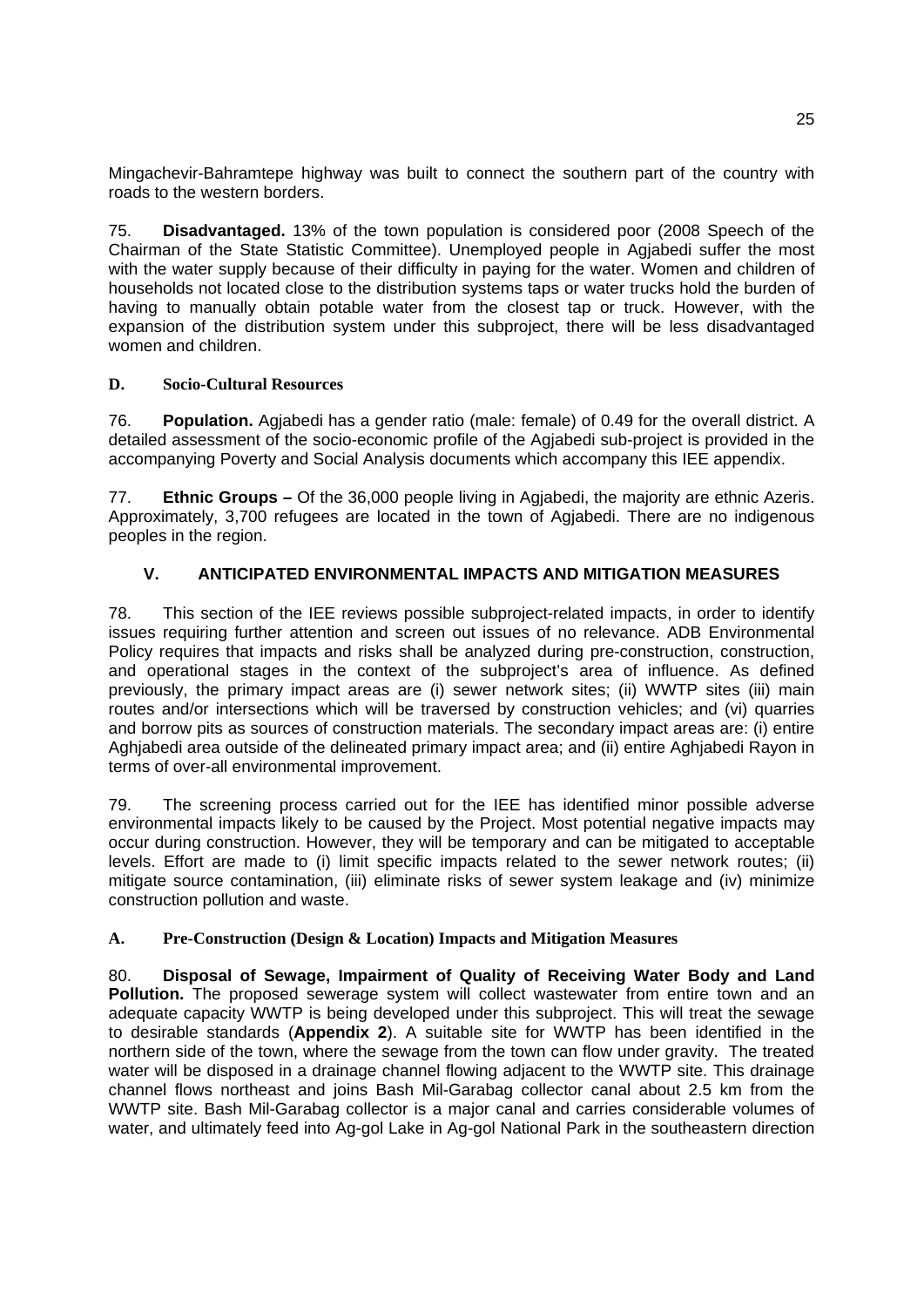at about 12 km. Considering the following no impacts envisaged on the receiving water body, and there will no changes in water quality of lake due to disposal treated wastewater in the feeder canal of the lake: (i) treatment as per the standards; (ii) high canal flow resulting in high dilution of treated water, and (iii) travelling distance of 14.5 km in open channel from WWTP to lake – allows further natural treatment through aeration. Existing channel, however, covered with vegetation, and the condition is very poor. Improvement of this should be included in the subproject. Alternatively, the treated wastewater can be used for irrigating the fields around the WWTP. There are no endangered species or sites of historical significance recognized in the alignments or within the land plots designated for proposed works. Also, the environmental assessment safeguards include a Detailed Measurement Survey to ensure that no designs will cross culturally sensitive areas such as the cemeteries (see Resettlement Framework). The Resettlement study will also ensure that any damage to crops or agricultural areas will be compensated appropriately, according to ADB standards.

81. **Damage to Soil, Crops, and Sensitive Areas.** There are no endangered species or sites of historical significance recognized in the alignments or within the land plots designated for proposed works. The only protected area is Ag-gol National Park located approximately 5 km from the town. As this Park is relatively removed from the town, there is no risk for the pipeline routes to be located in this nationally protected area. Also, the environmental assessment safeguards include a Detailed Measurement Survey to ensure that no designs will cross culturally sensitive areas such as the cemetery, bronze age archeological sites, the mosque or the museum (see Resettlement Framework). The Resettlement study will also ensure that any damage to crops or agricultural areas will be compensated appropriately, according to ADB standards.

82. **Resettlement.** There are no foreseen Resettlement issues, except WWTP site; all the other facilities and pipelines sites are located within the government owned lands. WWTP site is privately owned, the Resettlement Plan of this subproject addresses this issue. In the event emergence of any new issues during implementation, for instance for new pipeline routes, a Resettlement Framework (RF) has been prepared to guide the program management facility (PMF) during detailed design and subproject implementation.

83. **Treated Water Quality.** Quality of water meets the standards stipulated by Azerbaijan's potable water quality regulation. Water can be supplied directly after disinfection with chlorine. A disinfection facility and a laboratory is proposed in the subproject to enable chlorination and regular water quality monitoring. Chlorine residual level and water turbidity will be analyzed on a regular basis. To ensure raw water quality, the JSC will test the Aghjabedi water source monthly and seasonally and determine whether MOH parameters are met.

84. **Sewer Pipeline Design.** In the town, new water and sewage lines will be constructed. The pipelines will have enough capacity to receive the 2034 projected flow rates and in the case of the sewage pipelines, the pipes will have enough grade to provide appropriate flushing velocities. The water and sewer pipes will be placed on opposite sides of the street. Also, water pipes will be constructed with PVC or HDPE on a sand bed. Additionally, sewer collectors will be constructed in PVC.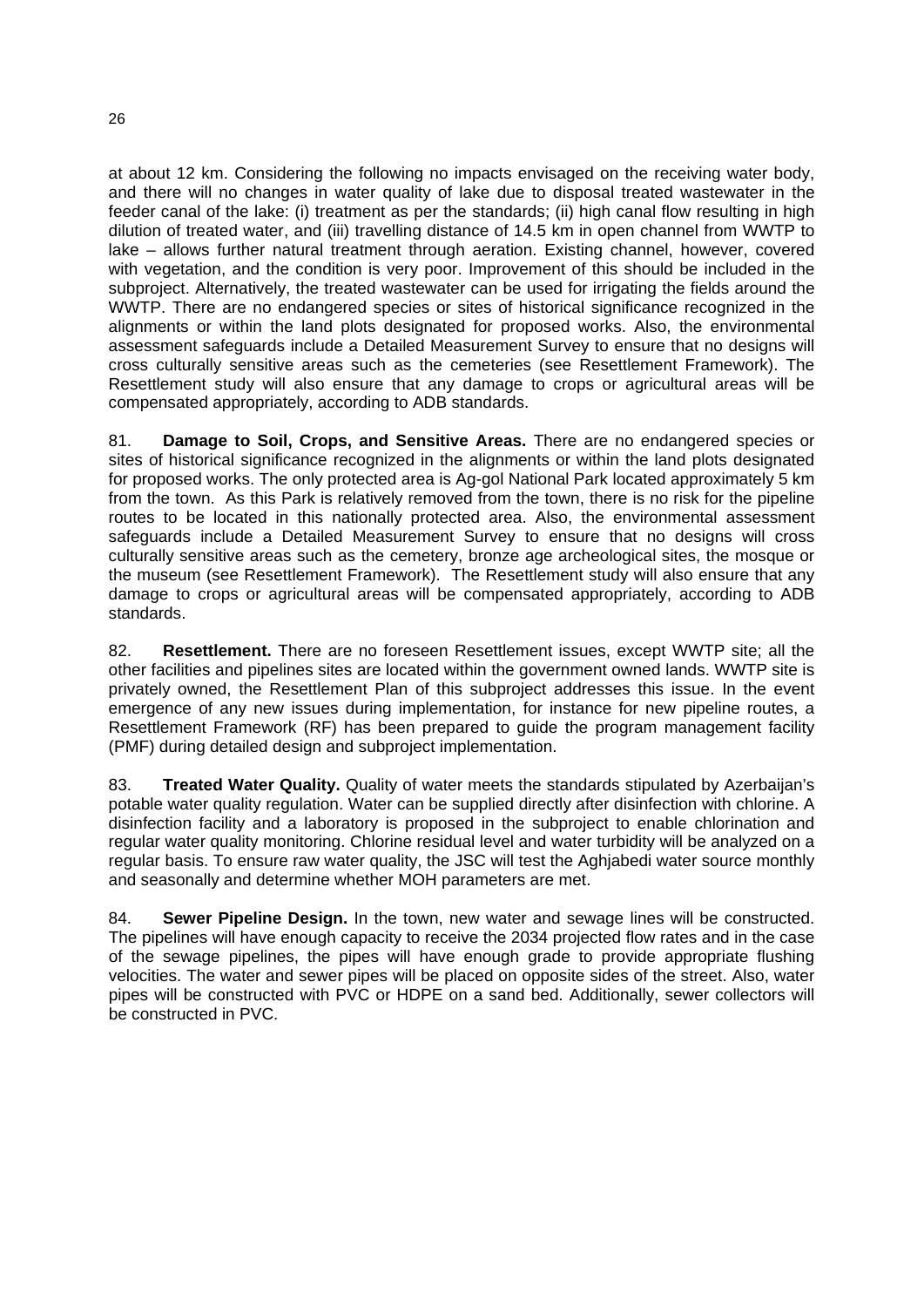#### **B. Construction Impacts and Mitigation Measures**

85. **Construction Risks, Pollution and Wastes.** Since the work will be conducted in an urban area congested with people and activities, it is likely to have considerable impacts. Most of the likely impacts are associated with the construction process, and are produced because that process is invasive, involving trenching and other ground disturbance. Impacts mainly arise from (i) generation of waste soil/debris and their disposal; (ii) mining of construction materials; (iii) soil erosion from excavated areas and silting/pollution of water courses, rivers; (iv) generation of dust and emissions from construction activity; (v) inconvenience/disturbance to public due to construction activity such as impediment of access to houses and business, noise, dust, traffic blockages and public safety; (v) disruption of services like water supply, power, telephone, gas; (vi) safety risk to public and traffic; (vii) Safety risk due to presence of underground AC sewers, and (viii) workers safety and impacts due to import of workers and temporary labour camps.

86. However the routine nature of the impacts means that most can be easily mitigated. These are common impacts of construction in urban areas, and there are well developed methods available for their mitigation. These effects can be mitigated via wetting water surfaces, proper scheduling installing silencers, constructing shoring in the trenches, and redirecting runoff. There will also be provisions for solid waste and used oil collection containers, with further removal to specially allocated disposal and reclamation sites. Sanitation facilities will be constructed at the work sites. After completion of construction works, all job sites will be cleaned.

87. The depth of trench required for sewer lines in some stretches will be as high as 3-6 m, and these excavation pose risk of collapse and differential settlement of nearby structures affecting their stability. Trench protection measures (wooden bracing, sheet piling, etc) should be implemented on all trenches of over 1.2 m depth or as required considering the site condition.

88. Construction of WWTP will also involve considerable excavation/earthwork for tanks and foundations, although exact quantity is not yet known. The typical impacts of earthwork and surplus disposal are minimal due to the fact that the site is located away from the town with no major activities nearby, and the surplus soil will be utilized within the site for raising the ground level and/or for construction.

89. All the construction impacts and appropriate mitigation measures, monitoring measures and the agencies responsible for mitigation are presented in the Construction-stage Environmental Management Plan (Table 7) and Environmental Monitoring Plan (Table 9). This EMP will be part of the contract document and it will be binding on the contractor for implementation.

#### **C. Operation Impacts and Mitigation Measures**

90. There are also certain environmental risks from the operating sewerage system, most notably from leaking sewer pipes as untreated feacal material can damage human health and contaminate both soil and groundwater. The sewer pipes will not function without maintenance, as silt inevitably collects in areas of low flow over time. It will be imperative therefore that the agency responsible for operating the sewerage system establishes a procedure to routinely check the operation of the sewers, and to implement rapid and effective repairs where necessary. If trenches are dug to locate and repair leaks or remove and replace lengths of pipe,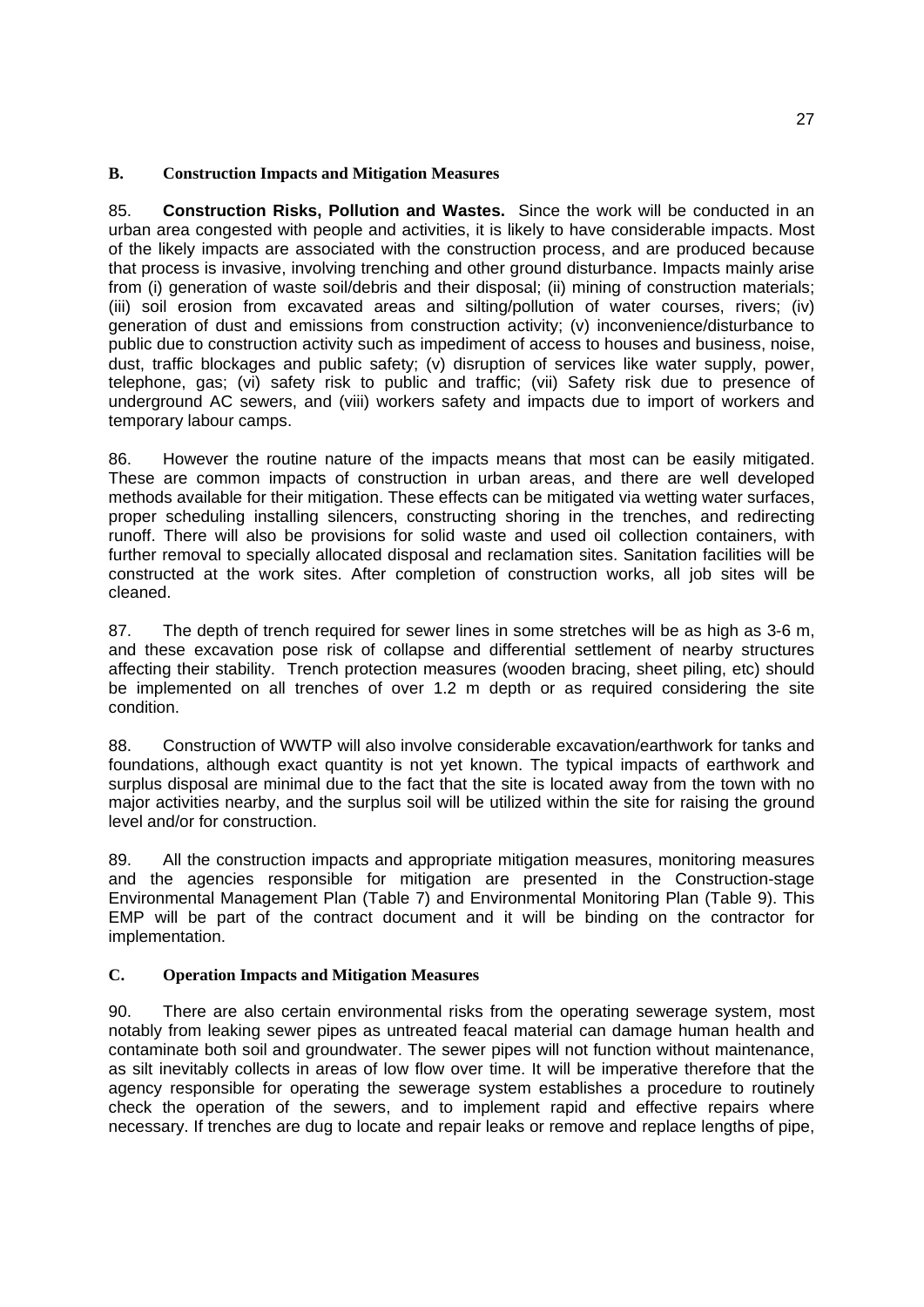the work will follow the same procedure as occurred when the infrastructure was provided. The project will also provide equipment for cleaning the sewers to avoid blocking, overflowing and other maintenance activity.

91. As these repairs and maintenance work will be infrequent, and will affect individual small locations for short periods only, the impacts should be much less significant thus be negligible.

92. Regular monitoring will be conducted at WWTP to ensure that the treated water meets standards. There is occupational health and safety risk involved while working in WWTP however all the necessary precautionary measures are included. Adequate manpower, operation and maintenance equipment will be provided. Necessary training will also be provided to the personnel. No impacts due to disposal of sludge envisaged as the sludge will be dried before its disposal. The treatment and drying processes kill enteric bacteria and pathogens.

93. There is at present no wastewater treatment facility in Aghjabedi and the staff of Sukanal has no expertise or experience in operation and maintenance of WWTPs. It is therefore necessary that staff are trained adequately before taking over the WWTP from design-build contractor, and also should be provided with necessary technical manuals in the Azhari language.

### **VI. PUBLIC CONSULTATION AND INFORMATION DISCLOSURE**

94. According to Azerbaijan regulation, public consultation for any Project has to be carried out twice – first at the detailed design stage (to address all important comments) and secondly at the end of the project when presenting Project results. All Project stakeholders as well as any affected persons (APs) have to be present at the second public consultation. Results of the first public consultation have to be documented in the Environmental Impact Assessment. Azerbaijan mandated the Public Participation in Decision-Making and Access to Justice in Environmental Matters at the UNECE Aarhus Convention in 1999. Since that time, the Aarhus Centre had been open to the public in the office of MENR. All Project documents related with environmental questions have to be stored in Baku's Aarhus Centre for easy access by the public and NGOs' representatives. A copy of the Environmental and Social Assessment documents also has to be filed at the public library (or any other relevant organization) of the Project town and must be accessible in Azeri.

95. ADB also requires public consultation in the environmental assessment process. For category-B projects, the borrower must consult with groups affected by the proposed Program and with local nongovernmental organizations (NGOs) if possible. The consultation needs to be carried out as early as possible in the Program cycle so that views of affected groups are taken into account in the design of the Program and within the mitigation measures proposed. Any grievance redress issues will be resolved according to the Program's Resettlement Framework.

96. In accordance with ADB's Public Communications Policy (2005), consultations were held in 2009 and the proposed Program components and timeline of construction was disclosed to the public and local authorities. Public consultation has played an important role in the preparation process to screen design options to minimize social and environmental impacts. Issues raised in these consultations have been incorporated in the proposed mitigation measures. On March 2, 2009, information on the Program was disclosed to the public through a town meeting in Aghjabedi. The day before the meeting, the local social specialist, a native of Azerbaijan, randomly sampled and invited locals on the street to join this meeting and give input on their water supply and wastewater collection experiences as well as to learn about the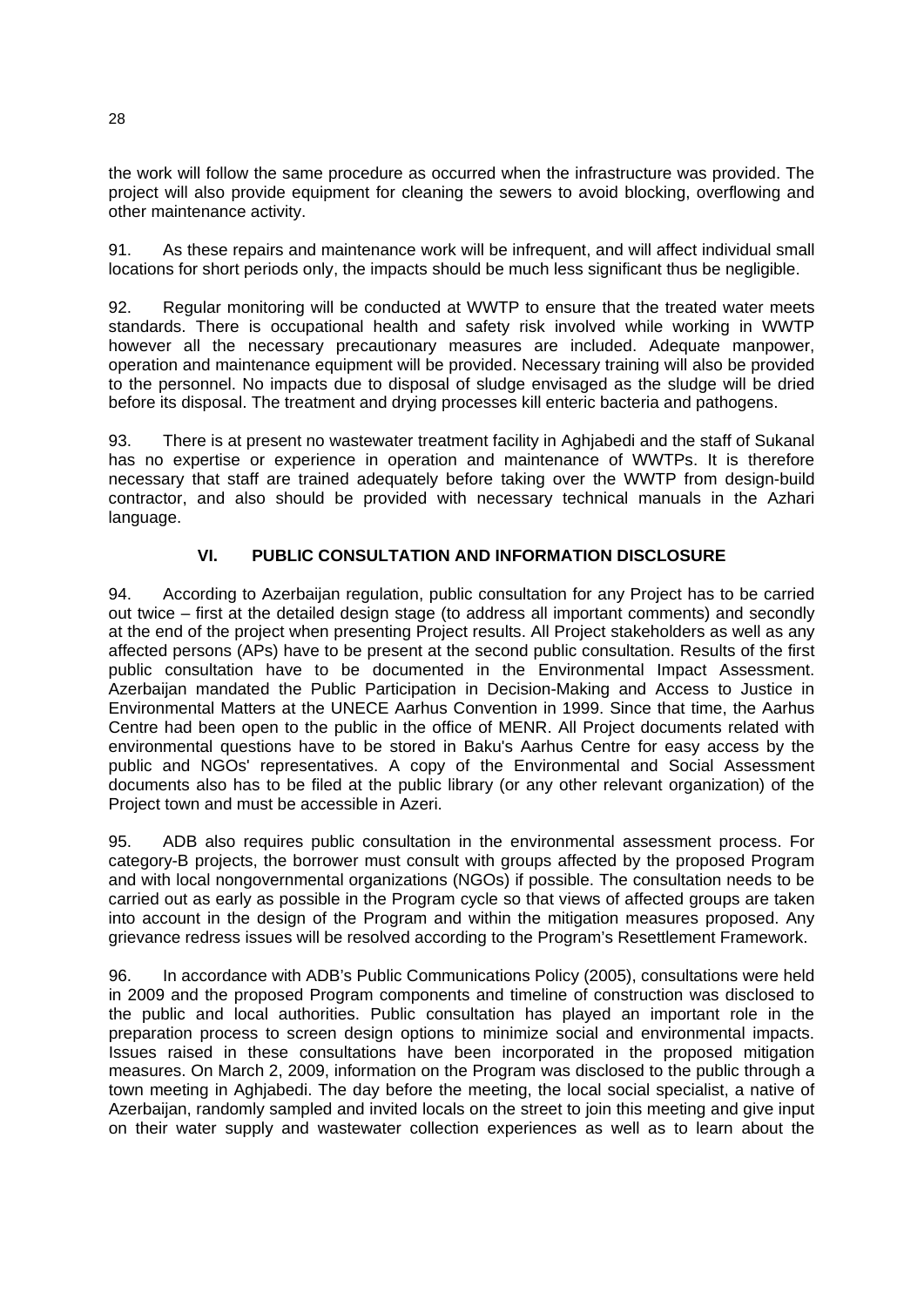Program and provide recommendations. The social specialist then organized a meeting with the town mayor, other local executive powers, the Program engineer, and the local and international environmental specialists. This team of specialists, the Program engineer, and the mayor then met with 39 randomly sampled town members, both men and women (approximately 55% were women) at the town hall. In the beginning of the town meeting, the engineer explained the proposed improvements the Program would provide to the existing water supply and wastewater collection systems. The locals then answered the questions indicated in Attachment 5. To ensure understanding of the Program and the questions, the social specialist explained each question and allowed for open communication including questions and comments during the meeting. The social specialist noted the environmental and health concerns raised by the town members. He also noted contact information of the town members and who amongst the town members would be interested in participating in a Town Water User's Association to be created under the Program.

97. Additional interviews with the affected people including land owners were conducted in accordance with the Resettlement Framework. To see the results of public consultation with the affected persons, please see the Resettlement Plans for the Program.

98. According to the discussions with 39 members of the town, the following water and wastewater statistics were obtained:

- (i) 51% of respondents said that they get water from water trucks, while only 20% of respondents get water from the tap.
- (ii) 18% of respondents must walk to their water source. The maximum distance to the water source was noted to be 3 km, taking one hour, while the minimum distance was noted as 300 m.
- (iii) 69% are dissatisfied with the water quality, while 26% of respondents are always satisfied.
- (iv) 72% of respondents either always lack water supply or lack supply during some days or hours.
- (v) 62% of respondents are dissatisfied with the water pressure. 20% are satisfied.
- (vi) 18% have fallen ill because of poor water quality.
- (vii) 46% of people are willing to pay for water supply and sewage collection.
- (viii) 85% of respondents have sewage problems on their property.
- (ix) 64% and 79% stated that they work for industries which would be eager to connect with the Azersu water supply network and wastewater collection network respectively.
- (x) 72% of respondents stated that they would like to join a local 'Town Water Users Association'.

99. According to the discussions with the town community, overall the town members expressed willingness to participate in the Program in the Town Water Users Association in the following manners:

- (i) Be consulted about design plans
- (ii) Participate in the monitoring of the activities
- (iii) Obtain contacts of the organizations in charge of implementation and quality control of the work
- (iv) Provide labor (which will also bring economic benefit to the town)
- 100. Primary environmental concerns for the town include: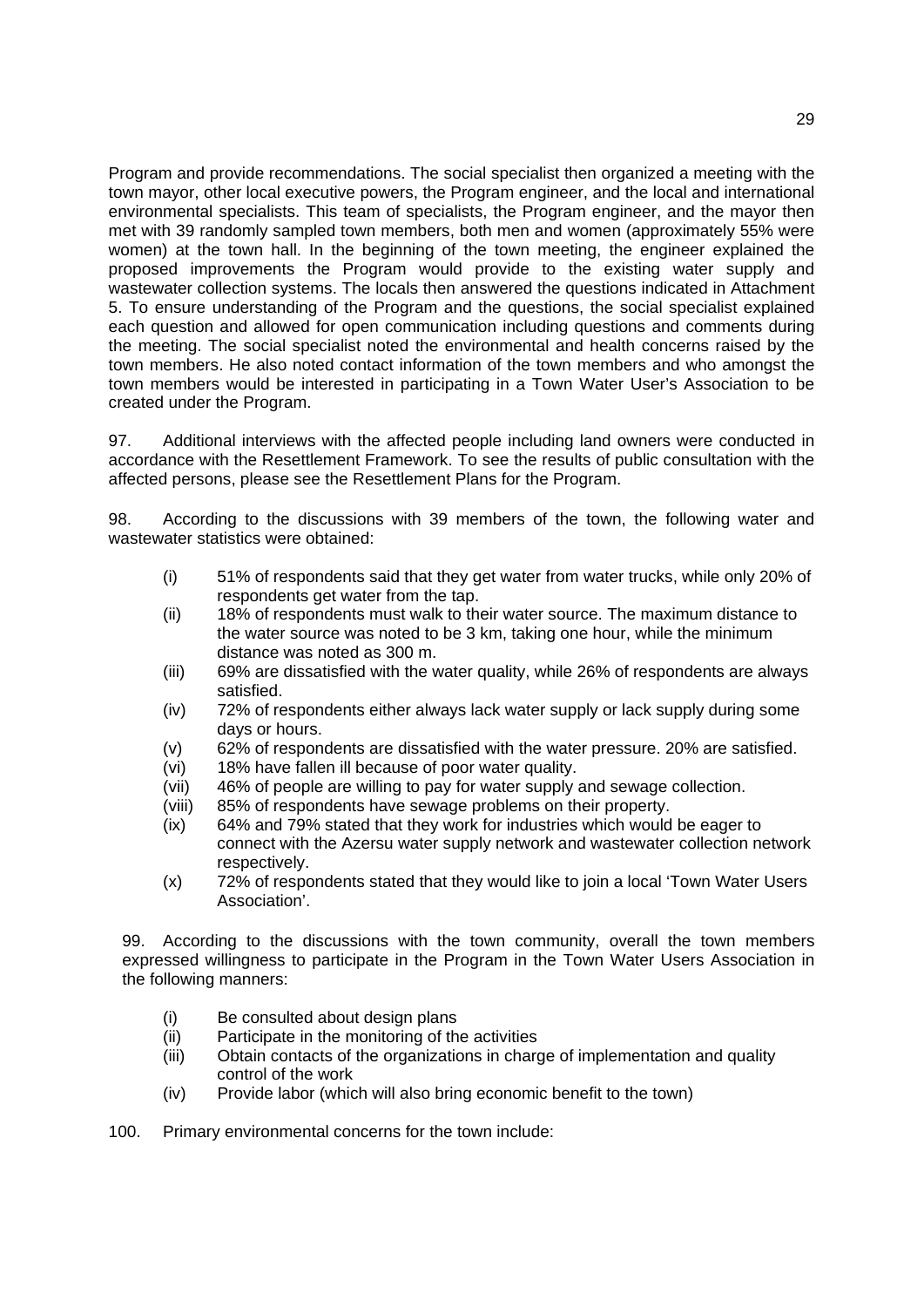- (i) Continuing limited supply of potable water due to interruptions in electricity
- (ii) Higher electricity costs and water and wastewater tariffs imposed by the new 24 hour water supply and wastewater treatment

101. Issues raised in these consultations have been incorporated in the proposed mitigation measures. Continuous dialogue with the town and relevant governments will be carried out during the implementation period. During implementation, the social and environmental specialists will coordinate with the JSC and Rayon administration and will ensure that any concerns and issues raised by the Town Water User's Association will be addressed and adequate feedback to the town will be provided.

102. The draft IEE reports were disclosed to public, made available (in Azeri language) available in public places for the project-affected and local NGOs. All the comments have been addressed and the report finalized.

## **VII. GRIEVANCE REDRESS MECHANISM**

103. As the work is being done in an inhabited area, most of the impacts are constructionrelated, and therefore it is anticipated that improper or inadequate implementation of Environmental Management Plan may lead to disturbance and inconvenience to local people. In order to provide a direct channel to the affected persons for approaching project authorities and have their grievance recorded and redressed in an appropriate time frame, PMF will establish a Grievance Redress Mechanism, which will be functioned throughout the construction period.

104. A complaint register will be made available at the site office of the contractor, with a display board indicating availability of such facility. This will accept complaints regarding the environment safeguard issues in implementation of the subproject. The grievances received and actions taken will be included into the environmental monitoring reports submitted to ADB. The following process will be followed in grievance redress: Complaints received (written or oral communication) will be registered in Complaint Register assigning complaint number with date of receipt. Supervision Consultant (SC) will review the complaint and direct the contractor for necessary action. In case of no satisfactory action, the complainant can approach Aghjabedi JSC for necessary action. For this purpose Aghjabedi JSC will open a facility to receive complaints with the support of Town Water Users Association. JSC will coordinate with the SC and PMF to resolve the issue.

#### **VIII. ENVIRONMENTAL MANAGEMENT PLAN**

#### **A. Environmental Impact Mitigation and Monitoring**

105. An Environmental Management Plan, consisting of impact mitigation and monitoring plan, is prepared as part of this IEE. The EMP is designed to follow the general template established during the preparation of the candidate subprojects, but adapted to the specific requirements of the subproject in question. The EMP has been updated and expanded and will be appended to the tender documents (particular conditions of contract). As part of the environmental management, the procedures for: workers' health and safety; public safety and reduce inconvenience and disposal of construction wastes, etc are developed.

106. A program of monitoring will be required to ensure that all concerned agencies take the specified action to provide the required mitigation, to assess whether the action has adequately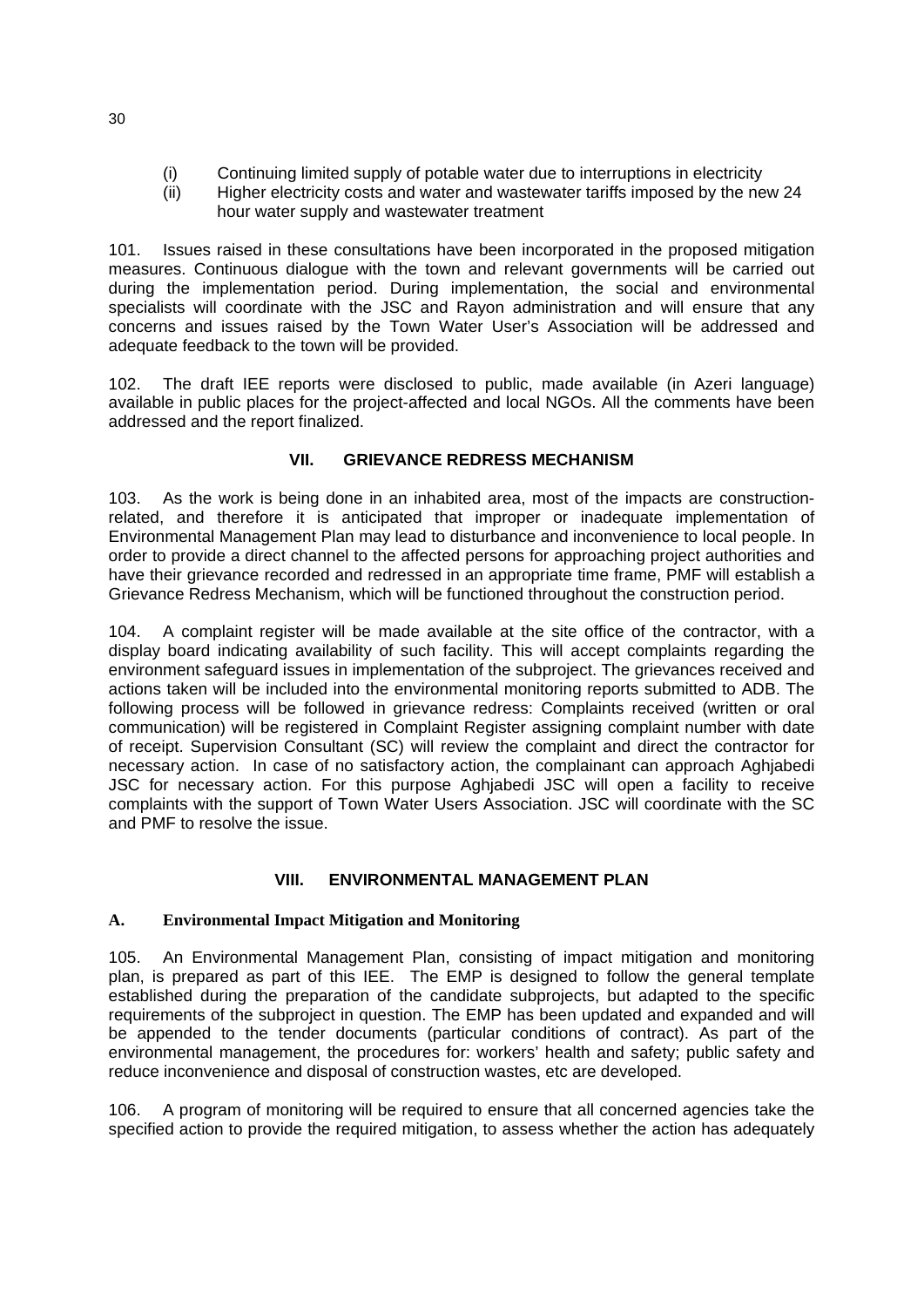protected the environment, and to determine whether any additional measures may be necessary. Regular monitoring of implementation measures by Civil Contractors will be conducted by the PMF, and overseen by AzerSu. Monitoring during operation stage will be conducted by the Operating Agency, Aghjabedi JSC.

107. During construction, most of the mitigation measures are fairly standard methods of minimizing disturbance from building in urban areas (maintaining access, planning work to minimize public inconvenience and traffic disruptions, finding uses for waste material, etc). Monitoring of such measures normally involves making observations in the course of site visits, although some require more formal checking of records and other aspects. During the construction, the air quality and noise must remain below specified concentrations and levels. The maximum allowable concentrations of air quality toxins are specified in Appendix 3 and the maximum allowable noise levels are specified in Appendix 4. The monitoring of ambient air quality and noise levels during construction is the responsibility of Contractor. The Program Consultant will supervise and monitor the contractor's performance during the construction

108. The following Tables 6 to 8 show Environmental Management Plans respectively for various stages – preconstruction, construction and operation. These show mitigation activities, methods, project agencies responsible for implementation and monitoring of mitigation measures. The following Table 9 shows the proposed Environmental Monitoring Plan for this subproject, which specifies various monitoring activities to be conducted. It describes: (i) mitigation measures, (ii) location, (iii) measurement method, (iv) frequency of monitoring and (v) responsibility for monitoring.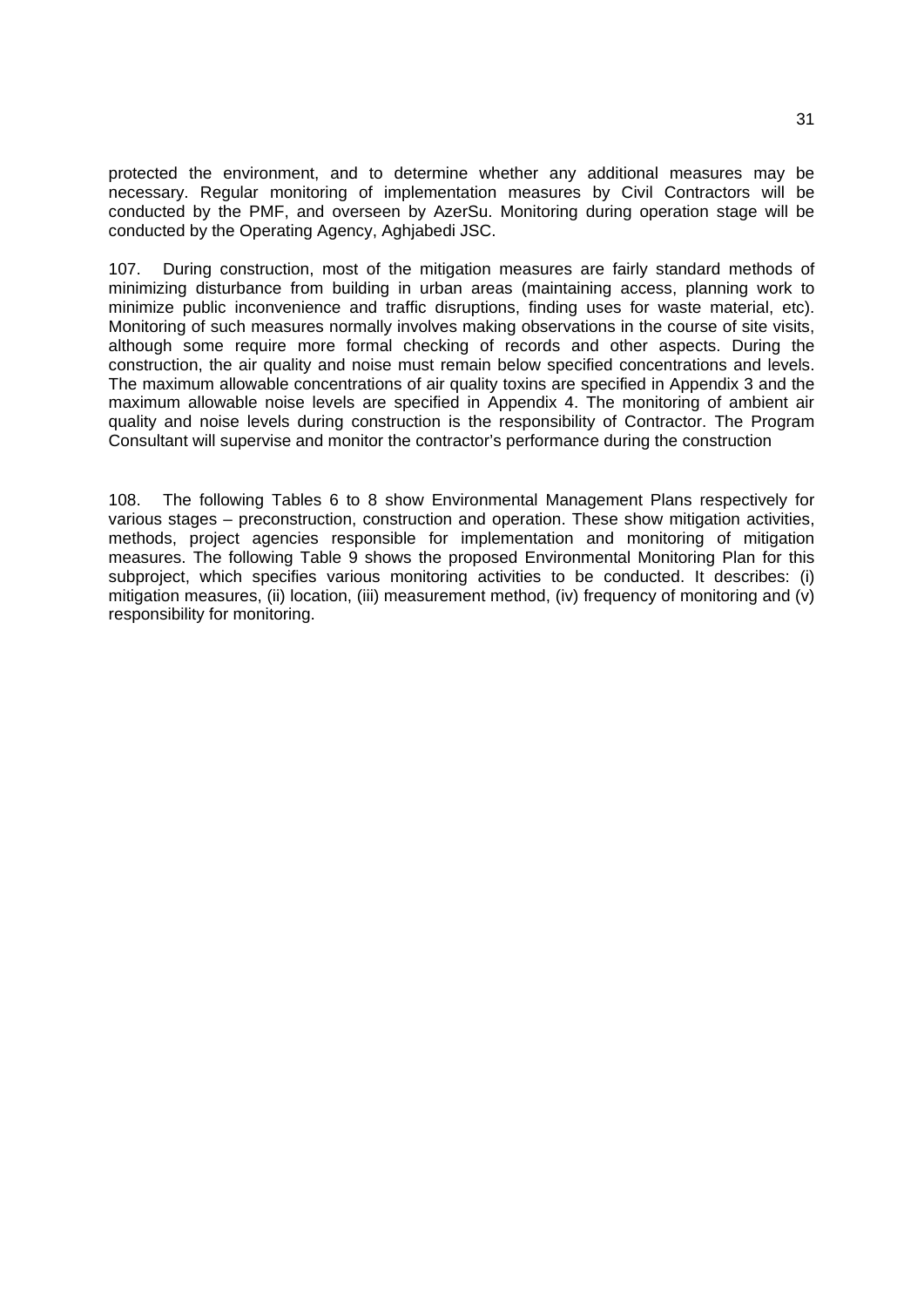| <b>Anticipated Impacts</b>                                                                                                                 | <b>Proposed Mitigation Measures</b>                                                                                                                                                                                                                                                                                                                                                                                                                                                                                                                                                                                                                                                                                                                                                                                       | <b>Responsible for</b><br><b>Mitigation</b> | <b>Monitoring of</b><br><b>Mitigation</b>                                                  |
|--------------------------------------------------------------------------------------------------------------------------------------------|---------------------------------------------------------------------------------------------------------------------------------------------------------------------------------------------------------------------------------------------------------------------------------------------------------------------------------------------------------------------------------------------------------------------------------------------------------------------------------------------------------------------------------------------------------------------------------------------------------------------------------------------------------------------------------------------------------------------------------------------------------------------------------------------------------------------------|---------------------------------------------|--------------------------------------------------------------------------------------------|
| <b>Receiving Water Body</b><br>Protection. and odour<br>nuisance                                                                           | • Design WWTP for adequate treatment of sewage (meeting disposal standards indicated in<br>Appendix 2)<br>• Ensure appropriate sludge treatment and disposal facilities<br>Develop adequate green buffer around the treatment facility<br>$\bullet$<br>Take water quality samples of receiving water body to see if water body can accept<br>proposed biological load from the wastewater treatment plant<br>Rehabilitate the drainage channel - clear vegetative growth, and provide proper channel<br>cross section for free flow.<br>Perform daily testing of wastewater effluent at outlet and downstream<br>Develop a green buffer zone around the site<br>Develop Standard Operating Manual for regular operation, and periodic and preventive<br>maintenance.<br>Provide necessary training to the operating staff | PMF and JSC                                 | Inspection of detailed<br>design documents,<br>and contract<br>documents.                  |
| Damage to Soil, Land,<br>Ecology, Heritage<br>Soil erosion, land<br>instability and damage<br>to forests or vegetation                     | Mainly confine subproject works to previously disturbed areas, access roads and tracks<br>$\bullet$<br>• Avoid environmentally sensitive sites and those that would have negative impact on<br>cultural heritage such as cemeteries<br>• Improve drainage where necessary<br>• Avoid constructing new access roads for water intakes, pipelines and reservoirs, but<br>provide small access tracks for light vehicle access during construction and walking tracks<br>for O&M of completed facilities                                                                                                                                                                                                                                                                                                                     | PMF and JSC                                 | Inspection of detailed<br>design documents,<br>and contract<br>documents.                  |
| Damage to Crops and Tree<br>Plantations<br>• Damage to tree<br>plantations and crops                                                       | • Avoid or minimize resettlement and damage to crops or plantations by adopting suitable<br>locations and alignments for Program facilities and pipelines<br>• No trees shall be cut for laying sewers; pipeline shall be laid into the tarmac if there is no<br>vacant land between the building and road; use flexible pipes such as HDPE/PVC, so that<br>it allows a small/local alignment change where required to avoid tree cutting<br>Replace all vegetation destroyed accordingly if categorized under the Rule for Use,<br>$\bullet$<br>Protection and Preservation of Trees and Bushes (2005)                                                                                                                                                                                                                   | PMF and JSC                                 | Inspection of detailed<br>design<br>documents/drawings,<br>and contract<br>documents.      |
| Resettlement<br>Dislocation or<br>involuntary resettlement<br>of residents and<br>businesses<br>Program effects on land<br>and environment | • Install water and wastewater pipelines in existing roads, footpaths or rights of way (ROW)<br>wherever possible<br>• Restrict road and drain upgrading to existing ROW where possible<br>• Consult affected persons, prepare Resettlement Plans and provide adequate<br>compensation and grievance redress mechanisms in line with ADB and Government<br>resettlement policies enumerated in the Resettlement Framework<br>Provide information disclosure and public consultations in accordance with ADB's Public<br>Communications Policy (2005)                                                                                                                                                                                                                                                                      | PMF and JSC                                 | Inspection of detailed<br>design<br>documents/drawings,<br>and resettlement plan<br>report |

# **Table 6: Environmental Management Plan - Preconstruction**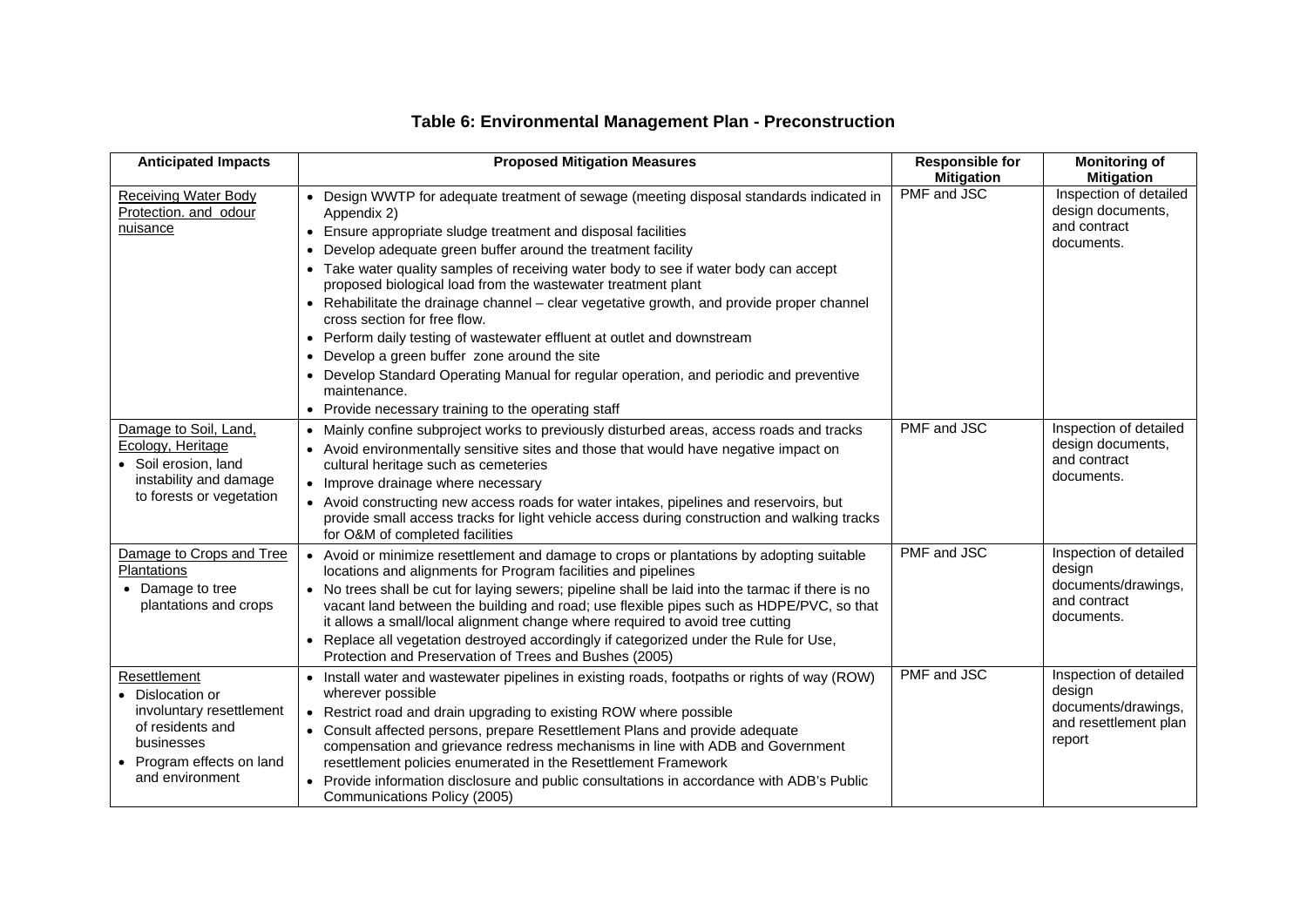| <b>Anticipated Impacts</b>                                                                         | <b>Proposed Mitigation Measures</b>                                                                                                                                                                                                                                                                                                                                                                                                                                                                                                    | <b>Responsible for</b><br><b>Mitigation</b>       | <b>Monitoring of</b><br><b>Mitigation</b>                                 |
|----------------------------------------------------------------------------------------------------|----------------------------------------------------------------------------------------------------------------------------------------------------------------------------------------------------------------------------------------------------------------------------------------------------------------------------------------------------------------------------------------------------------------------------------------------------------------------------------------------------------------------------------------|---------------------------------------------------|---------------------------------------------------------------------------|
|                                                                                                    | • Implement appropriate compensatory measures, as per the RP, for WWTP Site land<br>acquisition                                                                                                                                                                                                                                                                                                                                                                                                                                        |                                                   |                                                                           |
| <b>Treated Water Quality</b><br>• Safeguard quality of<br>water supply and<br>wastewater discharge | • Cover, ventilate and fence all treated water reservoirs<br>• Design distribution network for minimum residual pressure of at least 10 m to prevent<br>entry to mains of contaminated groundwater or backflow<br>• Provide adequate spare parts                                                                                                                                                                                                                                                                                       | <b>JSC</b>                                        | Inspection of detailed<br>design documents,<br>and contract<br>documents. |
| Design of Sewer Lines<br>• Sewage leakage into<br>potable water                                    | • The sewer pipelines must be constructed at a lower elevation than water pipelines and in<br>different trenches to prevent leakage of sewage water into the water supply.<br>• Wastewater pipes should be constructed with uPVC or HDPE on a sand bed                                                                                                                                                                                                                                                                                 | Construction<br>contractor, PMF and<br><b>JSC</b> | Inspection of detailed<br>design documents,<br>and contract<br>documents. |
| Increased sewage and<br>impacts due to its disposal                                                | • Improvement to water supplies will result in an inherit increase in the generation of<br>wastewater. Detailed design calculations must account for the potential impacts of<br>increased sewage generation in each community to verify that channels and infiltration<br>rates can accept increased flow.<br>Develop a treatment facility to treat the wastewater to desirable standards and with a safe<br>final disposal<br>• Do not commission the new sewer network until the WWTP is constructed and ready for<br>commissioning | PMF, JSC                                          | Inspections of project<br>components and<br>implementation<br>schedule    |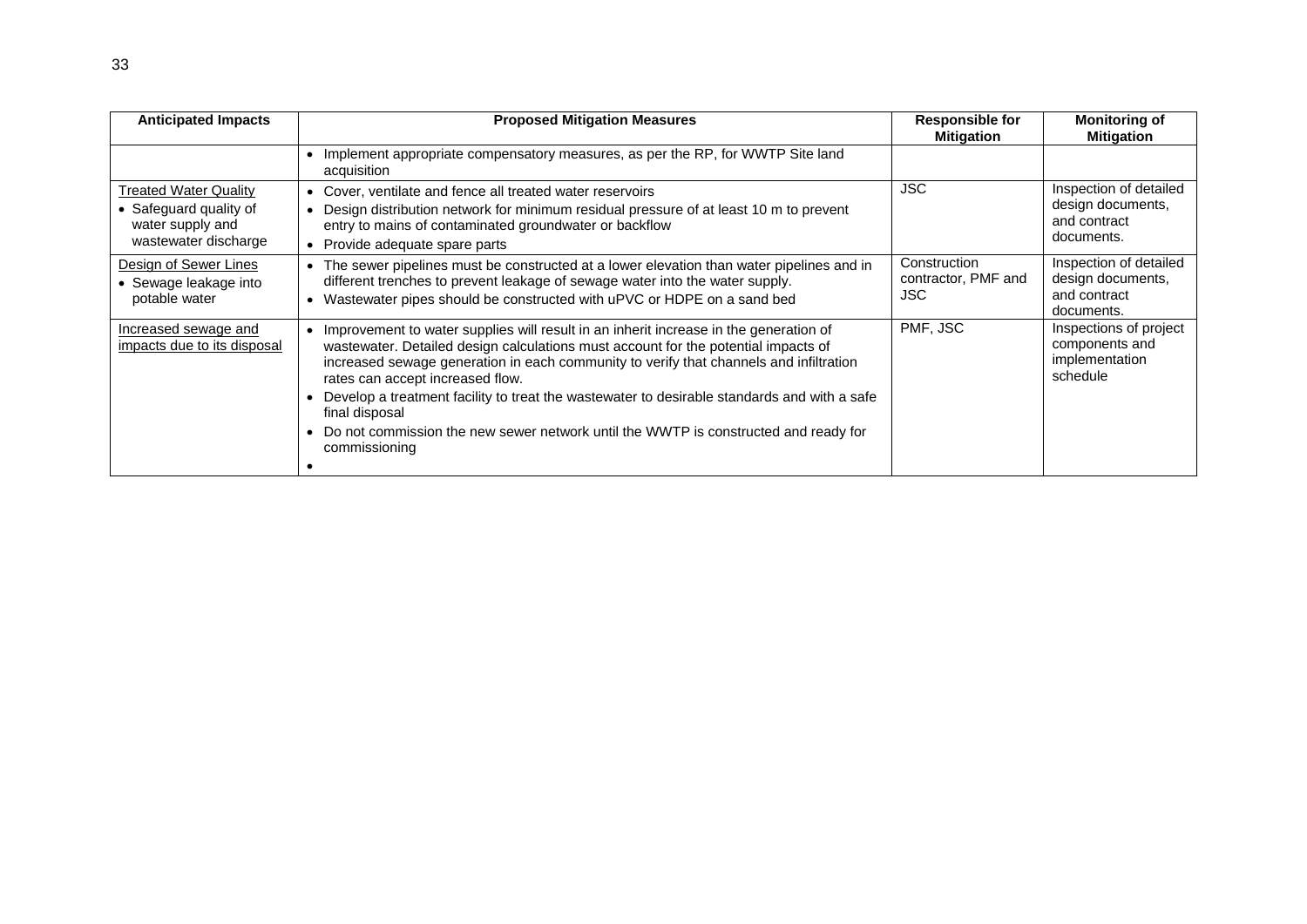# **Table 7: Environmental Management Plan - Construction**

| <b>Anticipated Impacts</b>                                                  | <b>Proposed Mitigation Measures</b>                                                                                                                                                                         | <b>Responsible for</b><br><b>Mitigation</b> | <b>Monitoring of Mitigation</b>                                |
|-----------------------------------------------------------------------------|-------------------------------------------------------------------------------------------------------------------------------------------------------------------------------------------------------------|---------------------------------------------|----------------------------------------------------------------|
| Removal of vegetation/trees for<br>construction                             | • Sewer lines along the roads shall be laid into the roads or vacant space;<br>no road side trees shall be removed for this purpose                                                                         | Construction<br>Contractor                  | Review construction drawings prior to<br>start of construction |
|                                                                             | • Use flexible pipes such as HDPE/PVC allows a small/local alignment<br>change where required to avoid tree cutting                                                                                         |                                             | Site inspections and construction<br>records                   |
|                                                                             | • Bushes and grasses shall be cleared only in actual construction area all<br>other preparatory works (material storage, mixing, etc) shall be conducted<br>on barren lands where there is no vegetation    |                                             |                                                                |
|                                                                             | • Minimize tree cutting at Reservoir Site No.1 by better site layout; plant two<br>trees of same specie for each tree that is cut for construction.                                                         |                                             |                                                                |
| Excavation could damage<br>utilities existing infrastructure                | • Avoid disruption of existing infrastructure lines (power supply, telephone,<br>gas etc) by a proper pipeline alignment                                                                                    | <b>JSC</b> in assistance<br>of Contractor   | Review construction drawings prior to<br>start of construction |
| along the roads                                                             | • In unavoidable cases, identify the services to be affected in each area and<br>coordinate with respective agencies for alternative arrangement                                                            |                                             | Site inspections and construction                              |
|                                                                             | • Provide prior public information about the likely disruption of services                                                                                                                                  |                                             | records; interview with local people                           |
|                                                                             | • In the event of water supply disruption beyond reasonable time, provide<br>water supply through alternative means, for instance, through tankers                                                          |                                             |                                                                |
| Impacts due to excavation and<br>generation of waste soil/debris<br>(soil/) | • Utilize waste/surplus soil for beneficial purposes - in construction activities<br>or to raise the level of land prior to construction of roads, buildings, etc, or<br>to fill previously excavated areas | Construction<br>Contractor                  | Site inspections<br>Log book/records inspection                |
|                                                                             | • Dispose the surplus soil /debris that could not be put to beneficial use at<br>designated site (site should be approved by local authority/MENR)                                                          |                                             |                                                                |
|                                                                             | • Identify the disposal site prior to start of construction; site shall be<br>approved by PMF/JSC                                                                                                           |                                             |                                                                |
|                                                                             | • Surplus soil/debris shall not be disposed in water courses or along the<br>roads                                                                                                                          |                                             |                                                                |
|                                                                             | • Asphalt waste from road cutting shall be transported to bitumen plants for<br>reuse, where possible                                                                                                       |                                             |                                                                |
|                                                                             | • Maintain a log book for waste soil/debris disposal at the site indicating<br>material, source and quantity                                                                                                |                                             |                                                                |
| Impacts due to mining of<br>construction materials                          | • Procure construction material (sand, gravel, aggregate, etc) only from<br>government approved existing quarry sites                                                                                       | Construction<br>Contractor                  | Log book inspection                                            |
|                                                                             | • Minimize extraction of construction materials from rivers and stream beds                                                                                                                                 |                                             |                                                                |
|                                                                             | • Maintain a material entry log book at the site indicating material, source<br>and quantity                                                                                                                |                                             |                                                                |
| Soil erosion from                                                           | • Avoid scheduling of excavation work during the rainy season                                                                                                                                               | Construction                                | Site inspections; verify construction                          |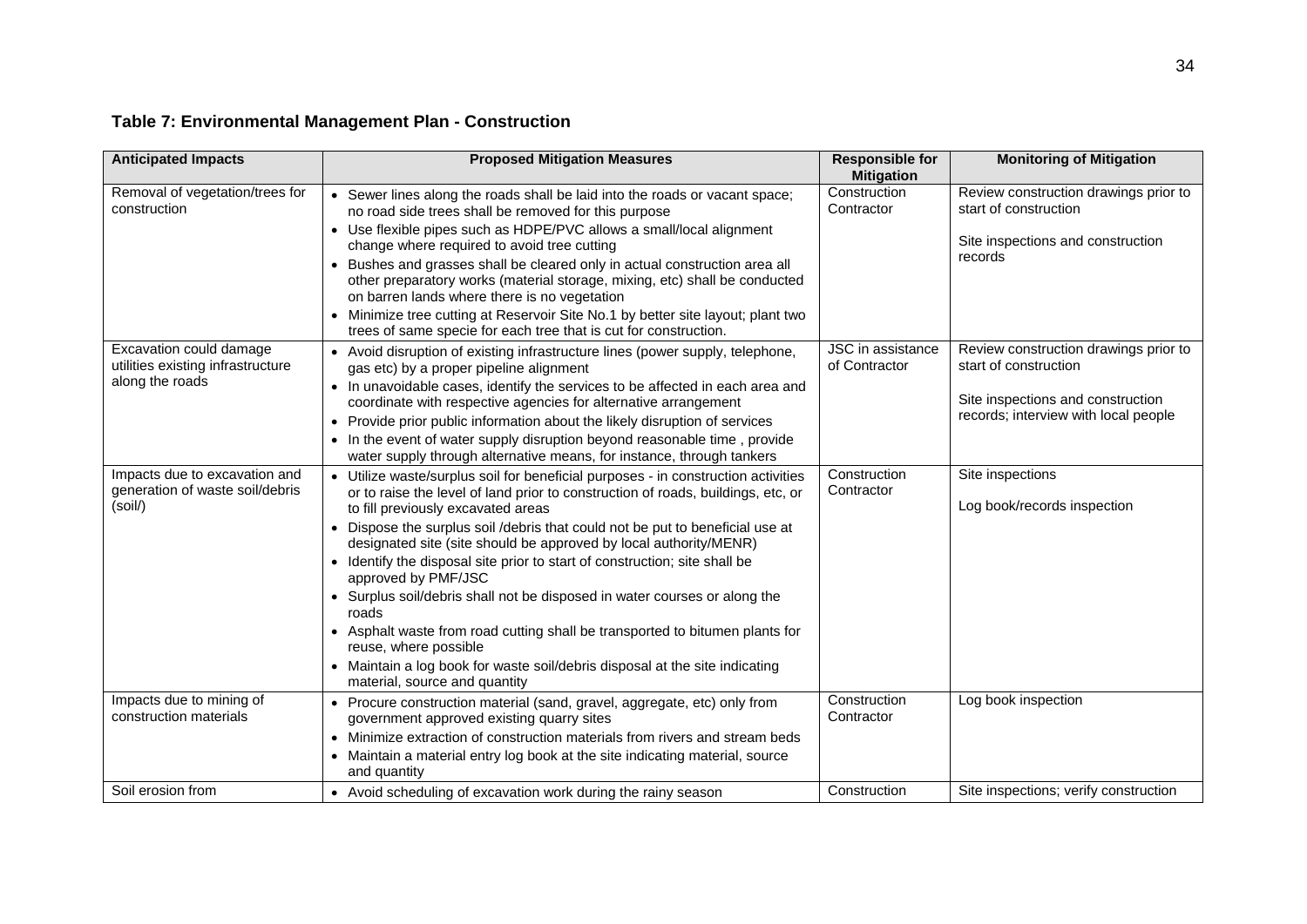| <b>Anticipated Impacts</b>                                                                                                                                             | <b>Proposed Mitigation Measures</b>                                                                                                                                                                                                                                                                                                                                                                                                                                                                                                                                                                                                                                                                                                                                                                                                                                                                                                                                                                                                                                                                                          | <b>Responsible for</b><br><b>Mitigation</b> | <b>Monitoring of Mitigation</b>                                                                    |
|------------------------------------------------------------------------------------------------------------------------------------------------------------------------|------------------------------------------------------------------------------------------------------------------------------------------------------------------------------------------------------------------------------------------------------------------------------------------------------------------------------------------------------------------------------------------------------------------------------------------------------------------------------------------------------------------------------------------------------------------------------------------------------------------------------------------------------------------------------------------------------------------------------------------------------------------------------------------------------------------------------------------------------------------------------------------------------------------------------------------------------------------------------------------------------------------------------------------------------------------------------------------------------------------------------|---------------------------------------------|----------------------------------------------------------------------------------------------------|
| excavated/refilled areas and<br>likely impacts on surface water<br>bodies due to construction<br>activities                                                            | • In unavoidable circumstances, protect open trenches from entry of rain<br>water by raising earthen bunds with proper compaction<br>• Confine construction area including the material storage (sand and<br>aggregate) so that runoff from upland areas will not enter the site<br>• Construct silt ponds and install silt retention barriers near the site to<br>prevent the entry of silt laden runoff into drains<br>Ensure that drains are not blocked with excavated soil<br>• Minimize vegetation clearance as far as possible<br>Minimize the time during which excavations/trenches are open<br>• Ensure proper compaction of refilled soil and there shall not be any loose<br>soil particles on the top ; the material shall be refilled in layers and<br>compacted properly layer by layer<br>• Rehabilitate disturbed surfaces as soon as possible after completion of<br>construction activity<br>• No vehicle/equipment repair/maintenance activities shall be conducted on<br>site; if necessary, the works shall be conducted on impervious surface;<br>there shall be no spillage of oils/grease on ground | Contractor                                  | schedule;<br>interviews with people and workers                                                    |
| Collection of groundwater in<br>trenches as their being dung<br>and its disposal<br>This is most unlikely because<br>the water table is deeper than<br>the excavations | • Do not dispose the water directly into the water courses/ drains, which may<br>lead to silting<br>• Create a temporary pond at the site and dewater into pond<br>Dispose the clarified water from pond into natural courses<br>• Ensure the receiving water body has free flowing course and it will to lead<br>to overflowing or flooding of surroundings                                                                                                                                                                                                                                                                                                                                                                                                                                                                                                                                                                                                                                                                                                                                                                 | Construction<br>Contractor                  | Site inspection                                                                                    |
| Impact on ambient air quality<br>due to dust generation and<br>vehicle emissions                                                                                       | • Cover or damp down by water spray on the excavated mounds of soil to<br>control dust<br>• Apply water prior to leveling or any other earth moving activity to keep the<br>soil moist throughout the process<br>• Bring the material (aggregate and sand) as and when required;<br>• Don't allow access in the work area except workers to limit soil disturbance<br>and prevent access by fencing<br>• Ensure proper consolidation/stabilization of top surface when un-surfaced/<br>/earthen roads are used for construction activity; sprinkle water on road<br>surface to arrest dust generation<br>• Use tarpaulins to cover loose material that is transported to and from the<br>site by truck Control dust generation while unloading the loose material<br>(particularly aggregate and sand) at the site by sprinkling water or<br>unloading inside barricaded area<br>• Clean wheels and undercarriage of haul trucks prior to leaving construction                                                                                                                                                               | Construction<br>Contractor                  | Site inspections;<br>interviews with people and workers;<br>verify vehicle emission permit records |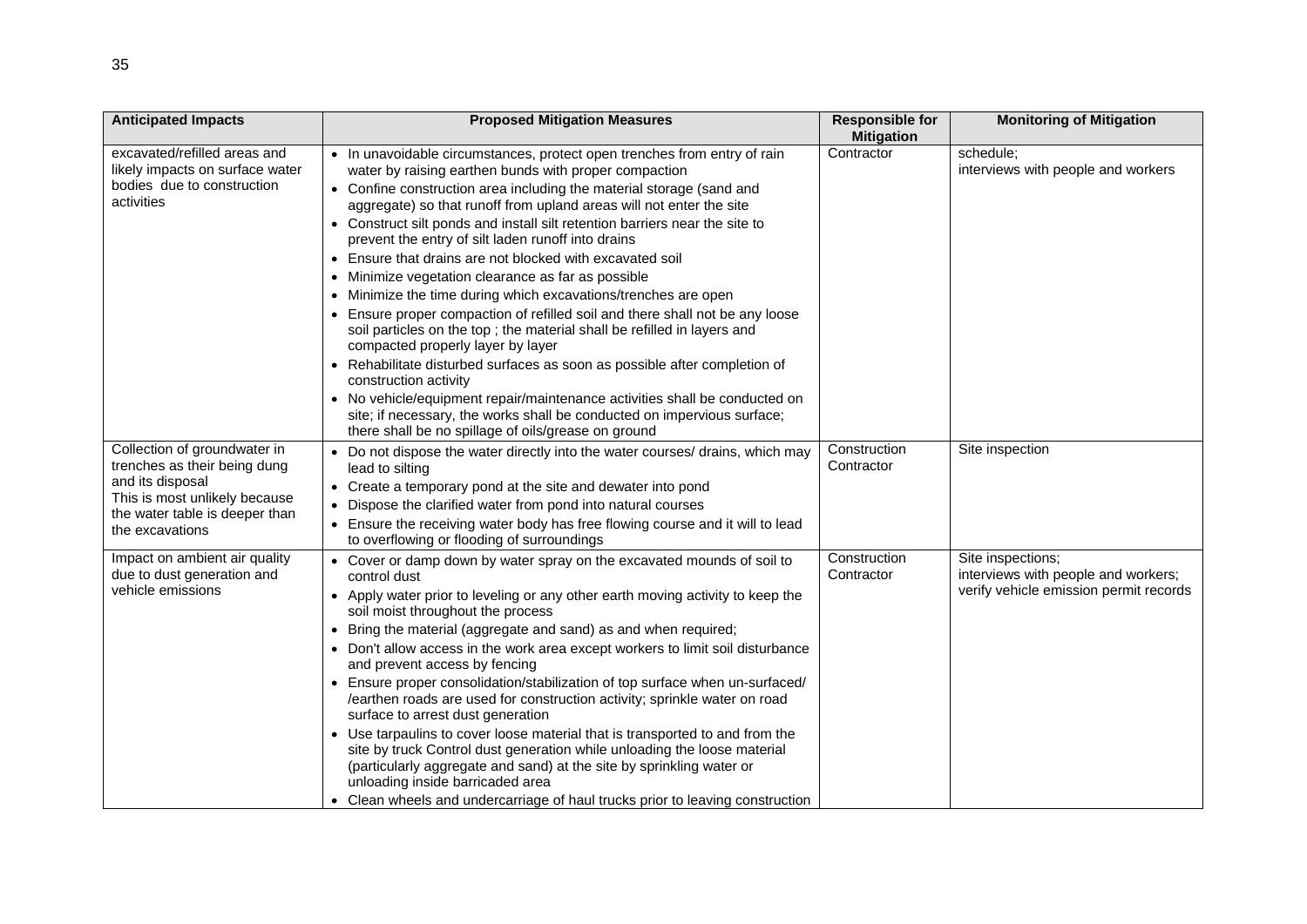| <b>Anticipated Impacts</b>                                                                  | <b>Proposed Mitigation Measures</b>                                                                                                                                                                                                                                                                                                                                                                                                                                                                                                                                                                                                                                                                                                                                                                                                                                                                                                                                                                                                                                                                                                                                                                                                                                                                                                                                                                                                      | <b>Responsible for</b><br><b>Mitigation</b> | <b>Monitoring of Mitigation</b>                                                                               |
|---------------------------------------------------------------------------------------------|------------------------------------------------------------------------------------------------------------------------------------------------------------------------------------------------------------------------------------------------------------------------------------------------------------------------------------------------------------------------------------------------------------------------------------------------------------------------------------------------------------------------------------------------------------------------------------------------------------------------------------------------------------------------------------------------------------------------------------------------------------------------------------------------------------------------------------------------------------------------------------------------------------------------------------------------------------------------------------------------------------------------------------------------------------------------------------------------------------------------------------------------------------------------------------------------------------------------------------------------------------------------------------------------------------------------------------------------------------------------------------------------------------------------------------------|---------------------------------------------|---------------------------------------------------------------------------------------------------------------|
|                                                                                             | site<br>• Ensure that all equipment & vehicles used for construction activity are in<br>good condition<br>• Ensure that all equipment & vehicles confirms to government emission and<br>noise norms                                                                                                                                                                                                                                                                                                                                                                                                                                                                                                                                                                                                                                                                                                                                                                                                                                                                                                                                                                                                                                                                                                                                                                                                                                      |                                             |                                                                                                               |
| Impediment of access to houses<br>and business establishments<br>due to laying of pipelines | • Do not close/obstruct any road/path for construction purpose; if<br>unavoidable alternative temporary access should be made available<br>• Inform local people about the nature and duration of work well in advance<br>so that they can make necessary preparations;<br>• Provide wooden planks across trenches for pedestrians and metal sheets<br>where vehicle access is required                                                                                                                                                                                                                                                                                                                                                                                                                                                                                                                                                                                                                                                                                                                                                                                                                                                                                                                                                                                                                                                  | Construction<br>Contractor                  | Site observations<br>interviews with local people and<br>business                                             |
| Disturbance/nuisance due to<br>construction activities and<br>public/community safety       | • Provide prior public information about nature, schedule of work, and likely<br>disturbances during the construction through local mass media<br>Intimate the sensitive establishments near the construction site<br>(hospitals/schools/religious places/cemetery/burial ground/parks etc) about<br>the nature and schedule of works;<br>• Schedule noisy activities in consultation and put in place a complaint<br>receiving mechanism<br>• No nighttime construction activities including material haulage near (500<br>m) any settlement area; sensitivity to noise increases during the nighttime<br>hours in residential neighborhoods - work hours shall be limited to daylight<br>hours $06:00 - 21:00$ Hrs<br>• Use less noise generating equipment; inform the local community prior to<br>any noisy works such as cutting of roads using pneumatic drills<br>• Educate drivers: speed limits; avoid use of horn; parking at designated<br>places; no idling on roads etc.<br>Sites shall be barricaded, guarded and public entry restricted; provide solid<br>barricades where required to stop persons/vehicles falling into the<br>trenches<br>• Provide road signs and flag persons to warn public of dangerous<br>conditions Provide reflective barricades for easy visibility and identification<br>of construction area<br>• The work area including material, waste storage is isolated within the<br>barricaded site | Construction<br>Contractor                  | Verify construction schedule and<br>records; site observations<br>interviews with workers and local<br>people |
| Traffic disturbances during                                                                 | • Identify important roads that are to be affected by construction work and                                                                                                                                                                                                                                                                                                                                                                                                                                                                                                                                                                                                                                                                                                                                                                                                                                                                                                                                                                                                                                                                                                                                                                                                                                                                                                                                                              | Construction                                | Site observations                                                                                             |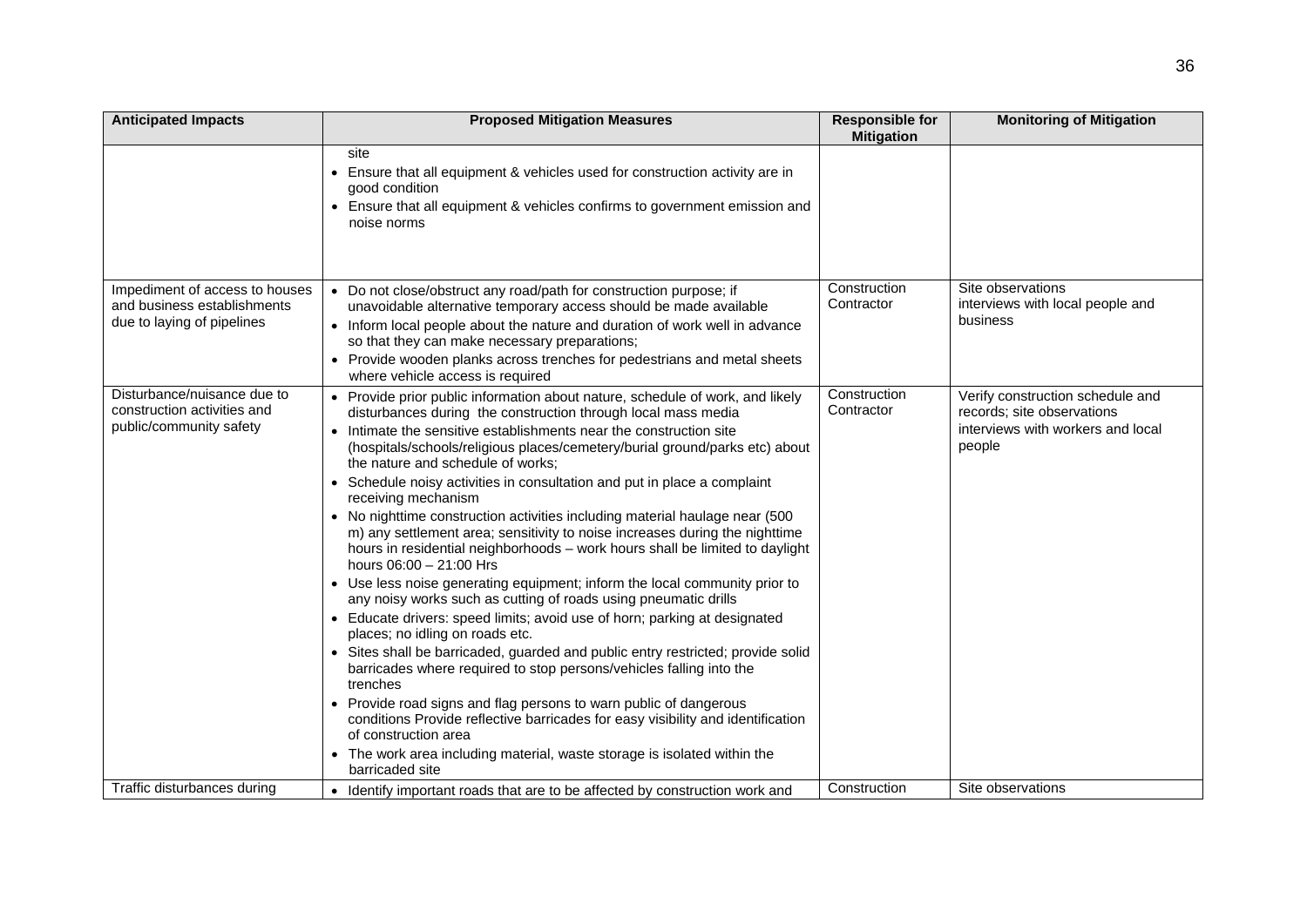| <b>Anticipated Impacts</b>                                                               | <b>Proposed Mitigation Measures</b>                                                                                                                                                                                                                                                                                                                                                                                                                                                                                                                                                                                                                                                                                                                                                                                                                                                                                                                                                                                                                                                                                                                                                                                                                                             | <b>Responsible for</b><br><b>Mitigation</b> | <b>Monitoring of Mitigation</b>                                                                      |
|------------------------------------------------------------------------------------------|---------------------------------------------------------------------------------------------------------------------------------------------------------------------------------------------------------------------------------------------------------------------------------------------------------------------------------------------------------------------------------------------------------------------------------------------------------------------------------------------------------------------------------------------------------------------------------------------------------------------------------------------------------------------------------------------------------------------------------------------------------------------------------------------------------------------------------------------------------------------------------------------------------------------------------------------------------------------------------------------------------------------------------------------------------------------------------------------------------------------------------------------------------------------------------------------------------------------------------------------------------------------------------|---------------------------------------------|------------------------------------------------------------------------------------------------------|
| construction along the roads                                                             | provide prior intimation to the public<br>• Plan works in important roads in consultation with traffic police and<br>municipality;<br>• Provide information, direction and warning boards, provide traffic guards<br>with danger flags<br>Provide prior public information about the work, traffic<br>disruptions/diversions<br>• Plan vehicle (material & waste) transport routes & schedules avoiding<br>narrow/sensitive roads and peak traffic timings<br>• Heavy vehicles should not enter narrow local roads and sensitive areas of<br>the town, except in the immediate vicinity of delivery sites<br>• Carry out construction in sections, give adequate notice of construction<br>activities, provide effective road signs, diversions or barricades                                                                                                                                                                                                                                                                                                                                                                                                                                                                                                                   | Contractor                                  | interviews with local people and traffic<br>police                                                   |
| Occupational Health and Safety<br>of workers                                             | Provide all workers appropriate personal protection equipment (such as<br>helmet, gum boots, safety belts, gloves, and ear plugs; etc) and ensure<br>their usage<br>• Prohibit unauthorized entry into work site<br>• Provide health and safety orientation training to all workers to ensure that<br>they are apprised of the basic site rules of work at the site, personal<br>protective protection, and preventing injuries to fellow workers;<br>• Ensure that workers follow documented procedures for all site activities;<br>• Provide qualified first-aid at all times and equipped first-aid stations shall<br>be easily accessible<br>• Provide medical insurance coverage for workers;<br>• Provide supplies of potable drinking water<br>• Ensure the visibility of workers through their use of high visibility vests<br>when working on roads or walking through heavy equipment operating<br>areas:<br>Disallow worker exposure to noise level greater than 85 dBA for a duration<br>of more than 8 hours per day without hearing protection. The use of<br>hearing protection shall be enforced actively<br>• Appoint a Environment, Health and Safety (EHS) manager; prepare a<br>construction site layout plan<br>Document and report work-related accidents | Construction<br>Contractor                  | Site observations; verify contractor<br>records; interviews with workers;<br>verify accident reports |
| Risk due to deep excavations,<br>collapse of trench and damage<br>to adjacent structures | • Provide shoring in all trenches/excavations deeper that 1.2 m<br>• Shoring should erected, altered, dismantled only by a competent worker<br>under strict supervision<br>• Excavation and installation shoring should proceed by stages till it reaches                                                                                                                                                                                                                                                                                                                                                                                                                                                                                                                                                                                                                                                                                                                                                                                                                                                                                                                                                                                                                       | Construction<br>Contractor                  | Site observations and review of final<br>alignment drawings of sewers                                |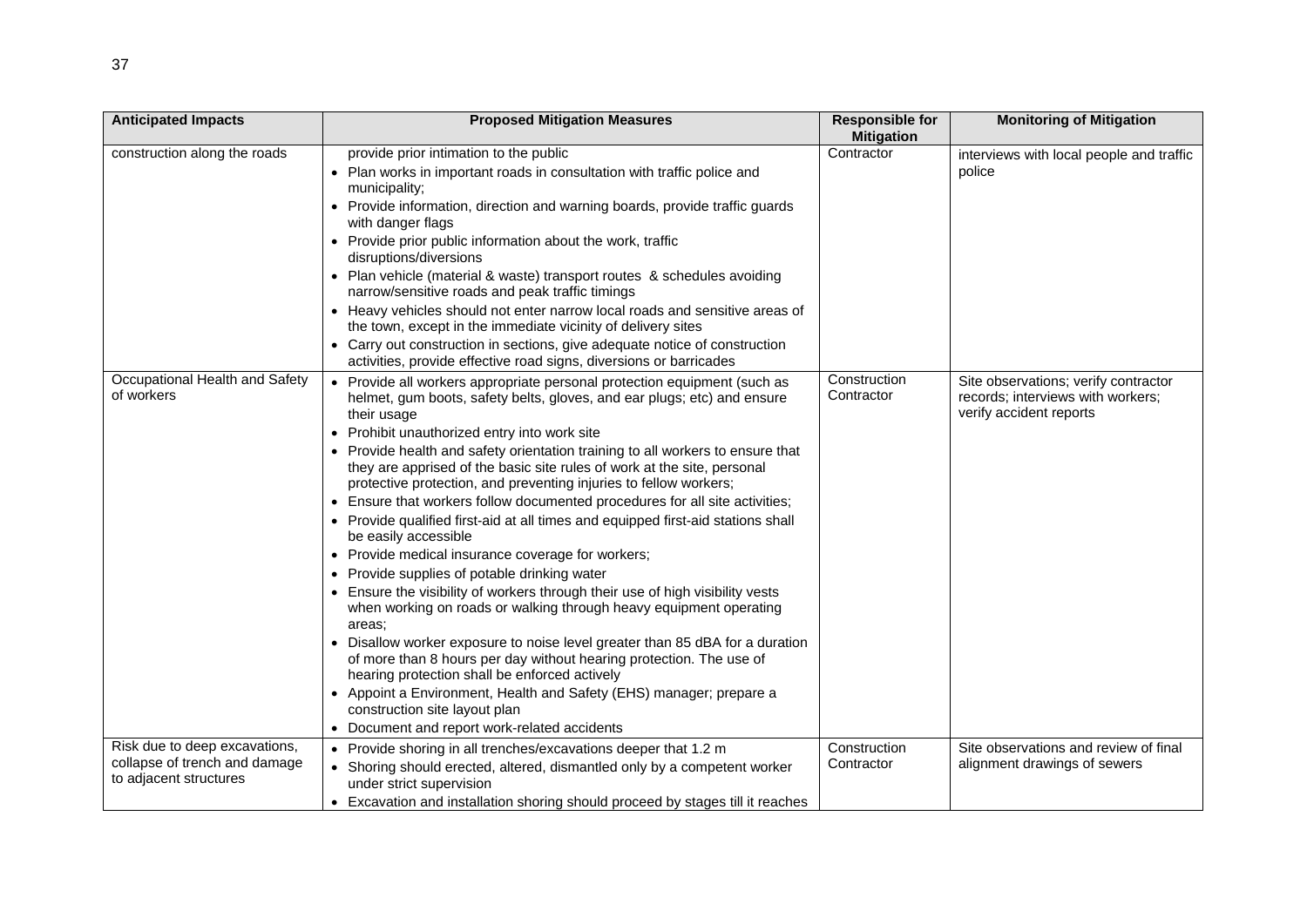| <b>Anticipated Impacts</b>                                                      | <b>Proposed Mitigation Measures</b>                                                                                                                                                                                                                                                                                                                                                                                                                                                                                                                                                                                                                                                                                                                                                                                                                                                                                                                                                                                                                                                                                                                                                                                                                                                     | <b>Responsible for</b><br><b>Mitigation</b> | <b>Monitoring of Mitigation</b>                                                    |
|---------------------------------------------------------------------------------|-----------------------------------------------------------------------------------------------------------------------------------------------------------------------------------------------------------------------------------------------------------------------------------------------------------------------------------------------------------------------------------------------------------------------------------------------------------------------------------------------------------------------------------------------------------------------------------------------------------------------------------------------------------------------------------------------------------------------------------------------------------------------------------------------------------------------------------------------------------------------------------------------------------------------------------------------------------------------------------------------------------------------------------------------------------------------------------------------------------------------------------------------------------------------------------------------------------------------------------------------------------------------------------------|---------------------------------------------|------------------------------------------------------------------------------------|
|                                                                                 | the required depth<br>• As far as possible, deep excavations shall not be conducted close to<br>buildings; in unavoidable case provide necessary measuring such as<br>shoring to prevent collapse of fall when the stability of structure may be<br>affected by excavation work                                                                                                                                                                                                                                                                                                                                                                                                                                                                                                                                                                                                                                                                                                                                                                                                                                                                                                                                                                                                         |                                             |                                                                                    |
| Safety risk - public and worker,<br>due to existing underground AC<br>sewers    | • Existing AC sewers shall be not be disturbed and left as it is in the ground<br>• Mark on inventory drawing and identify on site before start of excavation<br>for new lines and instruct the workers involved in excavation so that they<br>will not accidentally damage the pipes<br>• Ensure proper supervision by a trained person<br>• In the event that AC sewers must be removed in narrow lanes, working<br>with asbestos pipe requires wearing disposable masks and suits, wetting<br>worksites frequently, and using only manual tools for cutting pipes to<br>prevent the formation of high quantities of asbestos particulates in the air.<br>Waste AC pipe must be removed as intact as possible and placed in<br>designated containers in a wet state for appropriate toxic disposal                                                                                                                                                                                                                                                                                                                                                                                                                                                                                    | Construction<br>Contractor                  | Verify inventory drawings and<br>proposed alignment drawings<br>Site verifications |
| Impacts due to import of labor<br>and establishment of temporary<br>labor camps | • Avoid/minimize temporary worker camps by employing local people as far<br>as possible<br>• In unavoidable case:<br>Establish the camp in consultation with the local authority<br>$\circ$<br>Camp site shall be located away from water bodies<br>No clearance of trees vegetation shall be allowed for establishment of<br>$\circ$<br>camp<br>Provide appropriate & adequate accommodation<br>$\circ$<br>Provide water in good quality & adequate quantity<br>$\Omega$<br>Provide sufficient and suitable washing facilities including soap &<br>$\circ$<br>towels<br>Provide sufficient lavatories; and separate lavatories for men and<br>$\circ$<br>women workers.<br>Provide cooking fuel and no worker shall be allowed to cut any tree<br>$\circ$<br>Ensure regular and clean maintenance of the camp<br>$\circ$<br>Ensure proper wastewater collection & disposal facilities; septic tanks<br>$\circ$<br>and soak pits shall be provided for wastewater disposal<br>Provide solid waste collection bins and dispose waste through<br>$\circ$<br>municipal system; ensure that solid waste is not burnt at the site<br>Conduct awareness programs on HIV/AIDS and other communicable<br>$\circ$<br>diseases<br>• Restore camp site to original status after completion of work | Construction<br>Contractor                  | Site observations;; interviews with<br>workers                                     |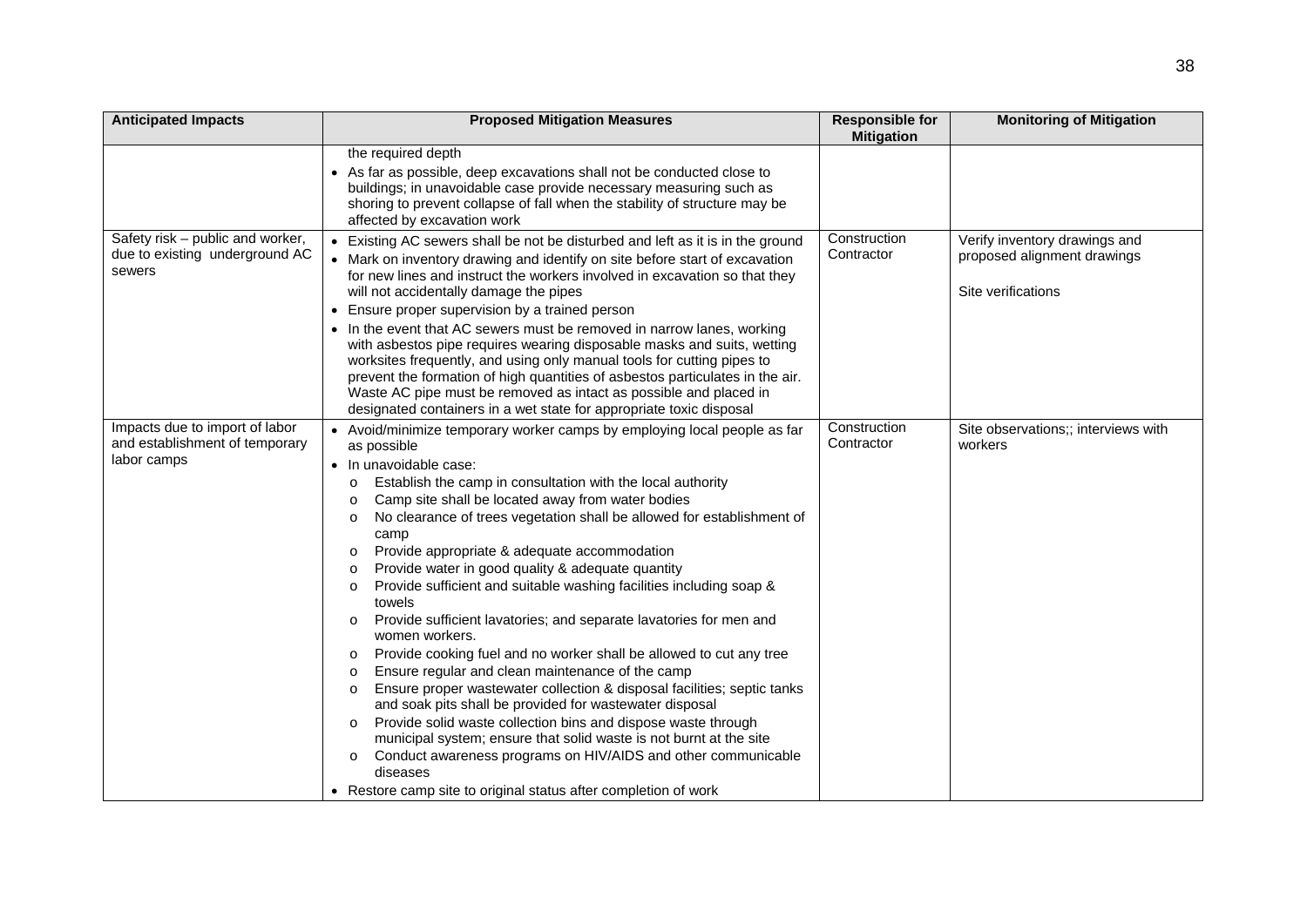| <b>Anticipated Impacts</b>                                  | <b>Proposed Mitigation Measures</b>                                                                                                                                                                                                                                                                                                                                                                                                                                                                                                                                             | <b>Responsible for</b><br><b>Mitigation</b> | <b>Monitoring of Mitigation</b>                                                                  |
|-------------------------------------------------------------|---------------------------------------------------------------------------------------------------------------------------------------------------------------------------------------------------------------------------------------------------------------------------------------------------------------------------------------------------------------------------------------------------------------------------------------------------------------------------------------------------------------------------------------------------------------------------------|---------------------------------------------|--------------------------------------------------------------------------------------------------|
| Historical, archeological chance<br>finds during excavation | Contractor shall put in place a protocol in conducting any excavation work,<br>to ensure that any chance finds are recognized and measures are taken to<br>ensure they are protected and conserved. This should involve:<br>Provide training to the construction supervisors to identify any<br>suspicious objects<br>Stop work immediately to allow further investigation if any finds are<br>$\circ$<br>suspected;<br>• Call in the state archaeological authority if a find is suspected, and taking<br>any action they require to ensure its removal or protection in situ. | Construction<br>Contractor                  | Interview with site supervisors; verify<br>construction records for any chance<br>finds detected |

# **Table 8: Environmental Management Plan – Operation**

| <b>Anticipated Impacts</b>                                                                      | <b>Proposed Mitigation Measures</b>                                                                                                                                                                                                                                                                         | <b>Responsible for</b><br><b>Mitigation</b> | <b>Monitoring of Mitigation</b>                                                                |
|-------------------------------------------------------------------------------------------------|-------------------------------------------------------------------------------------------------------------------------------------------------------------------------------------------------------------------------------------------------------------------------------------------------------------|---------------------------------------------|------------------------------------------------------------------------------------------------|
| <b>Health and Safety</b><br>• Hazards for AzerSu Workers<br>and the public                      | • Ongoing training programs for first aid and Occupational Health and<br>Safety training to AzerSu<br>Undertake periodic inspections of electrical equipment by qualified staff<br>and periodic safety audits                                                                                               | JSC.                                        | Monthly inspection of complaints<br>register and safety records<br>Periodic health check up    |
| Sustainability of Infrastructure<br>Systems<br>Efficiency and reliability of<br>sewerage system | Provide O&M training for sewer networks;<br>Provide adequate budgets and undertake planned maintenance programs<br>in accordance with specific O&M plans<br>Provide vocational training for AzerSu staff<br>Undertake planned cleaning of town drains and dispose of sludge to<br>designated disposal sites | <b>JSC</b>                                  | Training programs conducted<br>Preventive maintenance activities<br>Time taken for leak repair |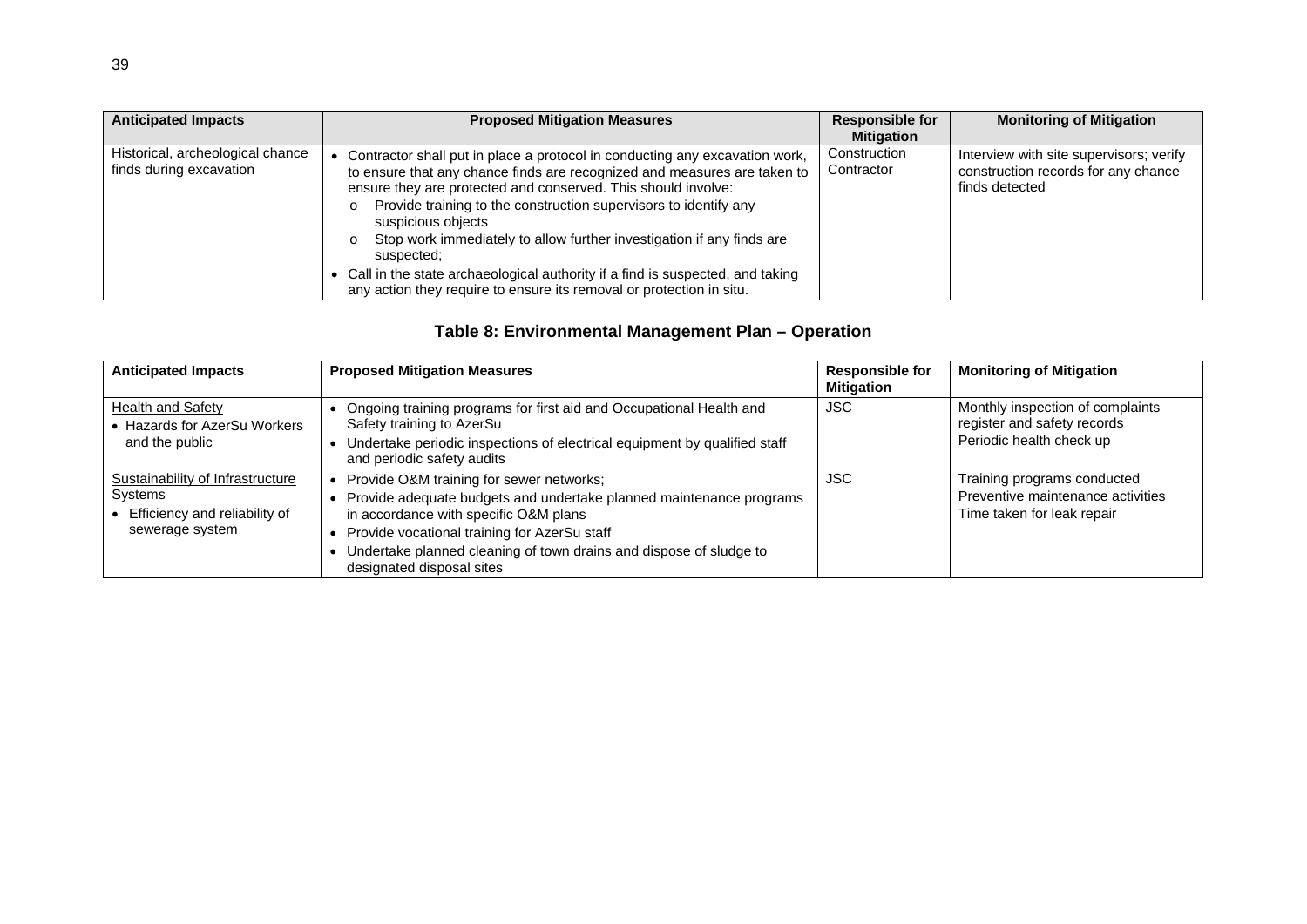| Table 9: Environmental Monitoring Plan                                |                                                             |                                                         |                                                                                                                                                                                                    |                                                                                             |                                          |  |
|-----------------------------------------------------------------------|-------------------------------------------------------------|---------------------------------------------------------|----------------------------------------------------------------------------------------------------------------------------------------------------------------------------------------------------|---------------------------------------------------------------------------------------------|------------------------------------------|--|
| <b>Mitigation measures</b>                                            | Parameters to be<br><b>Monitored</b>                        | <b>Location</b>                                         | <b>Measurements</b>                                                                                                                                                                                | <b>Frequency</b>                                                                            | <b>Responsibility</b>                    |  |
| <b>Pre-Construction</b><br><b>Phase</b>                               |                                                             |                                                         |                                                                                                                                                                                                    |                                                                                             |                                          |  |
| related<br>All<br>design<br>mitigation measures                       | Inclusion in the<br>project design                          |                                                         | Design review                                                                                                                                                                                      | As needed before tendering                                                                  | <b>PMF</b>                               |  |
| <b>Construction Phase</b>                                             |                                                             |                                                         |                                                                                                                                                                                                    |                                                                                             |                                          |  |
| All<br>construction<br>related<br>mitigation<br>measures              | Implementation on<br>site                                   | All construction<br>sites                               | Observations on/off site; construction records;<br>review of site layout & safety plan; vehicle log<br>records of construction material and waste<br>transport; interviews with people and workers | Bi-weekly during construction                                                               | PMF through<br>supervision<br>consultant |  |
| Dust<br>and<br>emission<br>control<br>from<br>construction activities | Ambient air quality<br>(SPM, RSPM, CO,<br>SO <sub>2</sub> ) | Three sampling<br>locations covering<br>subproject area | Comparison with base values                                                                                                                                                                        | Once before start of<br>construction; quarterly (4)<br>times a year) during<br>construction | Construction<br>Contractor               |  |
| Noise generation                                                      | Ambient noise levels<br>(day, night levels),<br>dB(A)       | Three locations as<br>above                             | Comparison with base values                                                                                                                                                                        | Once before start of<br>construction; quarterly (4)<br>times a year) during<br>construction | Construction<br>Contractor               |  |
| <b>Long Term Surveys</b>                                              |                                                             |                                                         |                                                                                                                                                                                                    |                                                                                             |                                          |  |

Comparison with the disposal standards (Appendix 2)

Daily/ monthly/quarterly as required

#### **Table 9: Environmental Monitoring Plan**

 $\bullet$  Influent

effluent

at WWTP

wastewater quality

and

As per the government regulations

At the inlet and outlet of WWTP JSC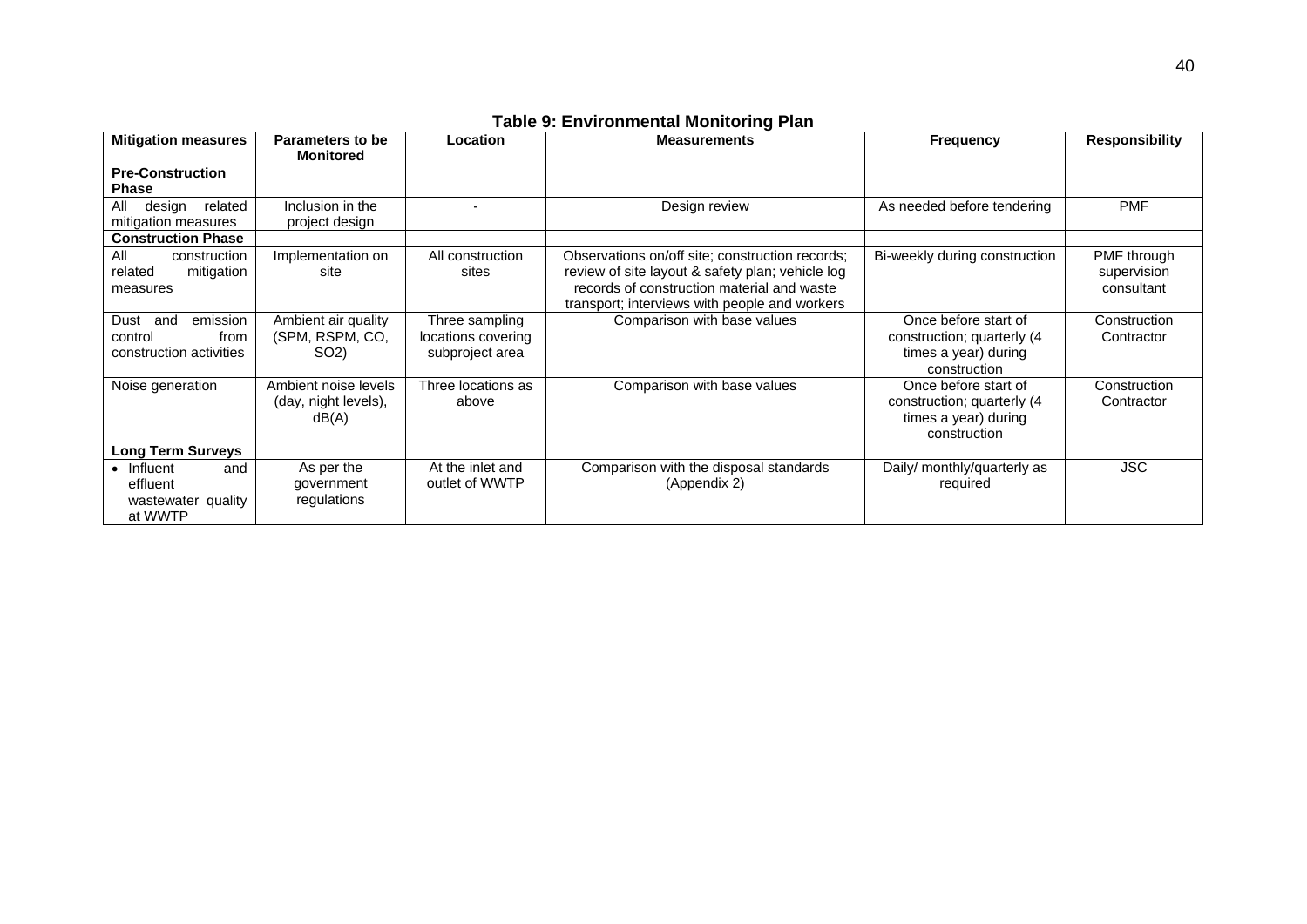109. **Environmental Reporting.** The contractor will submit monthly progress reports, which include a section on implementation status of environmental management measures. The environmental monitoring and management reports will be prepared by the PMF's Safeguard Specialist with assistance from the Program Consultant. The reports will be submitted biannually to ADB who will disclose it to the public on receipt. The monitoring report will include the following: (i) compliance with ADB loan covenants and government regulations; (ii) significant issues or changes in scope; (iii) summary of monitoring report findings; (iv) required follow-up actions; and (v) conclusions

## **B. Implementation Arrangements**

## **1. Responsibilities and Authorities**

110. Figure 1 provides a schematic representation of the institutional arrangements for implementing the EMP. A summary of the Environmental Assessment and Review Procedures and respective responsibilities are summarized in Table 10. The Program will be implemented by AzerSu's Program Management Facility (PMF) and the agency responsible for operation of improved infrastructure will be Aghjabedi Joint Stock Company. The PMF will provide guidance on environmental issues, and will be the first level of internal monitoring. AzerSu has a significant experience in implementing donor-funded projects, and the necessary technical expertise in monitoring environmental management plans. During the operations phase, the Program will be implemented by the JSC.

## **Figure 1: Institutional Arrangement**



111. The JSC will establish laboratories for chemical analysis and monitoring of water quality at the reservoir sites in each town. Biological and epidemiological monitoring of water will be carried out by the JSC, in accordance with the Ministry of Health, Sanitary Epidemiology Service (SES) and their relevant administrative procedures.

112. The SESs are responsible for health and water quality-related issues. Under the Program, such agreements will be worked out between the JSC and the SESs. The SESs, acting under the approved schedule of the Ministry of Health, will conduct regular tests of water quality, and will be taking supervisory charge in monitoring water quality. Within the town, they will have responsibility to take potable water samples from key locations in the distribution system to ensure compliance with the health regulations. Post-construction and during the operation they will take sewage samples prior to the inflow to the wastewater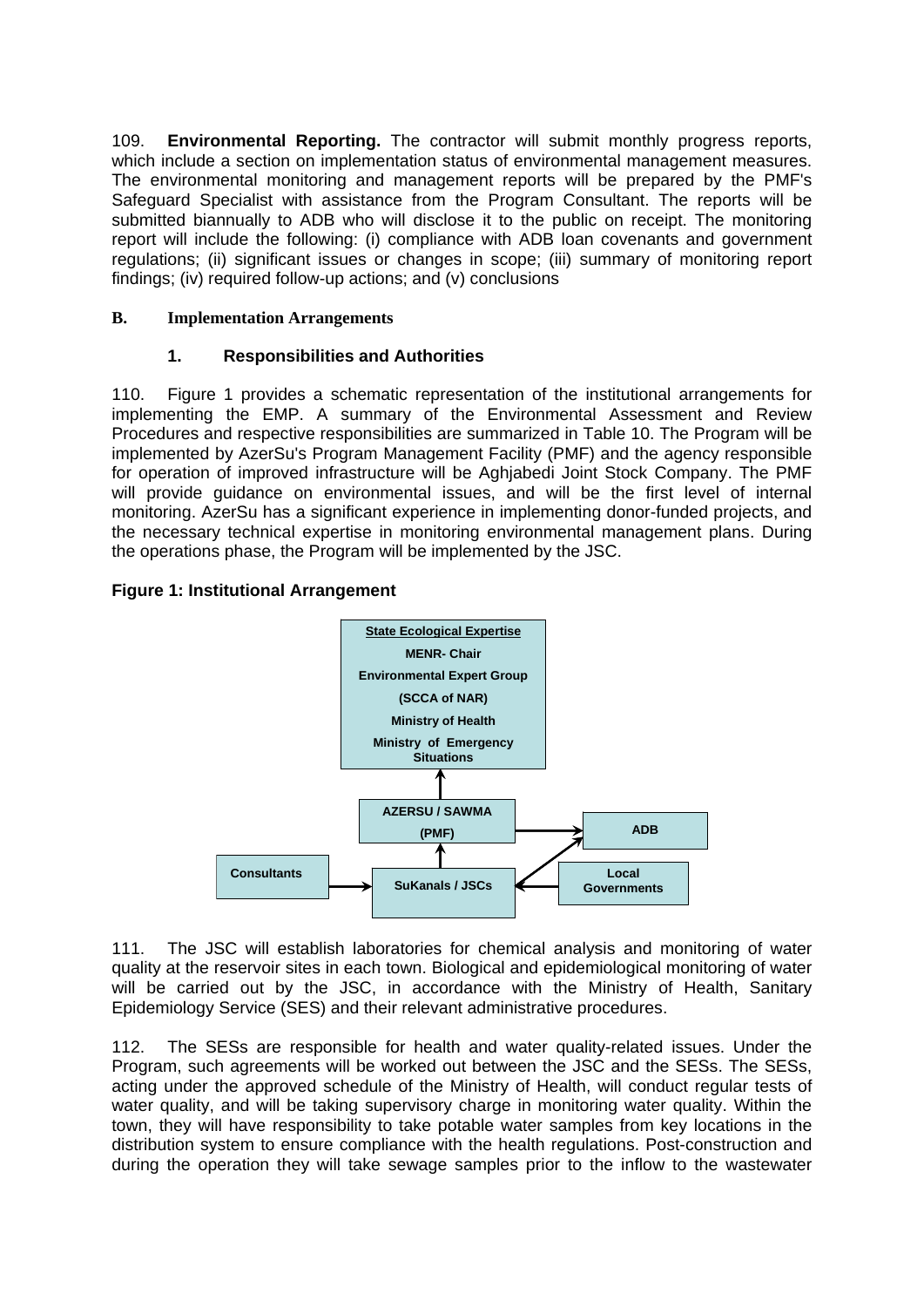treatment plants and also at a discharge point after treatment. The quality of drinking water supply will be monitored according to international and local standards.

113. The overall responsibility for environmental protection lies with the Ministry of Ecology and Natural Resources (MENR). At the rayon level they are represented by the rayon agency, which is located within or near the towns. The MENR is charged with a task of providing national monitoring services that includes a monitoring network of baseline information on water sources. Compliance with the EMP will be undertaken by the Safeguards Specialist at the PMF as part of his/her technical supervisory duties.

114. The responsibility for construction standards is with the Ministry of Emergency Situations. Their standards together with ADB's environmental requirements will be incorporated into the Program design. There are no significant environmental management issues relating to the post construction and operation of the Program. The major ones relate to control of leakage from the sewer lines, the safe discharge of sewage to the sewerage system, the safe operation of the wastewater treatment plants and safe discharge of the treated sewage. Environmental management will be regulated through the existing legislation as well as specific clauses with the Contractor. Daily control and monitoring of construction works will be part of the Contractor's responsibilities.

115. The Program's environmental impacts will be closely monitored. Specifically, the monitoring and evaluation (M&E) activities by the PMU will include (i) collecting, collating, and analyzing monitoring data related to the environmental conditions in the Program towns; (ii) environmental gains as a consequence of Program implementation, and (iii) evaluating environmental impacts within the selected systems. (AzerSu's internal monitoring department is called the Ecology and Monitoring Section.) The M&E activities at the JSClevel will also have site inspectors, who will work with the responsible Rayon agencies. For environmental monitoring, they will collect and analyze information on quality of water supplied, sewage discharged, and minimization of construction impact within the towns. The Program performance, monitoring, and evaluation will be done in accordance with ADB's guidelines on its program performance management system.

116. Existing Town Water User's Association (TWUA) will act as advocacy groups to represent the interests of consumers, and will be recognized by the JSC as important partners in ensuring that WSS services achieve consumer satisfaction.

|            | Organization                                                                                 | <b>Responsibilities</b>                                                                                                                                                                                                                                                                                                                                                                                                                                                                                                                                                                                                                                                                                                                                                                                                                                                                                                                                                                                    |
|------------|----------------------------------------------------------------------------------------------|------------------------------------------------------------------------------------------------------------------------------------------------------------------------------------------------------------------------------------------------------------------------------------------------------------------------------------------------------------------------------------------------------------------------------------------------------------------------------------------------------------------------------------------------------------------------------------------------------------------------------------------------------------------------------------------------------------------------------------------------------------------------------------------------------------------------------------------------------------------------------------------------------------------------------------------------------------------------------------------------------------|
| <b>JSC</b> | JSC,<br>Program<br>Consultant<br>Social and<br>Environ-<br>mental<br>Specialists,<br>and PMF | Preparing Env. Management Plan (EMP) for SEE review<br>• Periodic submission of environmental monitoring report to ADB for<br>public disclosure<br>Establishing environmental classifications under ADB regulations &<br>$\bullet$<br>determining need for Subproject (Sp) IEEs<br>Screening & preparation of Sp EEs including cost estimates for<br>mitigation measures & monitoring plans<br>Conducting public consultations: Informing affected people and<br>$\bullet$<br>community focus groups before or during consultation in the early<br>stage of IEE preparation and conducting continuing consultation during<br>implementation in accordance with ADB and government requirements<br>Preparing SpIEEs for SEE and obtaining IEE clearance (development<br>consent approval) from SEE<br>Submitting to ADB first IEE and all IEEs over \$2 million<br>Ensuring tender documents will be updated with any changes to the<br>EMP<br>Ensuring contract document including environmental clearance |

#### **Table 10: Institutional Responsibilities**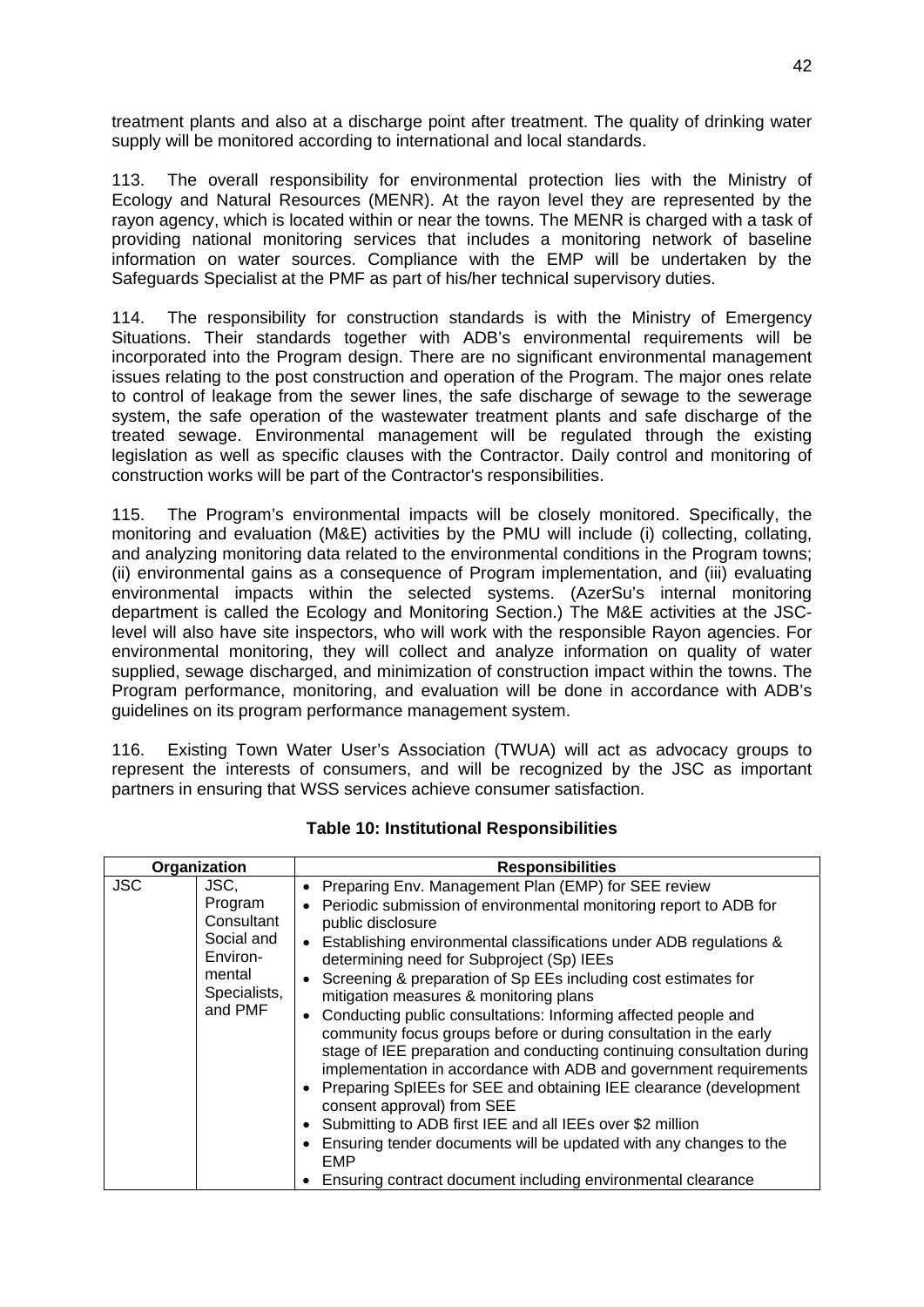| Organization                    |                                                                  | <b>Responsibilities</b>                                                                                                                                                                                                                                                                                                                                                                                                                                                                                                                                                                                                                                                                                                                                                                                                                                                                                                                                                                                                                                                                                    |
|---------------------------------|------------------------------------------------------------------|------------------------------------------------------------------------------------------------------------------------------------------------------------------------------------------------------------------------------------------------------------------------------------------------------------------------------------------------------------------------------------------------------------------------------------------------------------------------------------------------------------------------------------------------------------------------------------------------------------------------------------------------------------------------------------------------------------------------------------------------------------------------------------------------------------------------------------------------------------------------------------------------------------------------------------------------------------------------------------------------------------------------------------------------------------------------------------------------------------|
|                                 |                                                                  | certificate & conditions and ensuring ADB gets copies of these<br>documents<br>Implementing and updating environmental mitigation and monitoring<br>measures<br>Incorporating environmental requirements in civil work contracts<br>Performing water quality monitoring and reporting to the SEE and local<br>governments<br>Performing civil work surveys<br>Ensuring the Contractors have access to the IEE reports<br>Ensuring that Contractors have fully implemented and completed the<br>detailed EMP and have submitted this to SEE for approval<br>Providing environmental training<br>Undertaking remedial action when unexpected environmental impacts<br>occur during implementation<br>Preparation and submission of quarterly reports to the SEE and ADB<br>including i) compliance with ADB loan covenants and government<br>regulations, ii) significant issues or changes in scope, iii) summary of<br>monitoring report findings, and iv) required follow-up actions<br>Undertaking monitoring of operation and preparing monitoring reports<br>every year for 4 years after construction |
| <b>PMF</b>                      | Safeguards<br>Specialist                                         | Overall coordination with government entities and supervision<br>responsibilities<br>Approval of the management contract<br>Submission of IEEs for SEE approval<br>Monitoring and evaluation of the Program<br>$\bullet$                                                                                                                                                                                                                                                                                                                                                                                                                                                                                                                                                                                                                                                                                                                                                                                                                                                                                   |
| Environme<br>nt Expert<br>Group | SEE (within<br>MENR)                                             | Review of environmental clearance<br>$\bullet$<br>Providing guidance for upholding environmental policy requirements<br>$\bullet$                                                                                                                                                                                                                                                                                                                                                                                                                                                                                                                                                                                                                                                                                                                                                                                                                                                                                                                                                                          |
| <b>ADB</b>                      | Social and<br>Environ-<br>mental<br>Sector<br><b>Specialists</b> | Reviewing first IEE and all IEEs over \$2million<br>Disclosing reports over ADBs website (Responsibility of ADB Project<br>Leader)<br>Reviewing all statutory environmental clearances granted by SEE<br>$\bullet$<br>Reviewing quarterly reports & taking necessary actions<br>$\bullet$<br>Monitoring EMP implementation and due diligence<br>$\bullet$                                                                                                                                                                                                                                                                                                                                                                                                                                                                                                                                                                                                                                                                                                                                                  |
| <b>Local Govts</b><br>and TWUAs |                                                                  | Coordination with JSC and making key decisions on behalf of the<br>$\bullet$<br>community                                                                                                                                                                                                                                                                                                                                                                                                                                                                                                                                                                                                                                                                                                                                                                                                                                                                                                                                                                                                                  |

## **2. Institutional Assessment**

117. AzerSu acting as the PMF has significant experience with managing water and wastewater treatment systems. The organization has accumulated WSS management and mitigation experience through current and completed water and wastewater improvement and construction works throughout the country.

118. Similarly, the Aghjabedi JSC (SuKanal), the local branch of AzerSu has been operating the existing systems for many years. They are experienced with chlorination, distribution systems and wastewater treatment. The Program Consultant's environmental specialist will provide significant support and quidance with the required environment, resettlement and public consultation requirements of ADB and the SEE.

## **C. Environmental Management Budget and Resources**

119. Most of the mitigation measures require the contractors to adopt good site practice, which should be part of their normal construction contract, so there are no additional costs to be included in the EMP. Costs of design-related mitigation measures are included in the budgets for the civil works.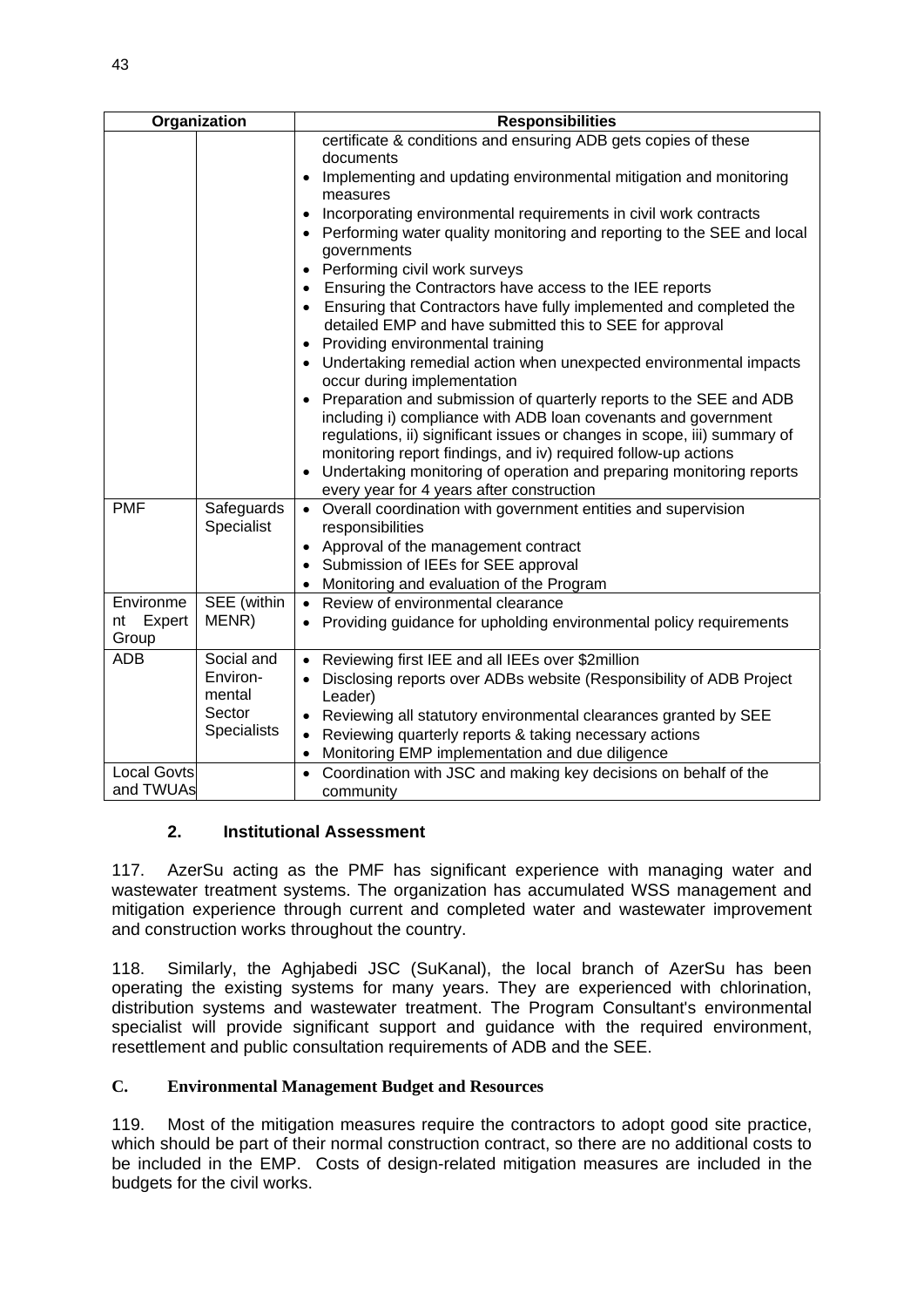120. The cost for hiring a Program Consultant covering social and environmental issues for the periods before, during and after construction are already included in the project implementation costs . The budget needed for the Safeguard Specialist and support staff has also been included in the Program costs as these employees will come from within the PMF/AzerSu.

121. The ambient air quality monitoring and noise monitoring to be conducted by the contractor during construction will be additional and therefore shown here. Long-term surveys such as raw and treated wastewater quality at WWTP will be conducted by in-house laboratory. So no budget is provided here for this purpose. AzerSu has capacity and knowledge to perform water quality tests. Extensive training must be provided in the subproject due to the risks of construction, chemical handling, and specific wastewater network operations and maintenance tasks. These costs already included in the program part of capacity building.

122. Following Table 11 shows the environmental management costs of this subproject.

| Item                                                               | Quantity               | <b>Unit Cost</b> | <b>Total Cost</b> |
|--------------------------------------------------------------------|------------------------|------------------|-------------------|
| Implementation of EMP (1.5 years)                                  |                        | US <sub>s</sub>  | US \$             |
| International Environmental Specialist (Supervision<br>Consultant) | 0.25<br>months         | 22,000           | 5,500             |
| National Environmental Specialist (Supervision<br>Consultant)      | 0.75                   | 6,000            | 4,500             |
| Environmental Management Specialist (AzerSu-PMF)                   | 0.25<br>months         | 3,000            | 750               |
| Ambient air quality monitoring                                     | 3x7                    | 200              | 4,200             |
| <b>Noise</b>                                                       | 3x7                    | 70               | 1,470             |
| Upper Karabagh canal water quality                                 | 2x6                    | 200              | 2,400             |
| Total                                                              |                        |                  | 18,820            |
| <b>Water Quality Monitoring (long-term)</b>                        |                        |                  |                   |
| Influent and effluent waste quality at WWTP                        | Samples<br>as required |                  |                   |
| Total                                                              |                        |                  | 18,820            |

**Table 11: Environmental Management Costs** 

#### **IX. CONCLUSION AND RECOMMENDATION**

#### **A. Findings and Recommendation**

123. The environmental impacts of the all infrastructure elements proposed in the sewerage subproject in Aghjabedi has been assessed and described in the previous sections of this document. Potential negative impacts were identified in relation to design, location, construction and operation of the improved infrastructure. Mitigation measures have been developed to reduce all negative impacts to acceptable levels.

124. According to this assessment, the proposed Aghjabedi subproject is unlikely to cause any adverse environmental impacts because: (i) proposed subproject activities are designed primarily to improve the quality of life and quality of environment of the town; (ii) potential negative impacts associated with the design, construction and operation of the proposed Project activities will be temporary, minor, and localized in extent and can be mitigated to acceptable levels; (iii) no Project activities will involve permanent or temporary loss of income and/or livelihood; (iv) the institutional framework has been developed to specify the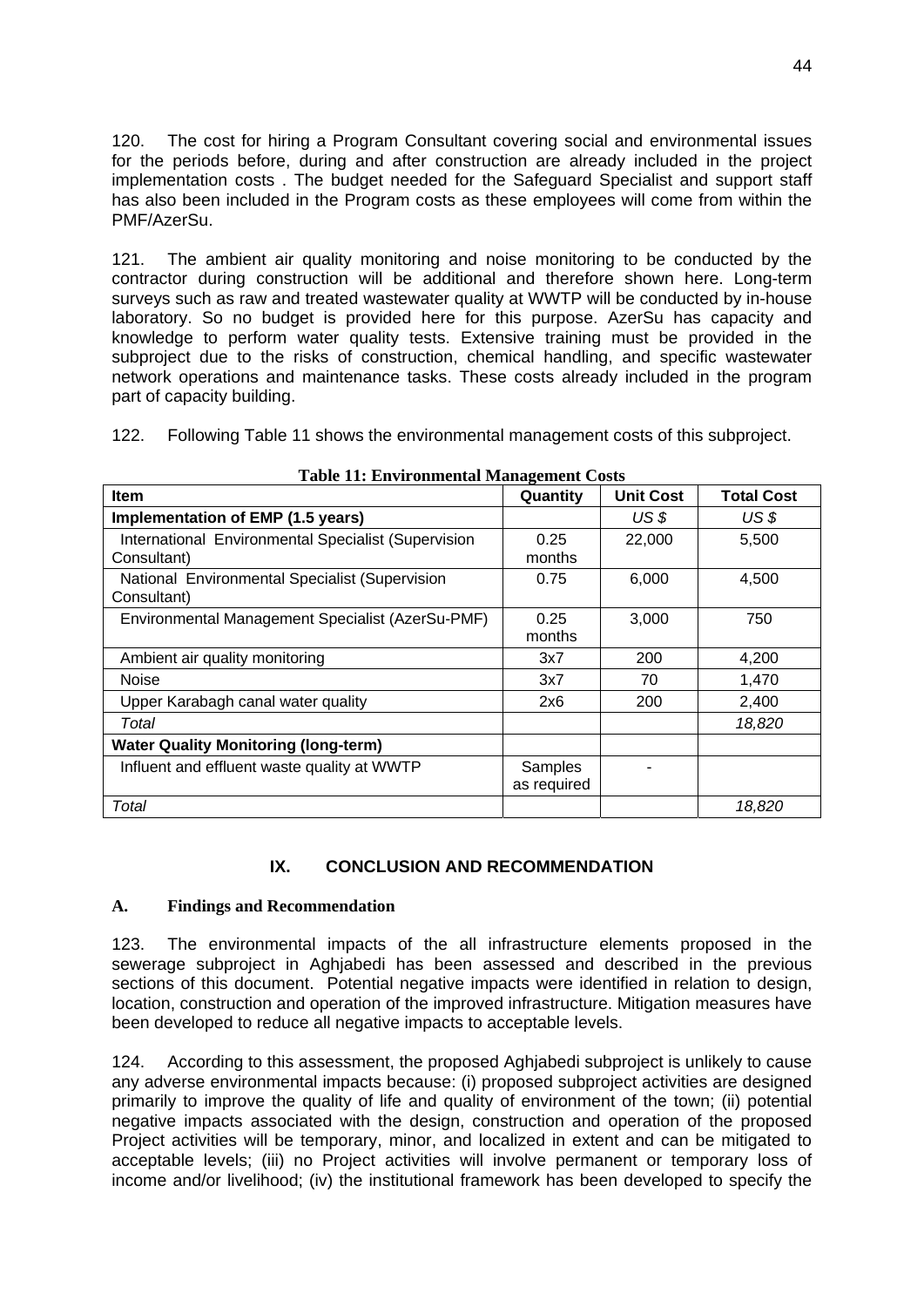procedural requirements and responsibilities to ensure environmentally sustainable implementation; and (v) all construction and operation activities will be monitored and reported by the PMF in accordance with the Environmental Monitoring Plan**.** 

125. The construction stage Environmental Management Plan (Table 8) and the monitoring to be conducted by the Contractor (Construction phase monitoring indicated in Table 10) should form part of the contract documents. All the measures such as designing a robust treatment system, availability of adequate manpower, O&M equipment and manual, and training is considering in the design of the project. Appropriate compensatory measures are planned through resettlement planning for involuntary resettlement and land acquisition for the proposed WWTP site. These measures will be implemented before the award of civil works contract.

#### **B. Conclusion**

126. The level of environmental assessment within this IEE is sufficient to indicate the subproject's impacts and to outline the necessary mitigation measures for the subproject. No additional studies, such as an EIA, are required. The proposed Aghjabedi subproject will have significant positive impacts on the quality of life for community members through improvements to the sewage collection and safe treatment and disposal facility. The proposed Environmental Management and Monitoring Plans in this IEE will ensure that proper water quality monitoring and environmental management is conducted. This IEE was disclosed to the public, and the stakeholder concerns were incorporated into the IEE. The proposed subproject these components will contribute to the overall sustainability of the water supply as well as environmental conditions in Aghiabedi.

127. As per the Law of Environmental Protection 1999, an EIA study and Environmental Permit from MNER is necessary for this subproject. AzerSu is in the process of obtaining this mandatory approval from MNER.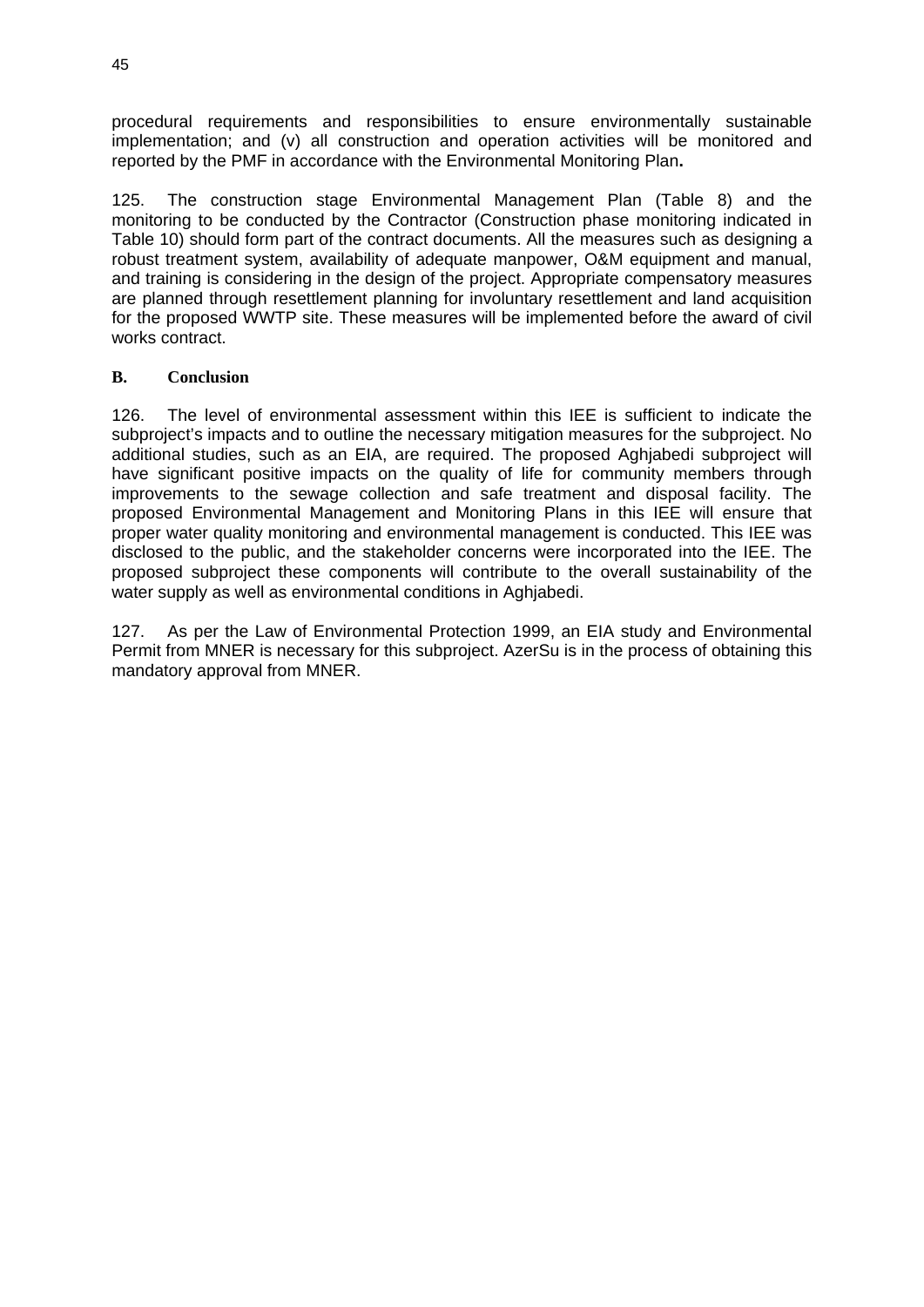**Appendix 1: Photographs** 

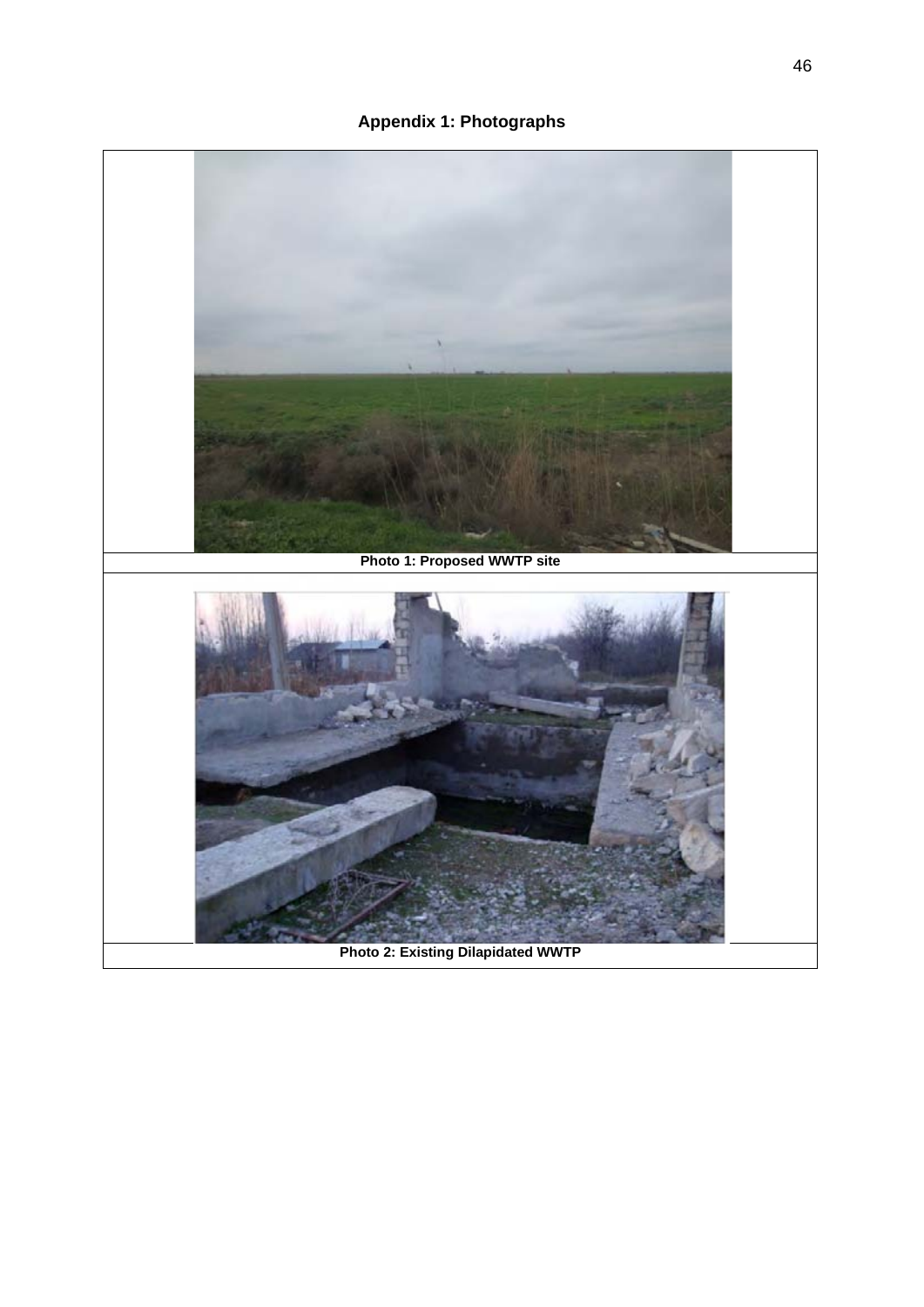

**Photo 5: Narrow Streets with utilities** Photo 8: Main Roads with Traffic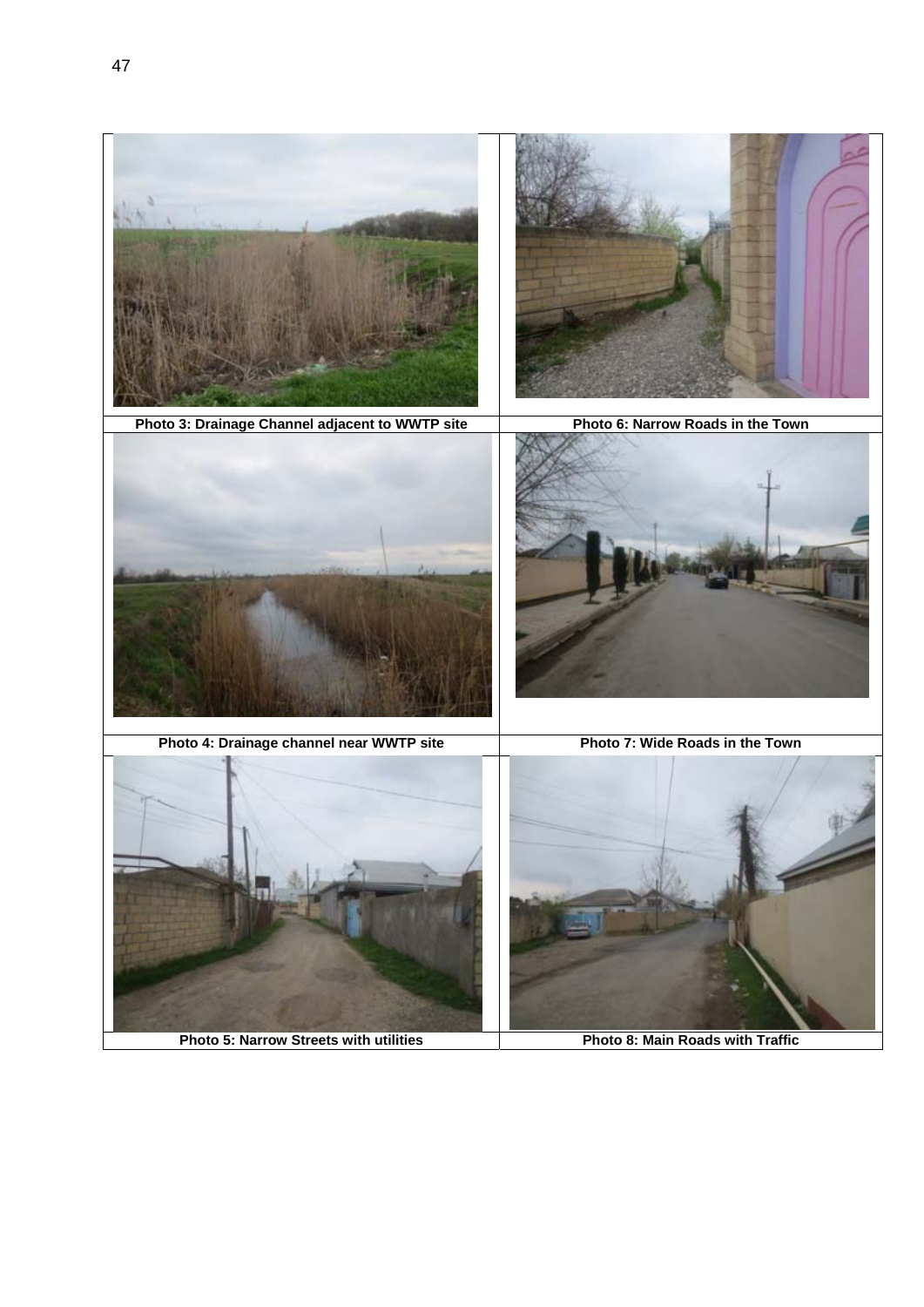## **Appendix 2: Wastewater Disposal Limits**

| <b>Parameter</b><br>(at rated temperature 15°C)                 | <b>MAC at</b><br>entry<br>(mg/l) | MAC at<br>exit<br>(mg/l) |  |
|-----------------------------------------------------------------|----------------------------------|--------------------------|--|
| COD (chemical oxygen<br>demand)                                 | 620                              | 125                      |  |
| BOD (biological oxygen<br>demand)                               | 375                              | 35                       |  |
| N (general nitrogen)                                            | 35                               | 15                       |  |
| P (general phosphorus)                                          | 8                                | 2                        |  |
| Suspended matters                                               | 310                              | 35                       |  |
| Source: Directive No 91/271/EEC, European Economic<br>Community |                                  |                          |  |

## **Maximum Allowable Wastewater Influent and Effluent Levels**

## **Maximum Allowable Concentrations for Water Bodies Used for Fishing**

| <b>Parameter</b>                   | MAC (mg/l) |
|------------------------------------|------------|
| BOD (biological oxygen demand)     | 3.0        |
| COD (chemical oxygen demand)       | 20.0       |
| Ammonium $(NH_4^+)$                | 0.5        |
| Potassium (K <sup>+</sup> )        | 50.0       |
| Calcium (Ca <sup>++</sup> )        | 180.0      |
| Magnesium (Mg <sup>++</sup> )      | 40.0       |
| Sodium (Na <sup>+</sup> )          | 120.0      |
| Nitrate-ion $(NO_3)$               | 40.0       |
| Sulphate-ion $(SO4$ <sup>-</sup> ) | 100.0      |
| Chloride-ion (CI)                  | 300.0      |
| Fluorine-ion (F)                   | 0.75       |
| Phosphorus (P)                     | 0.3        |

European Economic Community Directive (No 91/271/EEC) adopted by Government of Azerbaijan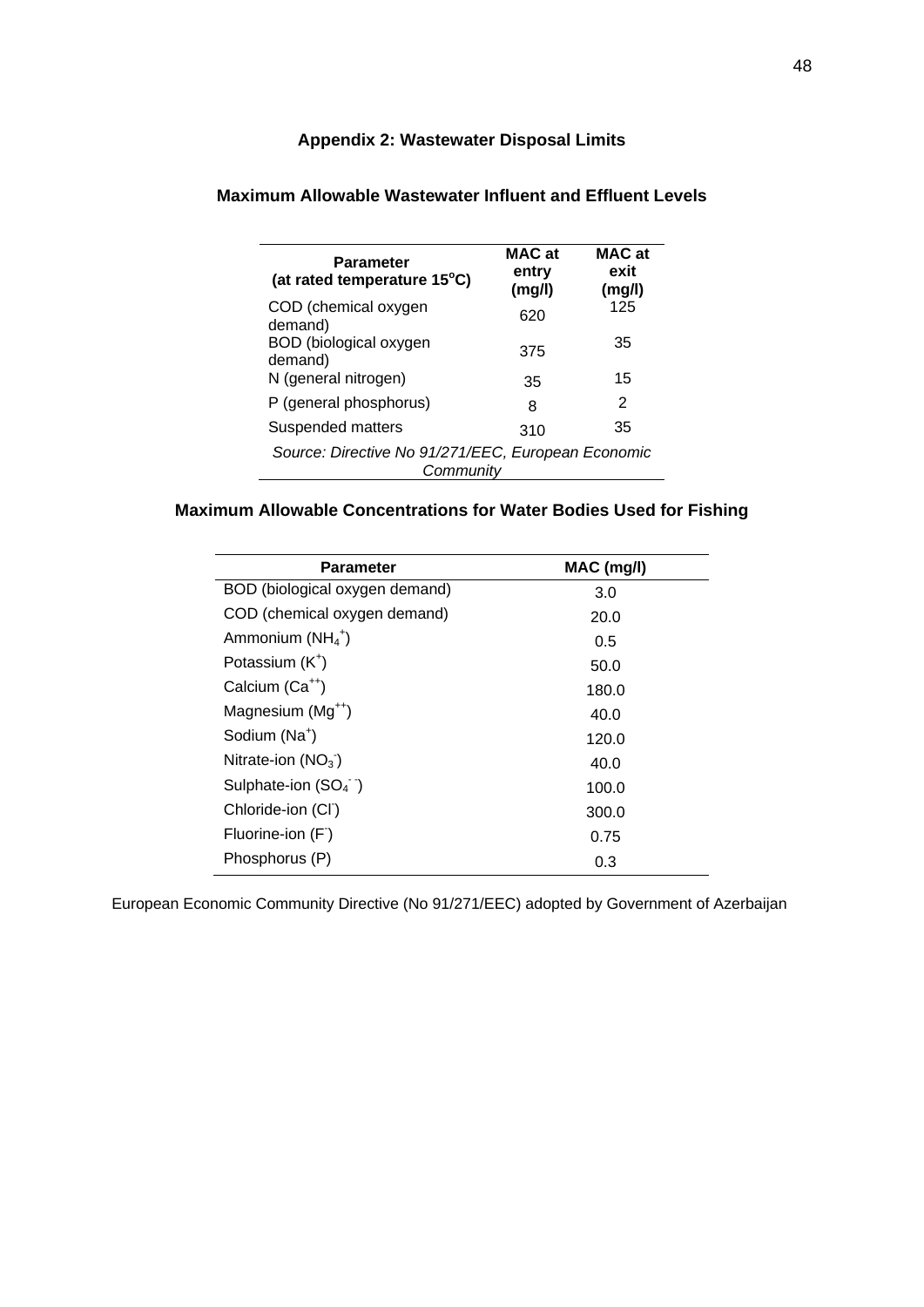|                                                    | Maximum allowed concentrations (mg/m <sup>3</sup> ) |                                       |  |  |
|----------------------------------------------------|-----------------------------------------------------|---------------------------------------|--|--|
| <b>Pollutants</b>                                  | <b>Maximal concentration</b><br>for a given moment  | <b>Average daily</b><br>concentration |  |  |
| <b>Carbonic Oxides</b>                             | 3.0                                                 | 1.0                                   |  |  |
| Sulfur Dioxide (SO <sub>2</sub> )                  | 0.5                                                 | 0.03                                  |  |  |
| Nitrogen Oxides                                    | 0.085                                               | 0.085                                 |  |  |
| Benzole                                            | 1.5                                                 | 0.8                                   |  |  |
| <b>Fluoride Compounds</b>                          | 0.02                                                | 0.005                                 |  |  |
| Phenol                                             | 0.01                                                | 0.01                                  |  |  |
| Non-toxic Dust                                     | 0.5                                                 | 0.15                                  |  |  |
| Soot                                               | 0.15                                                | 0.05                                  |  |  |
| Formaldehyde                                       | 0.035                                               | 0.012                                 |  |  |
| Chlorine                                           | 0.1                                                 | 0.03                                  |  |  |
| Hydrogen Sulfide                                   | 0.008                                               | 0.008                                 |  |  |
| Nitrobenzene                                       | 0.008                                               | 0.008                                 |  |  |
| Ammonia                                            | 0.2                                                 | 0.2                                   |  |  |
| Acetone                                            | 0.35                                                | 0.35                                  |  |  |
| Methanol                                           | 1.0                                                 | 0.5                                   |  |  |
| Ozone $(O_3)$                                      | 0.16                                                | 0.03                                  |  |  |
| Hydrocarbon (HC)                                   | 1.0                                                 |                                       |  |  |
| Lead and its compounds<br>(except tetraethyl lead) | 0.0010                                              | 0.0002                                |  |  |

## **Appendix 3: National Ambient Air Quality Standards**

Source: Maximum allowable concentrations of toxic elements in the working area GOST 12.1.005-88; Ministry of Ecology and Natural Resources, 2003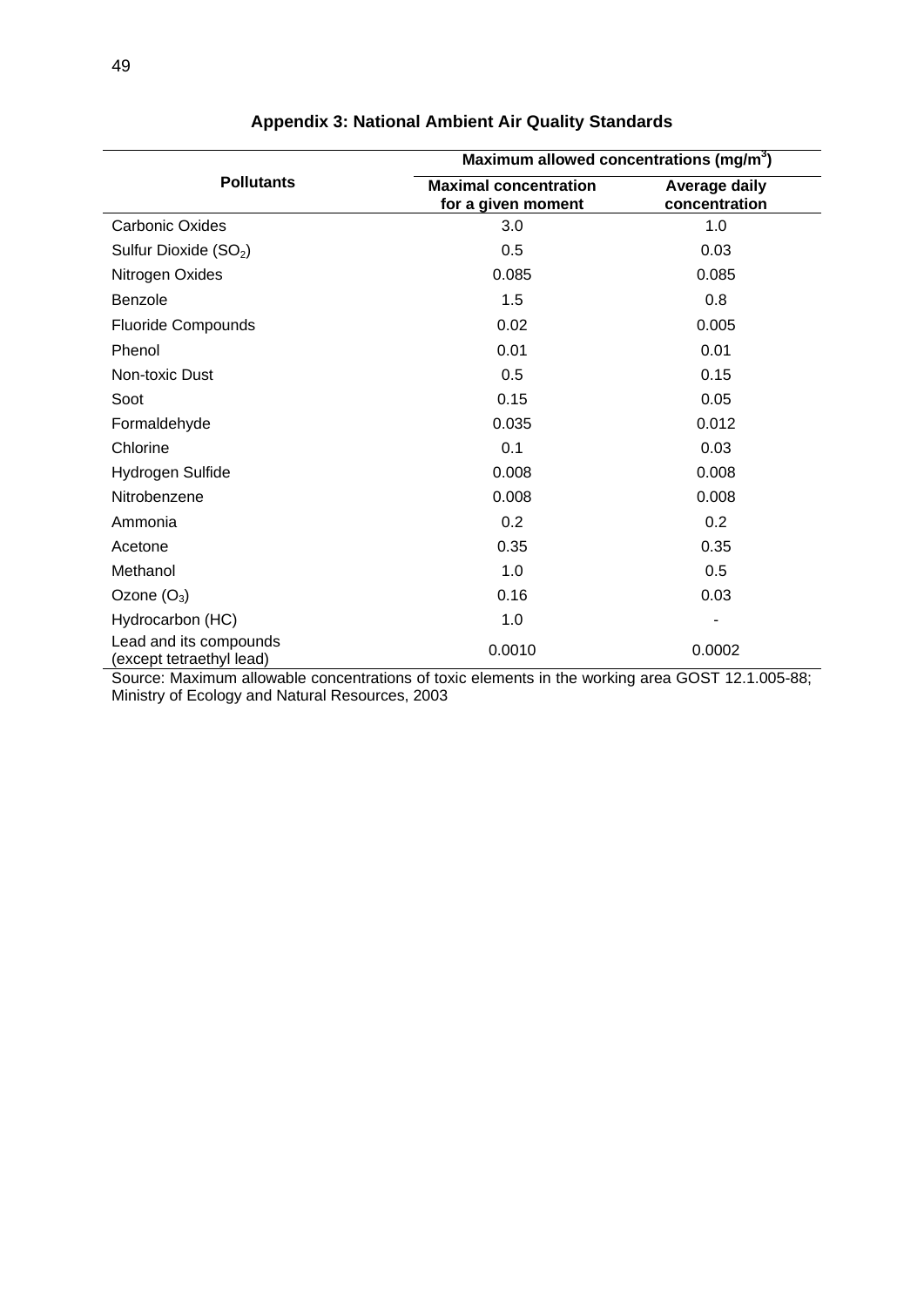|                                                                                                                            |                                   | Noise standard (max) in decibel (dBA) |  |  |  |  |
|----------------------------------------------------------------------------------------------------------------------------|-----------------------------------|---------------------------------------|--|--|--|--|
| Land use                                                                                                                   | Daytime (07:00-23:00)             | Nighttime (23:00-07:00)               |  |  |  |  |
| <b>Residential Areas</b>                                                                                                   | 40                                | 30                                    |  |  |  |  |
| Commercial Areas                                                                                                           | 55-60                             | 55-60                                 |  |  |  |  |
| Hotels and dormitories                                                                                                     | 45                                | 35                                    |  |  |  |  |
| Industrial areas:<br>a) highly qualified workplaces                                                                        | 50                                | 50                                    |  |  |  |  |
| b) permanent workplaces<br>within territory or buildings<br>of plants                                                      | 80                                | 80                                    |  |  |  |  |
| c) workplaces of track drivers<br>and service                                                                              | 70                                | 70                                    |  |  |  |  |
| d) workplaces of drivers and<br>service for tractors and<br>other equivalent agricultural<br>and melioration<br>mechanisms | 80                                | 80                                    |  |  |  |  |
| Sensitive areas: a) hospitals and<br>sanatoriums                                                                           | 35                                | 25                                    |  |  |  |  |
| b) schools, libraries<br>and conference<br>halls                                                                           | 40                                | 40                                    |  |  |  |  |
| Noise Standards GOST 12.1.003-83<br>Source:                                                                                | UDK 534.835.46:658.382.3:006.354; | GOS <sub>T</sub>                      |  |  |  |  |

12.1.036-81 ST SEV 2834-80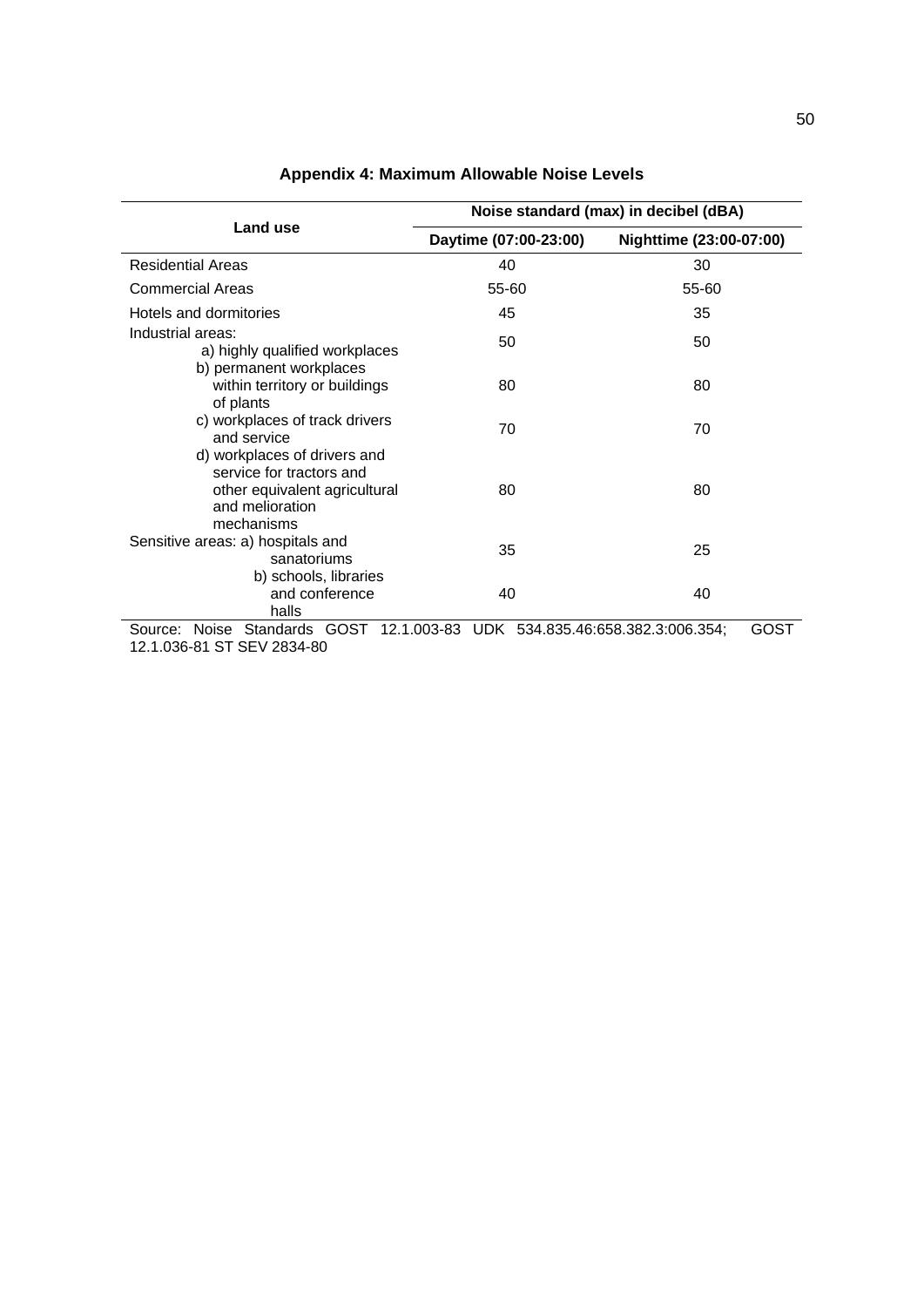#### **Appendix 5: Rapid Environmental Assessment (REA)Checklists**

**CWUW** 

#### **Instructions:**

- (i) The project team completes this checklist to support the environmental classification of a project. It is to be attached to the environmental categorization form and submitted to the Environment and Safeguards Division (RSES) for endorsement by the Director, RSES and for approval by the Chief Compliance Officer.
- (ii) This checklist focuses on environmental issues and concerns. To ensure that social dimensions are adequately considered, refer also to ADB's (a) checklists on involuntary resettlement and Indigenous Peoples; (b) poverty reduction handbook; (c) staff guide to consultation and participation; and (d) gender checklists.
- (iii) Answer the questions assuming the "without mitigation" case. The purpose is to identify potential impacts. Use the "remarks" section to discuss any anticipated mitigation measures.

AZE: Water Supply and sanitation Investment Programme-Sewerage in Aghjabedi Town T3

**Sector Division:** 

**Country/Project Title:** 

| <b>Screening Questions</b>                 | <b>Yes</b> | <b>No</b> | <b>Remarks</b>                                                               |
|--------------------------------------------|------------|-----------|------------------------------------------------------------------------------|
| <b>B. PROJECT SITING</b>                   |            |           |                                                                              |
| IS THE PROJECT AREA                        |            |           |                                                                              |
|                                            |            |           |                                                                              |
| · DENSELY POPULATED?                       |            | x         |                                                                              |
|                                            |            | x         |                                                                              |
| • HEAVY WITH DEVELOPMENT ACTIVITIES?       |            |           |                                                                              |
| • ADJACENT TO OR WITHIN ANY                |            | x         |                                                                              |
| ENVIRONMENTALLY SENSITIVE AREAS?           |            |           |                                                                              |
|                                            |            |           |                                                                              |
| <b>CULTURAL HERITAGE SITE</b><br>$\bullet$ |            | X         |                                                                              |
|                                            |            |           |                                                                              |
|                                            |            | x         | Ag-gol National Part is located about 5 km                                   |
|                                            |            |           | east of the town. No components are                                          |
|                                            |            |           | located near the town.                                                       |
|                                            |            |           |                                                                              |
|                                            |            |           | It is proposed to dispose the treated water                                  |
| PROTECTED AREA                             |            |           | from WWTP in to a drainage channel                                           |
|                                            |            |           | flowing adjacent to the site. This channel                                   |
|                                            |            |           | joins a major canal, 2.5 m from the WWTP                                     |
|                                            |            |           | site. This major canal flows further                                         |
|                                            |            |           | downstream, 12 km, and feeds Ag-gol lake<br>in the national park. No impacts |
|                                            |            |           |                                                                              |
|                                            |            |           | envisaged.                                                                   |
| <b>WETLAND</b>                             |            | x         |                                                                              |
|                                            |            |           |                                                                              |
| <b>MANGROVE</b>                            |            | x         |                                                                              |
|                                            |            |           |                                                                              |
| <b>ESTUARINE</b>                           |            | x         |                                                                              |
|                                            |            |           |                                                                              |
| BUFFER ZONE OF PROTECTED AREA              |            | x         |                                                                              |
|                                            |            |           |                                                                              |
| SPECIAL AREA FOR PROTECTING<br>$\bullet$   |            | X         |                                                                              |
| <b>BIODIVERSITY</b>                        |            |           |                                                                              |
|                                            |            |           |                                                                              |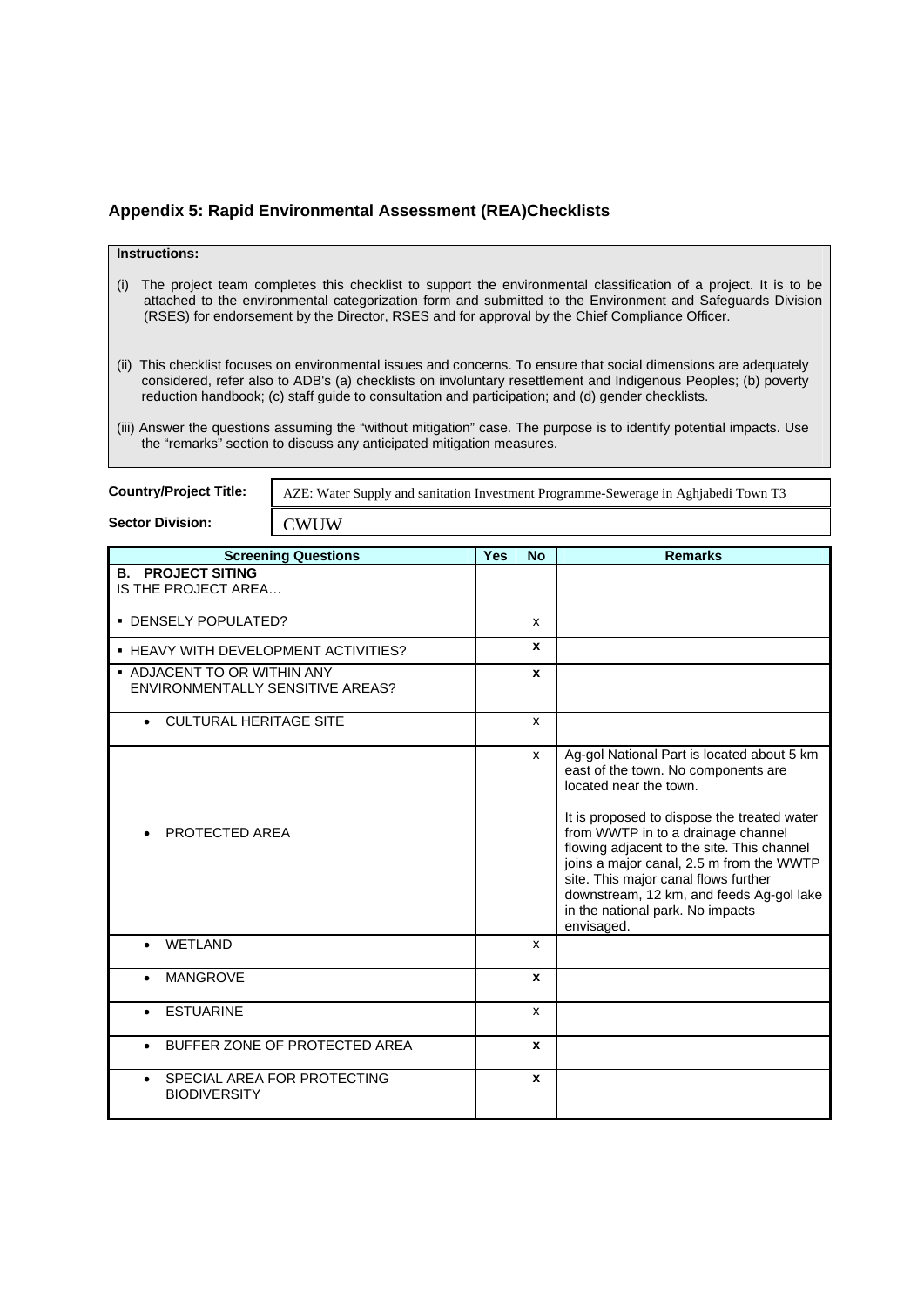| <b>Screening Questions</b>                                                                                                                                               | <b>Yes</b> | <b>No</b> | <b>Remarks</b>                                                                                                                                                                                                                                                 |
|--------------------------------------------------------------------------------------------------------------------------------------------------------------------------|------------|-----------|----------------------------------------------------------------------------------------------------------------------------------------------------------------------------------------------------------------------------------------------------------------|
| BAY                                                                                                                                                                      |            | X         |                                                                                                                                                                                                                                                                |
| POTENTIAL ENVIRONMENTAL IMPACTS<br>А.<br>WILL THE PROJECT CAUSE                                                                                                          |            |           |                                                                                                                                                                                                                                                                |
| · impairment of historical/cultural monuments/areas and<br>loss/damage to these sites?                                                                                   |            | x         |                                                                                                                                                                                                                                                                |
| • interference with other utilities and blocking of access to<br>buildings; nuisance to neighboring areas due to noise,<br>smell, and influx of insects, rodents, etc.?  |            | X         |                                                                                                                                                                                                                                                                |
| · dislocation or involuntary resettlement of people?                                                                                                                     | X          |           | Proposed WWTP site is privately owned.<br>The compensatory measures planned<br>through resettlement planning process as<br>per ADB SPS 2009 will be followed in<br>relocation.                                                                                 |
| disproportionate impacts on the poor, women and<br>children, Indigenous Peoples or other vulnerable<br>groups?                                                           |            | x         |                                                                                                                                                                                                                                                                |
| impairment of downstream water quality due to<br>$\blacksquare$<br>inadequate sewage treatment or release of untreated<br>sewage?                                        |            | X         | Waste water will be treated to European<br>standards(adopted by Government of<br>Azerbaijan) before being discharged                                                                                                                                           |
| • overflows and flooding of neighboring properties with<br>raw sewage?                                                                                                   |            | X         | Sewage collection and transmission<br>facilities are planned considering the<br>peak factor                                                                                                                                                                    |
| environmental pollution due to inadequate sludge<br>$\blacksquare$<br>disposal or industrial waste discharges illegally<br>disposed in sewers?                           |            | X         |                                                                                                                                                                                                                                                                |
| " noise and vibration due to blasting and other civil<br>works?                                                                                                          |            | X         | Expected during construction period<br>from of excavation of trenches on<br>existing roads. Necessary protection<br>measures will be planned. Involved so<br>blasting. The breaking of road surface<br>will be carried out using hand held<br>pneumatic drill. |
| " risks and vulnerabilities related to occupational health<br>and safety due to physical, chemical, and biological<br>hazards during project construction and operation? |            | X         |                                                                                                                                                                                                                                                                |
| · discharge of hazardous materials into sewers, resulting<br>in damage to sewer system and danger to workers?                                                            |            | X         |                                                                                                                                                                                                                                                                |
| · inadequate buffer zone around pumping and treatment<br>plants to alleviate noise and other possible nuisances,<br>and protect facilities?                              |            | X         |                                                                                                                                                                                                                                                                |
| " road blocking and temporary flooding due to land<br>excavation during the rainy season?                                                                                |            | X         |                                                                                                                                                                                                                                                                |
| ■ noise and dust from construction activities?                                                                                                                           | x          |           | Limited to the construction phase,<br>mitigated through appropriate mitigation<br>measures                                                                                                                                                                     |
| • traffic disturbances due to construction material<br>transport and wastes?                                                                                             |            | X         | The area is not inhabited and is far from<br>the town                                                                                                                                                                                                          |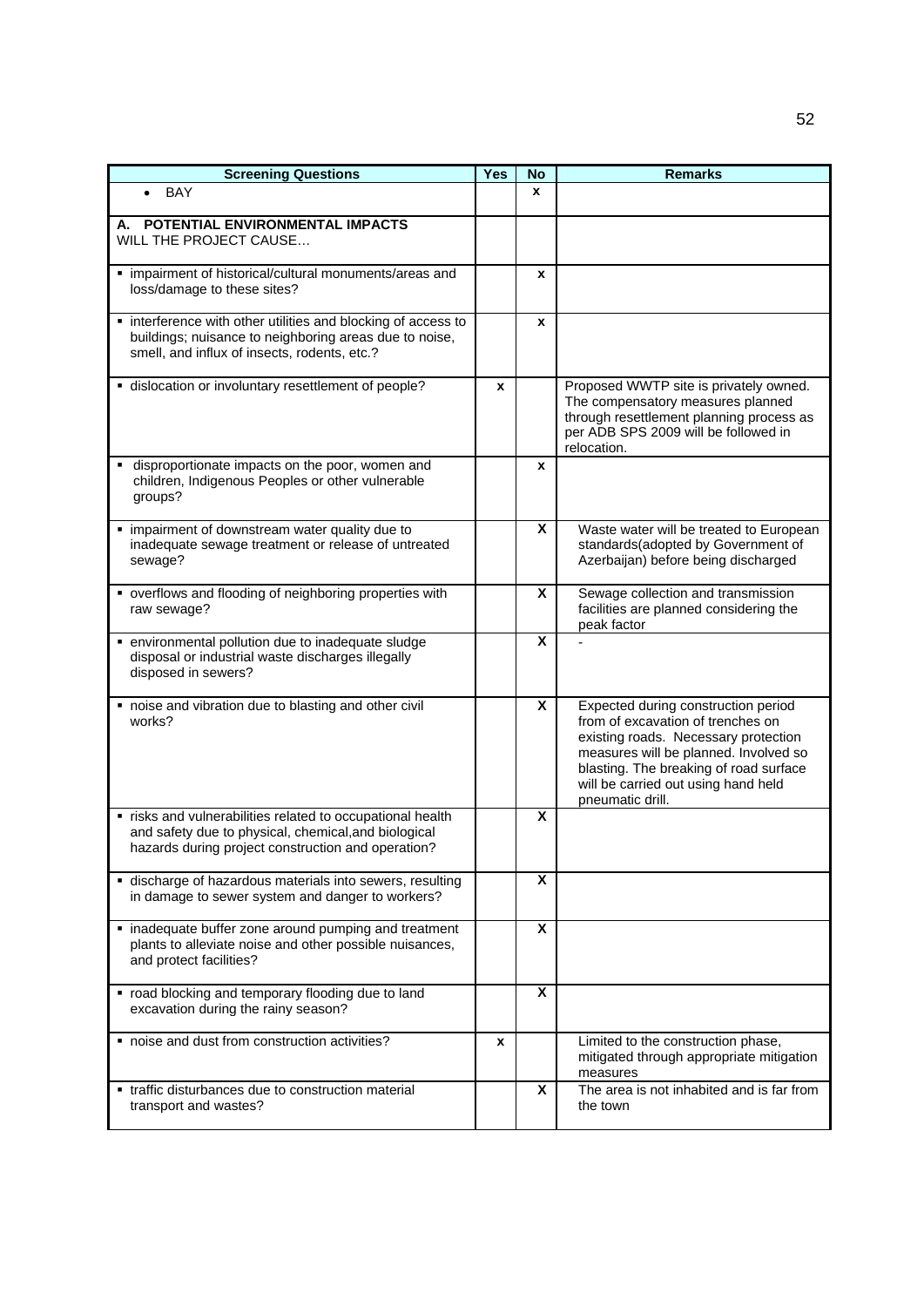| <b>Screening Questions</b>                                                                                                                                                                                                                                                                                                                   | Yes | <b>No</b> | <b>Remarks</b>                                                               |
|----------------------------------------------------------------------------------------------------------------------------------------------------------------------------------------------------------------------------------------------------------------------------------------------------------------------------------------------|-----|-----------|------------------------------------------------------------------------------|
| • temporary silt runoff due to construction?                                                                                                                                                                                                                                                                                                 | X   |           | Appropriate measures planned                                                 |
| • hazards to public health due to overflow flooding, and<br>groundwater pollution due to failure of sewerage<br>system?                                                                                                                                                                                                                      |     | X         |                                                                              |
| • deterioration of water quality due to inadequate sludge<br>disposal or direct discharge of untreated sewage water?                                                                                                                                                                                                                         |     | X         | Appropriate sludge treatment and<br>disposal methods to be followed          |
| • contamination of surface and ground waters due to<br>sludge disposal on land?                                                                                                                                                                                                                                                              |     | X         |                                                                              |
| • health and safety hazards to workers from toxic gases<br>and hazardous materials which maybe contained in<br>confined areas, sewage flow and exposure to<br>pathogens in untreated sewage and unstabilized<br>sludge?                                                                                                                      |     | X         | Appropriate safety and personal protection<br>equipment (PPE) to be provided |
| • large population increase during project construction<br>and operation that causes increased burden on social<br>infrastructure (such as sanitation system)?                                                                                                                                                                               |     | X         |                                                                              |
| · social conflicts between construction workers from other<br>areas and community workers?                                                                                                                                                                                                                                                   |     | X         |                                                                              |
| " risks to community health and safety due to the<br>transport, storage, and use and/or disposal of materials<br>such as explosives, fuel and other chemicals during<br>construction and operation?                                                                                                                                          |     | x         |                                                                              |
| " community safety risks due to both accidental and<br>natural hazards, especially where the structural<br>elements or components of the project are accessible<br>to members of the affected community or where their<br>failure could result in injury to the community throughout<br>project construction, operation and decommissioning? |     | x         |                                                                              |

| <b>Climate Change and Disaster Risk Questions</b><br>The following questions are not for environmental<br>categorization. They are included in this checklist to help<br>identify potential climate and disaster risks.                             | <b>Yes</b> | <b>No</b> | <b>Remarks</b> |
|-----------------------------------------------------------------------------------------------------------------------------------------------------------------------------------------------------------------------------------------------------|------------|-----------|----------------|
| Is the Project area subject to hazards such as<br>earthquakes, floods, landslides, tropical cyclone winds,<br>storm surges, tsunami or volcanic eruptions and<br>climate changes (see Appendix I)?                                                  |            | X         |                |
| Could changes in precipitation, temperature, salinity, or<br>extreme events over the Project lifespan affect its<br>sustainability or cost?                                                                                                         |            | x         |                |
| Are there any demographic or socio-economic aspects<br>of the Project area that are already vulnerable (e.g.<br>high incidence of marginalized populations, rural-urban<br>migrants, illegal settlements, ethnic minorities, women<br>or children)? |            | x         |                |